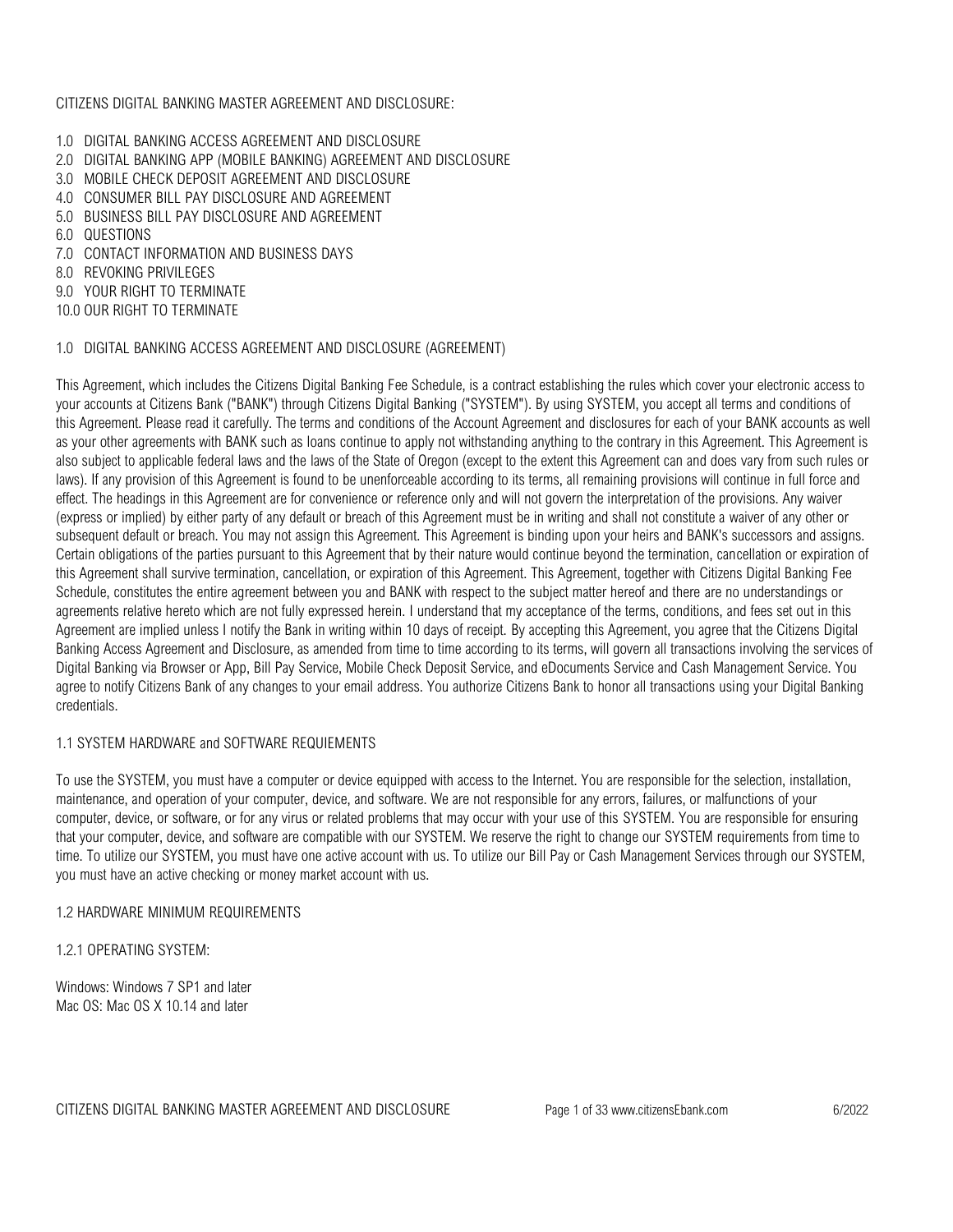1.2.1 CPU:

Windows: Intel 1.5 GHz processor or equivalent Mac OS: PowerPC G4, PowerPC G5, or Intel processor

1.2.1 MEMORY:

Windows: 2 GB of RAM Mac OS: 2 GB of RAM

1.2.1 HARD DRIVE:

Windows: 500 MB of Hard-disk space (Additional space may be required) Mac OS: 500 MB of Hard-disk space (Additional space may be required)

1.2.1 ADDITIONAL REQUIREMENTS:

Windows: A printer is needed if you wish to create paper copies of your records Mac OS: A printer is needed if you wish to create paper copies of your records

## 1.3 SOFTWARE MINIMUM REQUIREMENTS

You must have the most current browser version of Microsoft Edge, Firefox, Chrome, or Safari, in addition Adobe Acrobat Reader 9 or later is needed when viewing eDocuments. When logging in on an unsupported browser, you will be prompted with a request to update your browser. You may choose to download the default browser (Google Chrome) or download the latest version of any major browser such as Microsoft Edge, Firefox, or Safari. In addition, you may view the browser support policy located at the bottom of the prompt.

## 1.4 DEFINITIONS

As used in this Agreement, the words "we", "our", "us" and "BANK" mean Citizens Bank. "I", "You" and "your" refer to the Account Holder or Authorized Signer enrolled by BANK to use SYSTEM under this Agreement and anyone else authorized by that Account Holder or Authorized Signer to exercise control over the Account Holder's funds through SYSTEM. "Account" or "accounts" means your accounts at BANK. "Digital Banking Credentials" means your Digital Banking ID or Username in conjunction with your Password when using the Digital Banking Browser or Passcode or Biometric when using the Digital Banking App. "Electronic fund transfers" means ATM withdrawals, pre-authorized transactions, point of sale transactions, and transfers to and from your BANK accounts using SYSTEM including Bill Pay. "SYSTEM Services" means the Services provided pursuant to this Agreement, including the Bill Payment Service, eDocuments Service, Digital Banking App (Mobile) Service, Mobile Check Deposit Service, and Cash Management Service. "Business days" means Monday through Friday. Federal Banking Holidays are not included.

# 1.5 INTERNET SECURITY INFORMATION

Our SYSTEM utilizes Security authentication tokens that are recreated on every login. Each token will be tied to the TLS session ID of the connection. Since each application must negotiate its own session when it initiates a connection, the authentication token cannot be shared even among different applications or browsers on the same device. In addition to our login security, we use SSL (secure socket layer) encryption technology for everything done in the SYSTEM. Your browser automatically activates this technology when it attempts to connect to our SYSTEM, and it will support 256-bit key lengths. Whenever SSL is securing your communications, the browser will typically indicate the "secure session" by changing the appearance of a small padlock icon from unlocked to locked position. What this means to you is that your communications are safeguarded from your browser to our servers at all times, so no unauthorized party can read the information as it is carried over the Internet. Additionally, our servers have been certified by a "Certificate Authority" to assure you that you are communicating to our servers instead of someone pretending to be us.

During your use of the SYSTEM, we will pass a "cookie" to your browser to identify you. We do not (and cannot) use our cookies to obtain new information about you. A "cookie" is security data given to a browser by a web server and returned by the browser on subsequent transmissions to identify the user and encryption information. After session timeout or when you log off, the session cookie is removed. A new cookie is used for each session, so that no one can use the cookie to access your account.

CITIZENS DIGITAL BANKING MASTER AGREEMENT AND DISCLOSURE Page 2 of 33 www.citizensEbank.com 6/2022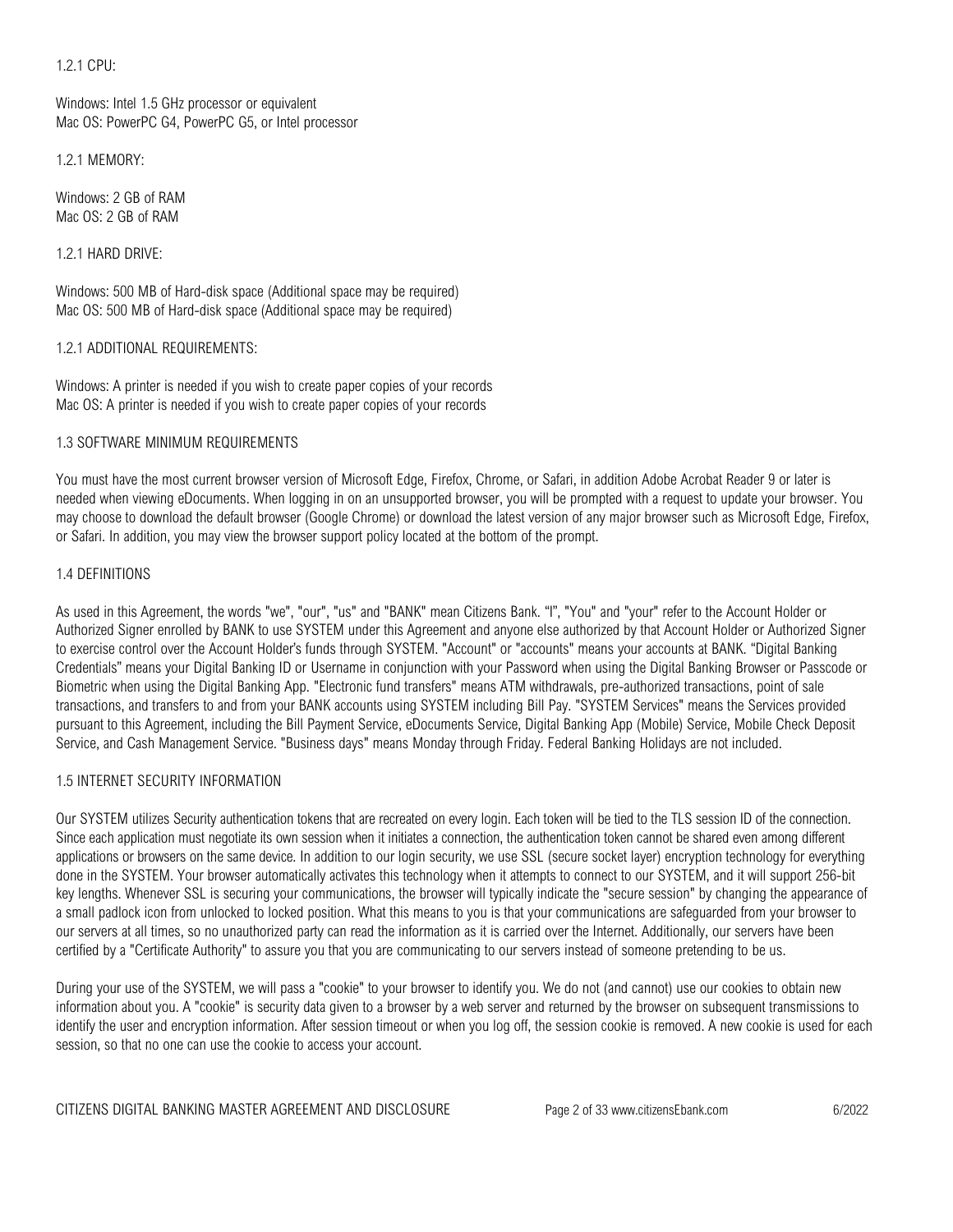### 1.6 ENROLLMENT PROCESS

### 1.6.1 BUSINESS OR CONSUMER:

When enrolling at the Bank, the BANK requires the customer to provide certain information to enable the Digital Banking Service. Once we verify the information you submitted for accuracy and authorizations, you will be enrolled in the Digital Banking Service.

The following information is required to complete this process:

- 1. Personal or Business/Account Holder Name
- 2. TIN/EIN
- 3. Phone Number
- 4. Address
- 5. Administrator First Name, Last Name, and Title/Position (Business Only)
- 6. Email Address
- 7. Account Number(s)

## 1.6.2 CONSUMER - SELF ENROLLMENT:

When enrolling online, the BANK requires the customer to enter personal information to verify your identity to enable the Digital Banking Service. Once the SYSTEM verifies the information you submitted for accuracy, you will be enrolled in the Digital Banking Service.

Please note: Business accounts will need to be set up for Digital Banking by calling or visiting your local Citizens Bank Branch.

If you are a Power of Attorney (POA), Representative Payee, or Court Appointed Guardian/Conservator/Representative on an account and would like to enroll in Digital Banking in that capacity, please visit or call your local Citizens Bank Branch. If customer enrolls an account via the Self Enrollment process that is considered an exception by BANK, BANK may freeze the Digital access to the account to ensure customers protection.

The following information is required to complete this process:

- 1. Your Social Security Number (SSN)
- 2. Your Citizens Bank account number(s)
- 3. The email address currently on file with Citizens Bank
- 4. Phone number on file with Bank

### 1.7 LOGIN

1.7.1 BANK ENROLLMENT:

Consumer customers will be provided their Digital Banking ID and temporary password at the time of enrollment.

Business Customers, each user will receive an email with a secure link from [CustomerService@citizensEbank.com](mailto:CustomerService@citizensEbank.com) to our Digital Banking Service where you will create your Digital Banking credentials.

### 1.7.2 CONSUMER - SELF ENROLLMENT:

If using the Consumer Self Enrollment Option, customers will create their Digital Banking credentials during the enrollment process.

### 1.8 PASSWORD

To begin a session with SYSTEM the user is required to create a unique password and set up 2-Factor Authentication upon initial login. Without the proper login, the user cannot see or use any web pages within the SYSTEM. Although it is not required, for your safety and security we recommend you change your password every 90 days.

CITIZENS DIGITAL BANKING MASTER AGREEMENT AND DISCLOSURE Page 3 of 33 www.citizensEbank.com 6/2022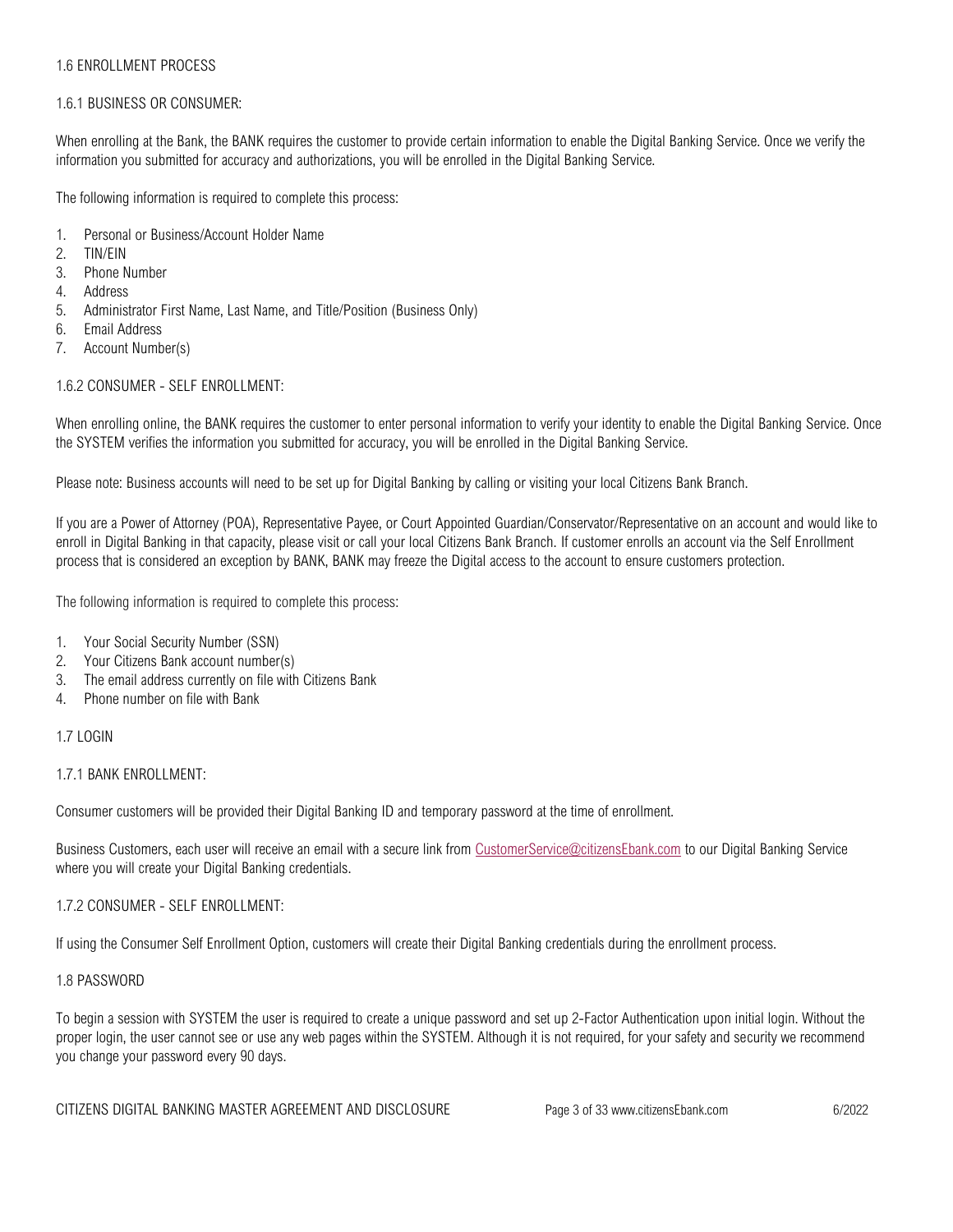You determine what password you will use. Passwords must meet the following criteria:

- 1. A minimum of 8 characters
- 2. One upper case letter
- 3. One lower case letter
- 4. One number
- 5. One of the following special characters:  $!, \omega, \hat{\theta}, \hat{\theta}, \hat{\theta}, \hat{\theta}, \hat{\theta}, \hat{\theta}$

Your password is not communicated to us. Your password should not be associated with any commonly known personal identification, such as social security numbers, address, date of birth or names of children, and should be memorized rather than written down. You agree that we are authorized to act on instructions received under your credentials. You accept responsibility for the confidentiality and security of your password.

### 1.8.1 PASSWORD/ACCOUNT RECOVERY

When a user forgets their credentials or gets locked out of their Digital Banking profile, they can click the *Forgot?* link at login to re-establish their Digital Banking credentials or create a new password.

When a user clicks the *Forgot?* link when logging in, they will enter two pieces of information:

- 1. Username
- 2. Email

If a user does not remember their username they can click  $Try$  Another Way link and enter:

- 1. SSN, EIN, or TIN
- 2. Account number

This prompts the user to select how they want to receive their password reset instructions. A user will choose between receiving the password reset link via an email or an SMS text. After following the link the user will complete a 2-Factor Authentication via a secure link. The link takes the user back to the App or Browser, verifying they are on the same device that requested the account recovery and preventing malicious actors from intercepting the reset request. After a successful 2-Factor Authentication, the user can create a new password and log in.

### 1.9 2-FACTOR (2-Step) AUTHENTICATION

When logging into Digital Banking for the first time from App or browser users must enroll in 2-Factor Authentication (2FA). As part of the enrollment, users provide their email and phone number. The 2FA phone (Landline or Cell) needs to be accessible each time the user logs in.

Users will choose between four methods of receiving the verification code:

- 1. Voice (through a phone) or text (via a mobile phone)
- 2. Authy app
- 3. Authenticator app
- 4. Symantec VIP Secure Virtual or Hard Tokens Symantec VIP Hard Tokens can be purchased through the Bank or a Third-Party Vendor at the customer's expense.

If the user sets up a new phone number or enters the incorrect number, they must contact the Bank to reset 2FA. Once the user has enrolled, they will not have to re-enroll unless they or the institution chooses to reset their 2FA.

### 1.10 ACCESS

To utilize SYSTEM, you must have at least one active account at BANK, access to Internet Service, and an email address. Digital Banking credentials can be used to access only the BANK accounts designated for access by SYSTEM. You can add or delete BANK accounts from the Digital Banking Service by contacting your Citizens Bank Branch. Access to your accounts through SYSTEM will be based upon the identification of users and authority levels specified by you. We undertake no obligation to monitor transactions through SYSTEM to determine that they are made on behalf of the Account Holder.

CITIZENS DIGITAL BANKING MASTER AGREEMENT AND DISCLOSURE Page 4 of 33 www.citizensEbank.com 6/2022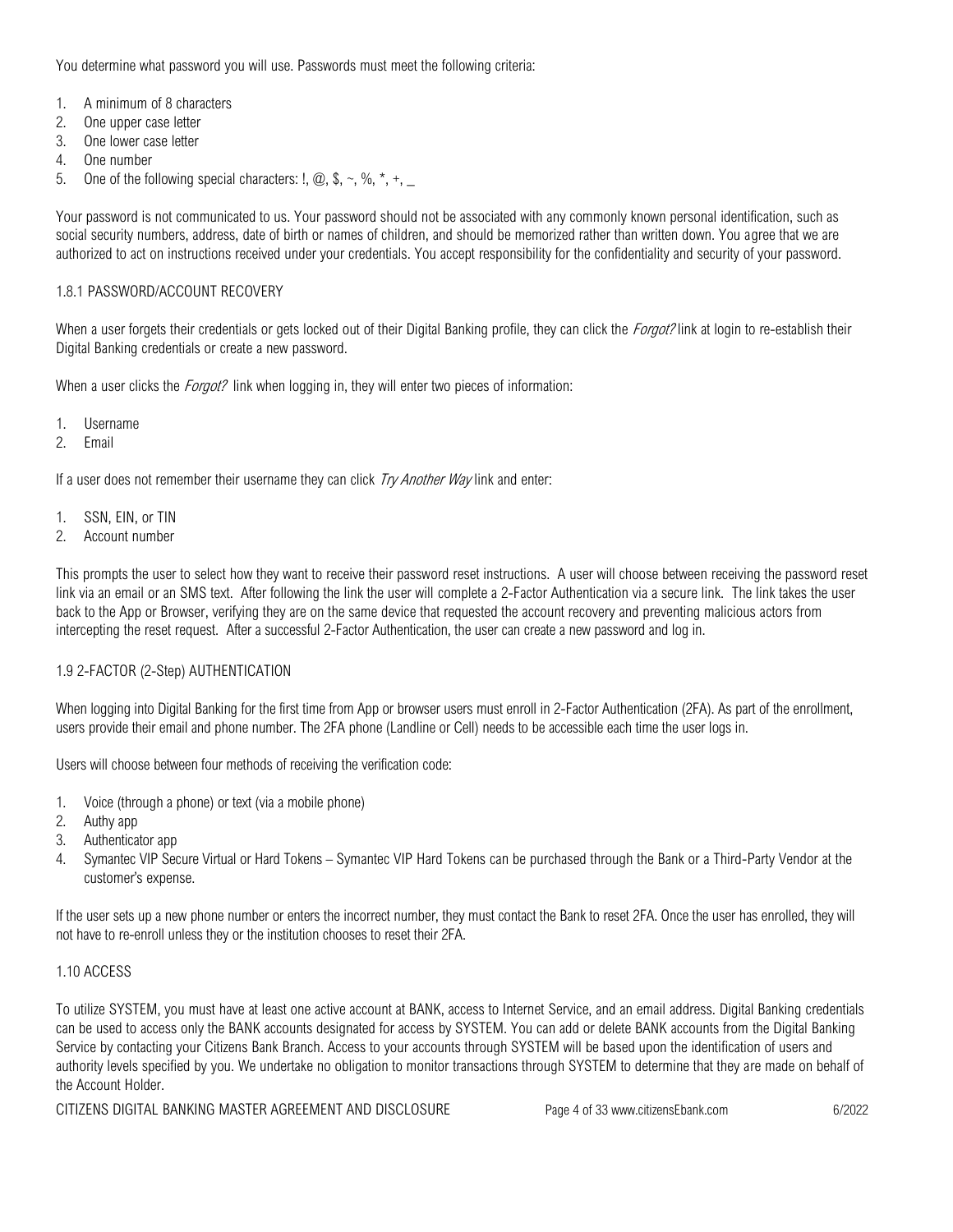# 1.11 SYSTEM SERVICES

You can use SYSTEM for the following:

- 1. Check the balance of your BANK accounts
- 2. View BANK account histories
- 3. Transfer funds between your BANK accounts
- 4. Make Citizens Bank loan payments
- 5. Make stop payment requests
- 6. Setup Alerts with options to receive by email, by text, or in App message (you agree to be solely responsible for all fees, limitations, and restrictions, such as text messaging charges, imposed on you by your mobile service provider for uses of or interaction with Alerts)
- 7. Download transactions to Quicken or QuickBooks
- 8. Activate ATM/Debit Cards
- 9. Report lost or stolen ATM/Debit Cards
- 10. Reorder Damaged ATM/Debit Cards
- 11. Place Travel Notification
- 12. View eDocuments if enrolled in SYSTEM's eDocuments Service
- 13. View accounts on your smartphone or tablet using the Digital Banking App
- 14. Make check deposits on your smartphone or tablet if enrolled in SYSTEM's Digital Banking Mobile Check Deposit Service
- 15. Pay bills from your BANK accounts in the amounts and on the dates, you request if enrolled in SYSTEM's Bill Pay Service
- 16. Start a conversation with a Bank Representative

### 1.12 CASH MANAGEMENT SERVICE (Business Accounts)

To utilize the Cash Management Service, you will need to agree and submit a Cash Management Application to an Officer of the Bank for Approval for Domestic Wire Transfers, ACH services, and/or Positive Pay services. To access the ACH services an ACH Origination Agreement is required and/or to access the Positive Pay services a Positive Pay Agreement is required.

Once we have received your signed Cash Management Application, ACH Origination Agreement, and/or Positive Pay Agreement and it has been approved by an Officer of the Bank, we will email each user with a secure link from [CustomerService@citizensEbank.com](mailto:CustomerService@citizensEbank.com) to our Digital Banking Service where you will create your Digital Banking credentials and set up 2FA.

### 1.13 NEW SERVICES

BANK may, from time to time, introduce new SYSTEM Services and/or enhancements to the current service. BANK shall update this Digital Banking Access Agreement and Disclosure and notify you of the existence of these new services. By using these services when they become available, you agree to be bound by the terms contained in this Digital Banking Access Agreement and Disclosure.

## 1.14 INACTIVE ACCOUNTS

If you do not access the Digital Banking Services for a consecutive 180-day period, BANK reserves the right to terminate your access privileges. If you wish to reactivate your Service, you will have to re-enroll for Digital Banking.

### 1.15 HOURS OF ACCESS

You can use SYSTEM 24 hours a day, 7 days a week, although occasionally some or all SYSTEM Services may not be available due to emergency or scheduled system maintenance. We agree to post notice of any extended periods of non-availability on the SYSTEM website.

### 1.16 ACCOUNT NAME

Consumer customer, Account Name(s) may be defined for the account(s) (i.e., "My Checking") and are used when displaying account information on the screen.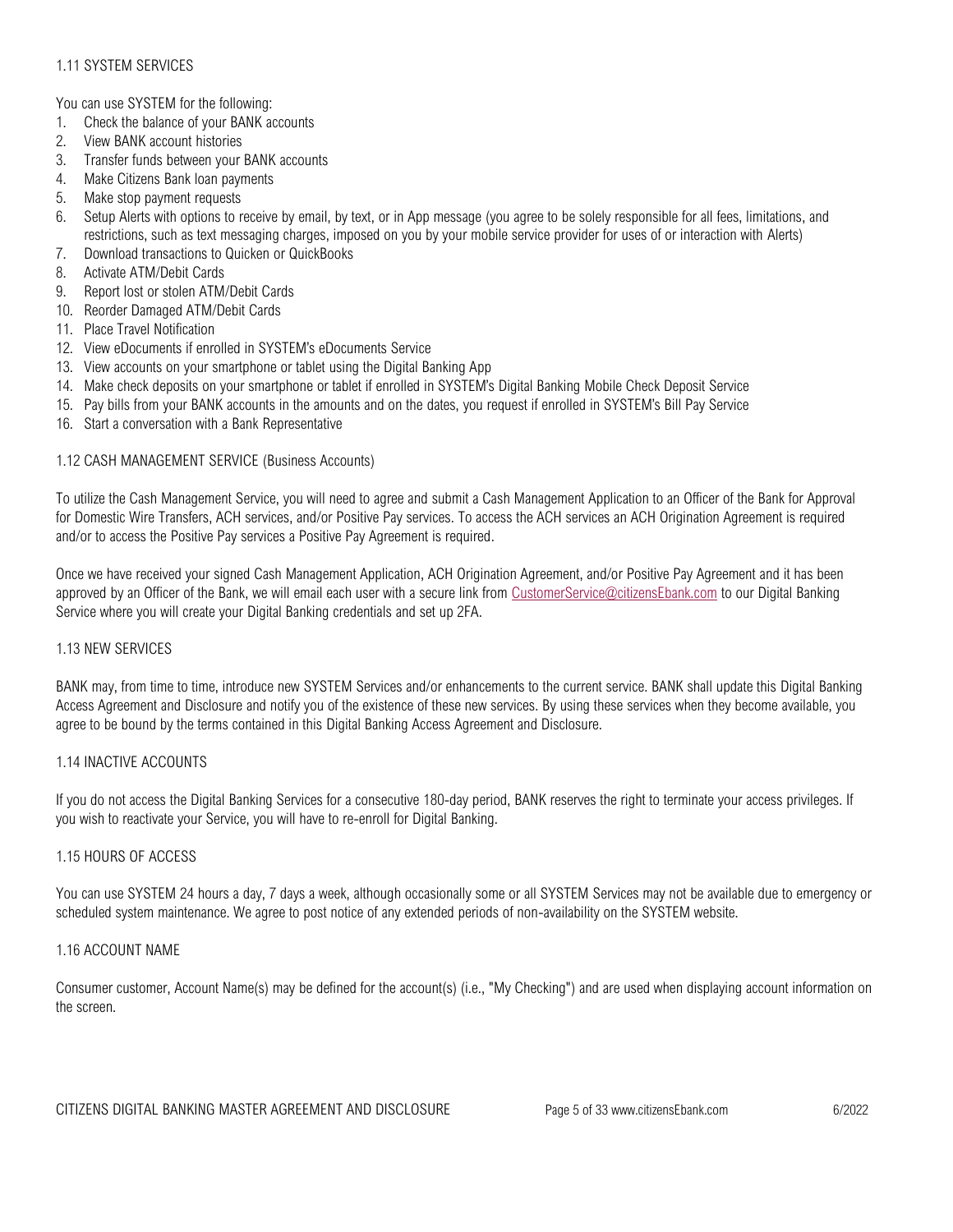# 1.17 SECURITY

You understand the importance of your role in preventing misuse of your accounts through SYSTEM, and you agree to promptly examine your statement for each of your BANK accounts as soon as you receive it. You agree to protect the confidentiality of your account, account number, and your personal identification information such as your driver's license number and social security number. You understand that personal identification information, by itself or together with information related to your account, may allow unauthorized access to your account. Your Digital Banking credentials are intended to provide security against unauthorized entry and access to your accounts. Data transferred via SYSTEM is encrypted in an effort to provide transmission security; SYSTEM utilizes identification technology to verify that the sender and receiver of SYSTEM transmissions can be appropriately identified by each other. Notwithstanding our efforts to ensure that the SYSTEM is secure, you acknowledge that the Internet is inherently insecure and that all data transfers, including electronic mail, occur openly on the Internet and can potentially be monitored and read by others. We cannot and do not warrant that all data transfers utilizing SYSTEM, or email transmitted to and from us, will not be monitored or read by others.

## 1.18 FEES and CHARGES

Please refer to the Citizens Digital Banking Fee Schedule. You agree to pay the fees and charges as set forth in the current Fee Schedule for your use of SYSTEM Services. For Consumer and Business customers you agree that all such fees and charges will be deducted from the associated BANK account. You agree to pay any additional reasonable charges for services you request not covered by this Agreement. You are also responsible for telephone and Internet service fees incurred in connection with your use of SYSTEM.

For Cash Management Services you agree that all such fees and charges will be deducted from the BANK account designated as the "Primary Account." If you close your Primary Account, you must contact us immediately to designate another account as your Primary Account. You agree to pay any additional reasonable charges for services you request not covered by this Agreement. You are also responsible for telephone and Internet service fees incurred in connection with your use of SYSTEM.

## 1.19 POSTING OF TRANSFERS

Transfers initiated through SYSTEM before 10:59 p.m. Pacific Time on a business day will be posted to your account the same day unless disclosed otherwise.

Transfers completed after 10:59 p.m. Pacific Time on a business day may be processed the next business day.

Transfers completed on a Saturday, Sunday, or Federal Banking Holiday will be posted on the next business day.

SYSTEM identifies a transfer based upon the Digital Banking credentials of the user who made the electronic transfer. You agree to communicate to any other persons with authorized access to your accounts concerning any transfers or bill payments from your accounts to avoid overdrafts.

# 1.20 OVERDRAFTS (Order of Payments, Transfers, and other Withdrawals)

If your account has insufficient funds to perform all electronic fund transfers you have requested for a given business day, then: (a) Electronic fund transfers involving currency disbursements, like ATM withdrawals, will have priority; (b) Electronic fund transfers initiated through SYSTEM which would result in an overdraft of your account may, at our discretion, be cancelled, and (c) In the event that electronic fund transfers initiated through SYSTEM which would result in an overdraft of your account are not canceled, overdraft charges may be assessed pursuant to the terms of the Account Agreement for that account. Checks will be paid in sequential order based on check number.

### 1.21 LIMITS ON AMOUNTS and FREQUENCY OF SYSTEM TRANSACTIONS

If a hold has been placed upon deposits made to an account from which you wish to transfer funds, you cannot transfer the portion of the funds held until the hold expires.

### 1.22 DISCLOSURE OF INFORMATION TO PARTIES OUTSIDE OF CITIZENS BANK

Citizens Bank recognizes and respects your expectations of privacy. We will take the necessary steps to ensure that information you share with us remains confidential. All BANK employees recognize the privacy concerns of customers and practice sensible "Privacy Safeguards" in their everyday activities. We do not reveal information about our customers, or their accounts, to parties outside the Bank for their independent use unless: 1) to

CITIZENS DIGITAL BANKING MASTER AGREEMENT AND DISCLOSURE Page 6 of 33 www.citizensEbank.com 6/2022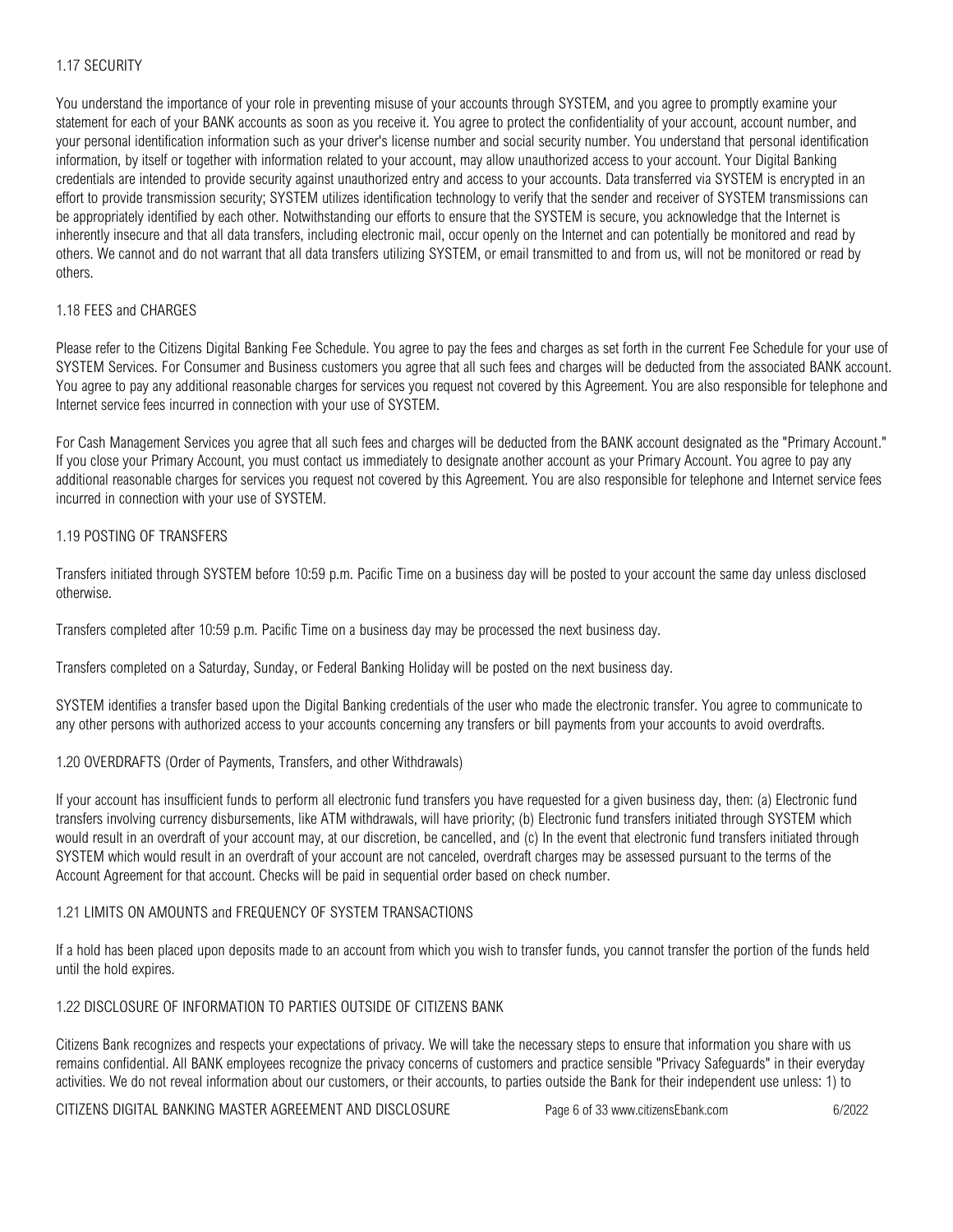help complete a customer-initiated transaction, 2) to help administer the institution's bona fide business, 3) at the customer's request, 4) the disclosure of information is required, by law (i.e., subpoena), 5) to a reputable information reporting agency (i.e., credit bureau), or 6) after the customer has been informed about the possibility of such disclosure through a prior communication and is given the opportunity to decline (i.e., "opt out").

### 1.23 PERIODIC STATEMENTS

You will not receive a separate SYSTEM statement. Transfers to and from your accounts using SYSTEM will appear on the respective periodic statements for your BANK accounts.

## 1.24 CHANGE IN TERMS

We may change any term of this Agreement at any time. If the change would result in increased fees for any SYSTEM Service, increased liability for you, fewer types of available electronic fund transfers or stricter limitations on the frequency or dollar amount of transfers, we agree to give you notice at least 21 days before the effective date of any such change, unless an immediate change is necessary to maintain the security of an account or our electronic fund transfer system. We will post any required notice of the change in terms on the SYSTEM and/or website or forward it to you by email or by U.S. Postal Service. If advance notice of the change is not required and disclosure does not jeopardize the security of the account or our electronic fund transfer system, we will notify you of the change in terms within 30 days after the change becomes effective. Your continued use of any or the entire subject SYSTEM Services indicates your acceptance of the change in terms. We reserve the right to waive, reduce, or reverse charges or fees in individual situations. You acknowledge and agree that changes to fees applicable to specific accounts are governed by the applicable Account Agreement and disclosures.

1.25 ELECTRONIC FUNDS TRANSFERS - YOUR RIGHTS AND RESPONSIBILITIES – Consumer Accounts only

For purposes of this disclosure and agreement the terms "we", "us" and "our" refer to Citizens Bank. The terms "you" and "your" refer to the recipient of this disclosure and agreement.

The Electronic Fund Transfer Act and Regulation E require institutions to provide certain information to customers regarding electronic fund transfers (EFTs). This disclosure applies to any EFT service you receive from us related to an account established primarily for personal, family or household purposes. Examples of EFT services include direct deposits to your account, automatic regular payments made from your account to a third party and one-time electronic payments from your account using information from your check to pay for purchases or to pay bills. This disclosure also applies to the use of your Citizens Bank ATM Card (hereinafter referred to collectively as "ATM Card") or Citizens Bank Debit Card (hereinafter referred to collectively as "Debit Card") at automated teller machines (ATMs) and any networks described below.

### TERMS AND CONDITIONS

The following provisions govern the use of EFT services through accounts held by Citizens Bank which are established primarily for personal, family or household purposes. If you use any EFT services provided, you agree to be bound by the applicable terms and conditions listed below. Please read this document carefully and retain it for future reference.

### DEFINITION OF BUSINESS DAY

Business days are Monday through Friday excluding Federal Holidays.

### 1.25.1 ATM CARD SERVICES

The services available through the use of your ATM card are described below.

### CITIZENS BANK ATM CARD SERVICES:

You may withdraw cash from your checking account(s), savings account(s), and money market account(s).

You may transfer funds between your checking and savings accounts, checking and money market accounts, and savings and money market accounts.

CITIZENS DIGITAL BANKING MASTER AGREEMENT AND DISCLOSURE Page 7 of 33 www.citizensEbank.com 6/2022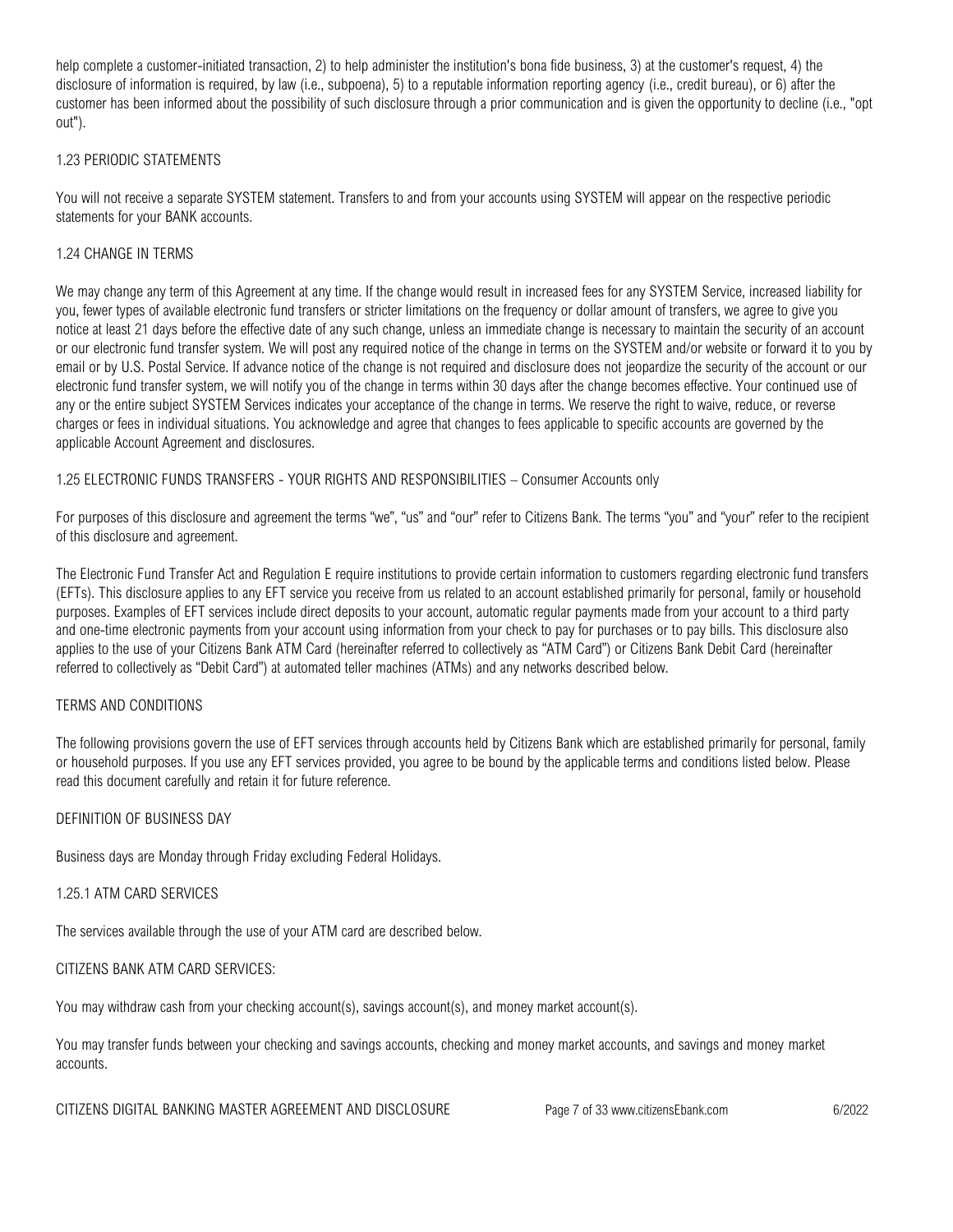You may make balance inquiries on your checking account(s), savings account(s), and money market account(s).

### 1.25.2 DEBIT CARD SERVICES

The services available through use of your debit card are described below.

## CITIZENS BANK DEBIT CARD SERVICES

You may withdraw cash from your checking account(s), savings account(s), and money market account(s).

You may transfer funds between your checking and savings accounts, checking and money market accounts, and savings and money market accounts.

You may make balance inquiries on your checking account(s), savings account(s), and money market account(s).

You may use your card at any merchant that accepts VISA® debit cards for the purchase of goods and services.

## PIN-LESS DEBIT TRANSACTIONS - VISA®

When you use your card on the Accel network(s) the transaction may be processed as a debit transaction without requiring a Personal Identification Number (PIN) authentication ("PIN-less"). Transactions that are completed as PIN-less debit transactions will not be processed by VISA® and may post to your account as an ATM or Debit transaction rather than a VISA® purchase. The provisions of the VISA® cardholder agreement that relate only to VISA® transaction are not applicable to non- VISA® transactions.

Transactions completed as PIN-less debit transactions include, but may not be limited to, government payments, utilities, and property management fees.

Accel Network ((C)2013 Fiserv, Inc., or its affiliates. Accel and the Accel logo are trademarks of Fiserv, Inc.).

### 1.25.3 ATM SERVICES

NETWORK. Your ability to perform the transactions or access the accounts set forth above depends on the location and type of ATM you are using and the network through which the transaction is being performed. A specific ATM or network may not perform or permit all of the above transactions.

You may access your ATM Card or Debit Card through the following network(s): MoneyPass, Accel and Cirrus.

### ATM FEES

When you use an ATM not owned by us, you may be charged a fee by the ATM operator or any network used, and you may be charged a fee for a balance inquiry even if you do not complete a fund transfer.

### OTHER ATM SERVICES

In addition, you may perform the following transactions: When you use an ATM that does not participate in the MoneyPass Network you may be charged a fee by the ATM Operator or any other Network used. You may be charged a fee for balance inquiry even if you do not complete a transaction, purchases including but not limit to stamps, and/or movie/concert tickets. There is a charge of \$2.00 for each withdrawal, transfer, or inquiry made as ATMs that do not participate in the MoneyPass Network. There is a charge of \$2.00 for purchases including but not limited to stamps, and/or movie/concert tickets at all terminals/ATMs.

### POINT OF SALE TRANSACTIONS

Listed below is the card you may use to purchase goods and services from merchants that have arranged to accept your card as a means of payment (these merchants are referred to as "Participating Merchants"). Some Participating Merchants may permit you to receive cash back as part of your purchase. Purchases made with your card, including any purchase where you receive cash, are referred to as "Point of Sale" transactions and will cause your "designated account" to be debited for the amount of the purchase. We have the right to return any check or other item drawn against

CITIZENS DIGITAL BANKING MASTER AGREEMENT AND DISCLOSURE Page 8 of 33 www.citizensEbank.com 6/2022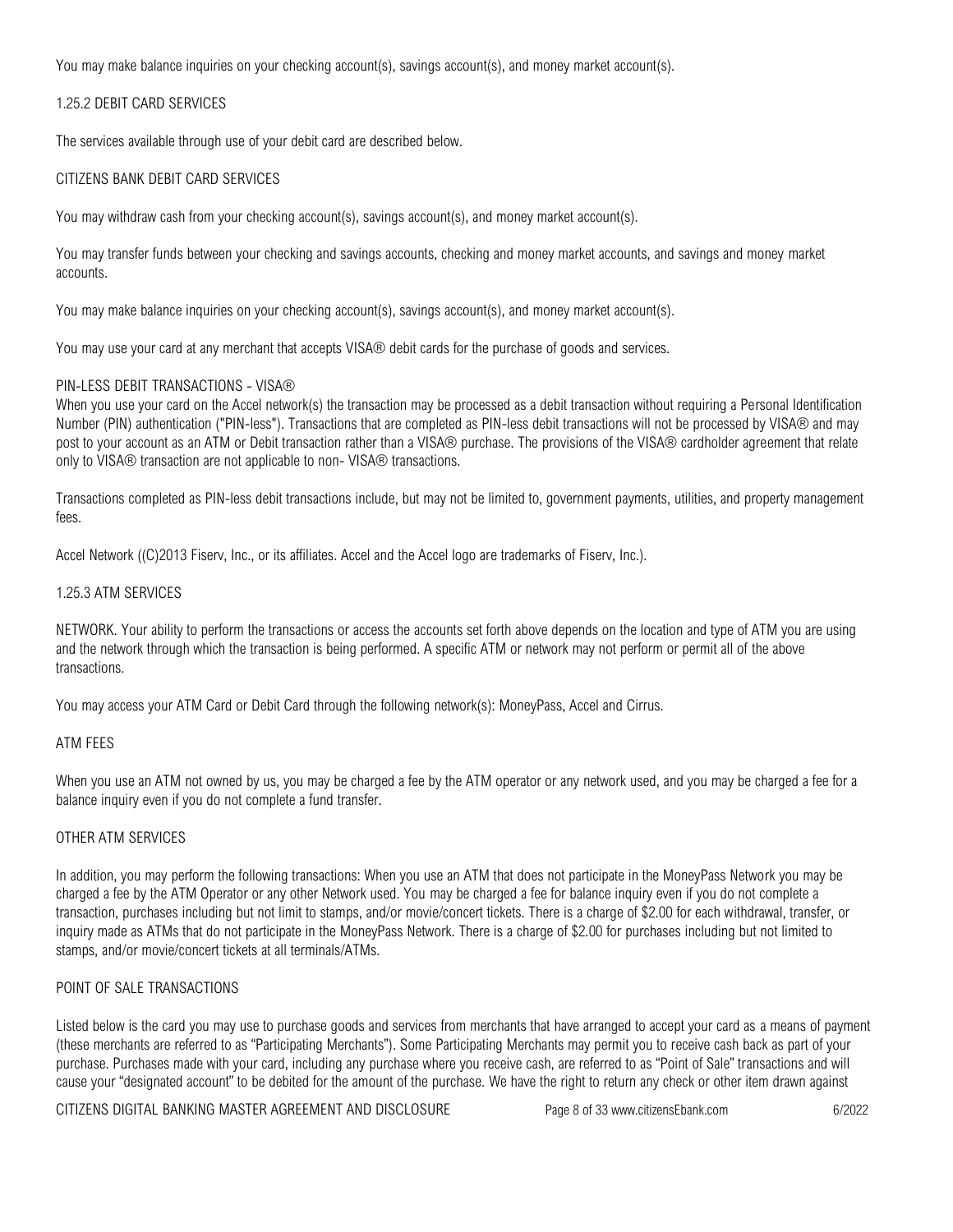your account to ensure there are funds available to pay for any Point of Sale transaction. We may, but do not have to, allow transactions which exceed your available account balance or, if applicable, your available overdraft protection. If we do, you agree to pay an amount equal to the overdrawn balance plus any overdraft fees.

The following card and the corresponding designated account(s) may be used for Point of Sale transactions:

Citizens Bank Debit Card: checking account.

Your ATM and Debit cards may also be used to obtain cash from your designated account(s) at participating financial institutions when so authorized under the terms of your Account Agreement.

## 1.25.4 CURRENCY CONVERSION AND INTERNATIONAL TRANSACTIONS

When you use your VISA® branded debit card at a merchant that settles in currency other than US dollars, the charge will be converted into the US dollar amount. The currency conversion rate used to determine the transaction amount in US dollars is either a rate selected by VISA® from the range of rates available in wholesale currency markets for the applicable central processing date, which rate may vary from the rate VISA® itself receives, or the government-mandated rate in effect for the applicable central processing date. The conversion rate in effect on the processing date may differ from the rate in effect on the transaction date or posting date.

VISA USA charges a .8% International Service Assessment on all international transactions, regardless of whether there is a currency conversion. If there is a currency conversion, the Internal Service Assessment is 1% of the transaction. In either case, we pass this International Service Assessment fee on to you. An international transaction is a transaction where the country of the merchant is outside the USA.

## IMPORTANT ADDITIONAL FEE NOTICE

VISA® charges an International Service Assessment Fee on all international transactions. Therefore, you will be charged 1% of the dollar amount of the transaction for each international transaction completed with your VISA® card when the country of the merchant or machine is different than your country as a cardholder. Be aware that when making online purchases you may not know that the merchant is located in a different country.

### 1.25.5 SERVICES PROVIDED THROUGH USE OF XPRESS PHONE BANKING

You may perform the following functions through use of Xpress Phone Banking:

You may initiate transfers of funds between your checking and savings accounts, checking and money market accounts, and savings and money market accounts.

You may make balance inquiries on your checking account(s), savings account(s), money market account(s), Certificate of Deposit (CD), Loan, and individual Retirement Account (IRA).

### 1.25.6 PREAUTHORIZED TRANSFER SERVICES

You may arrange for the preauthorized automatic deposit of funds to your checking account(s), savings account(s), and money market account(s).

You may arrange for preauthorized automatic payments or other transfers from your checking account(s), savings account(s), and money market account(s).

### 1.25.7 DIGITAL BANKING - TYPES OF TRANSFERS, DOLLAR LIMITATIONS, AND CHARGES

You may access your account(s) by computer or other devices by logging onto our website at [www.citizensEbank.com](www.citizensEbank.com%20) and using your Digital Banking credentials to: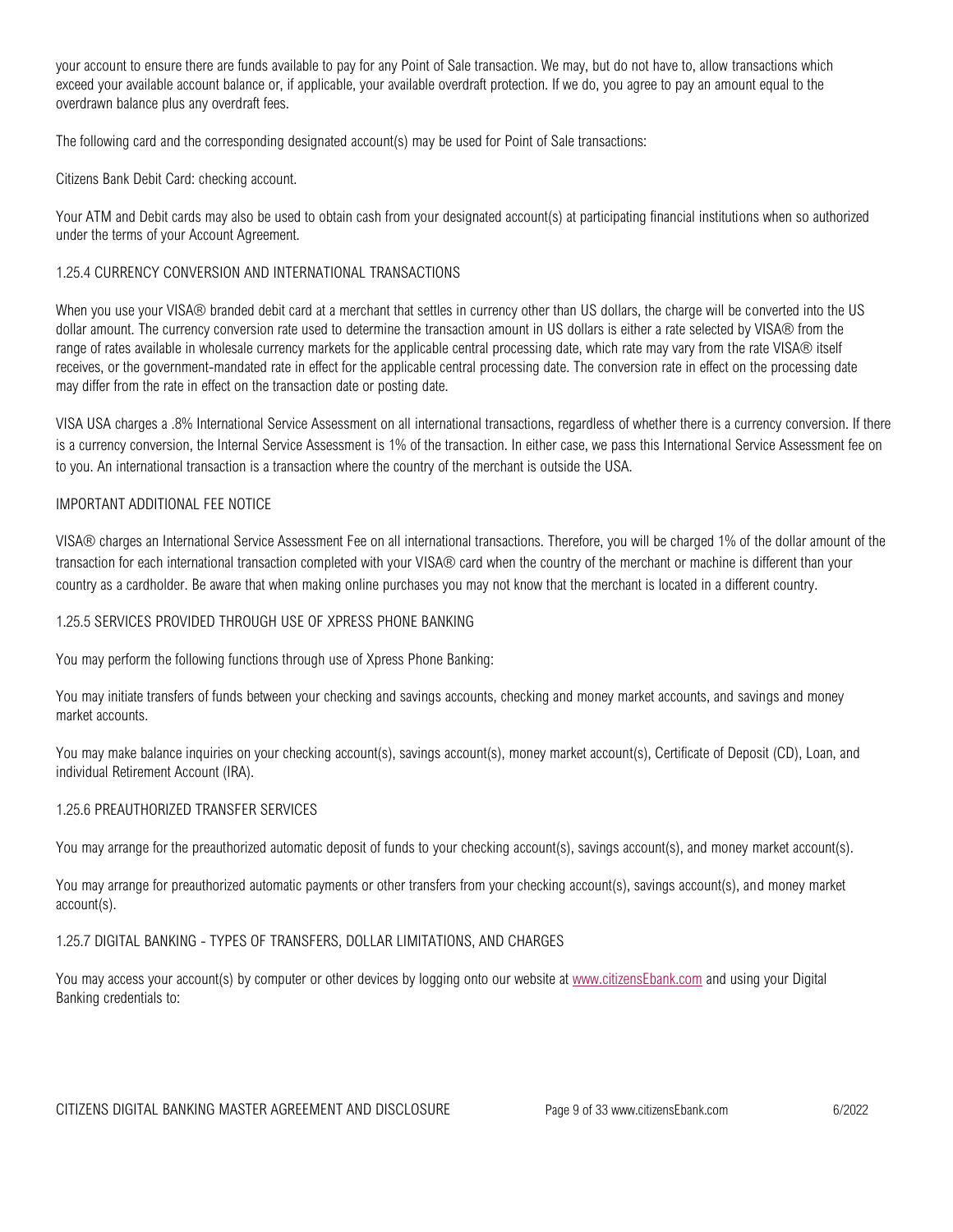## DIGITAL BANKING

Types of transfers, dollar limitations, and charges - You may access your account(s) by computer or other devices by logging onto our website at www.citizensEbank.com or our Citizens Bank OR mobile app using your Digital Banking credentials: Transfer funds from savings account to checking accounts(s) or money market account(s) Transfer funds from checking account to savings account(s) or money market accounts(s) Transfer funds from money market account to checking account(s) or savings account(s) Transfer funds from checking account(s) to loan Transfer funds from money market account(s) to loan Transfer funds from savings account(s) to loan Get Information about your checking, savings, loan, Certificate of Deposits (CD), Individual Retirement Account (IRA), Safe Deposit Box account(s)Check balances of your account(s)

### BILL PAY SERVICE

You may make arrangements for certain recurring bills from your checking or money market account(s). Payments can be made to anyone, whether they accept electronic payments or not. Enter bill(s) today and set them to pay at a later date. Set recurring bills to pay automatically.

#### 1.25.8 ELECTRONIC CHECK CONVERSION

You may authorize a merchant or other payee to make a one-time electronic payment from your checking account using information from your check to pay for purchases or to pay bills.

You may provide your check to a merchant or service provider who will scan the check for the encoded bank and account information. The merchant or service provider will then use this information to convert the transaction into an electronic funds transfer. This may occur at the point of purchase, or when you provided your check by other means such as by mail or drop box.

### 1.25.9 ELECTRONIC RETURNED CHECK CHARGE

You may authorize a merchant or other payee to initiate an electronic funds transfer to collect a charge in the event a check is returned for insufficient funds.

1.25.10 LIMITATIONS ON TRANSACTIONS

TRANSACTION LIMITATIONS – CITIZEN BANK ATM CARD

## CASH WITHDRAWAL LIMITATIONS

You may withdraw up to \$300.00 through use of ATMs in any one day.

There is a daily limit for all ATM withdrawal transactions. For security reasons, specific dollar limits are disclosed at the time the ATM Card is issued. Citizens Bank reserves the right to change dollar amount limits at any time upon prior notification.

TRANSACTION LIMITATIONS – CITIZENS BANK DEBIT CARD

CASH WITHDRAWAL LIMITATIONS

You may withdraw up to \$300.00 through use of ATMs in any one day.

There is a daily limit for all ATM withdrawal transactions. For security reasons, specific dollar limits are disclosed at the time the ATM Card is issued. Citizens Bank reserves the right to change dollar amount limits at any time upon prior notification.

CITIZENS DIGITAL BANKING MASTER AGREEMENT AND DISCLOSURE Page 10 of 33 www.citizensEbank.com 6/2022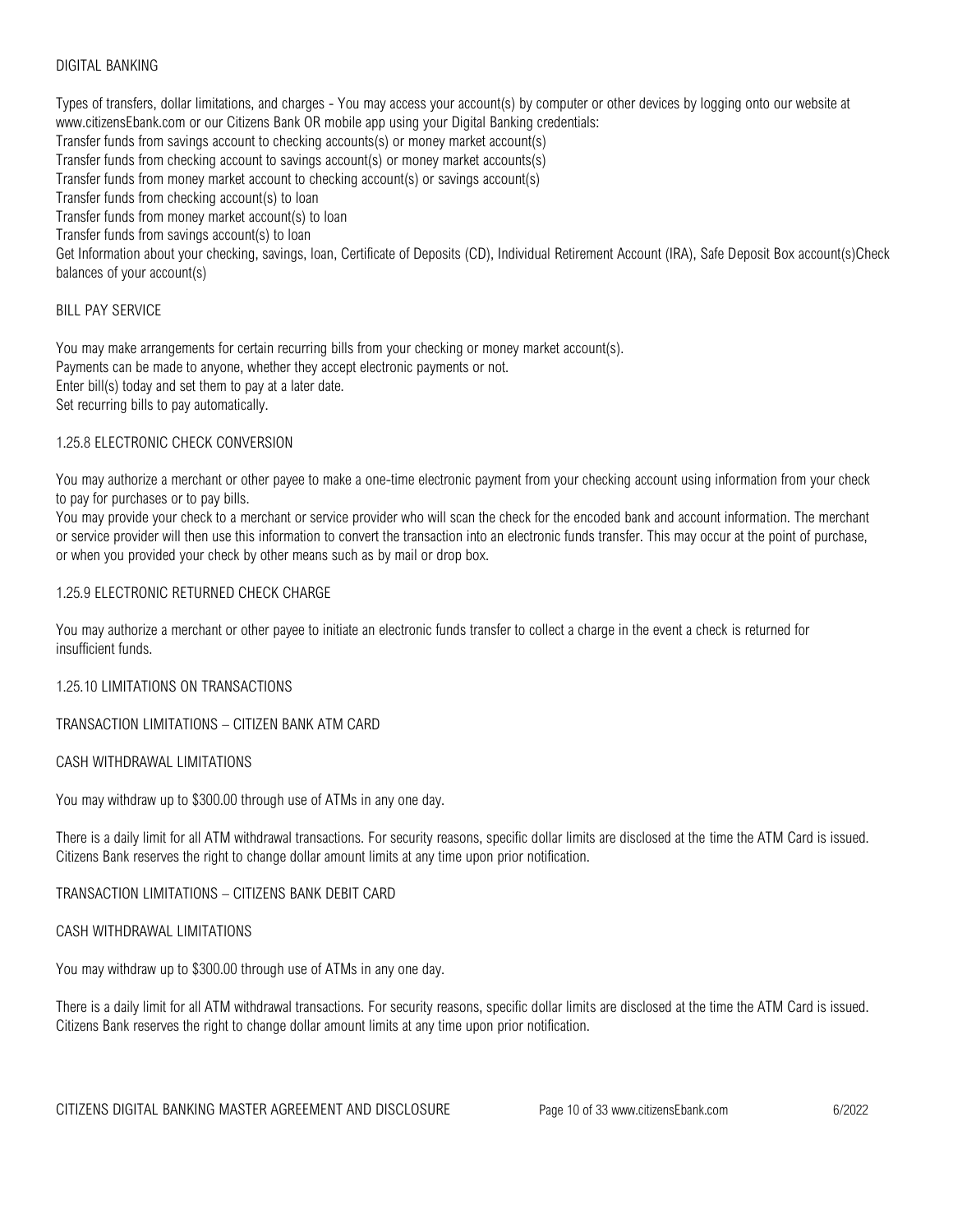## POINT OF SALE LIMITATIONS

You may buy up to \$2,000.00 worth of goods or services in any one day through use of our Point of Sale service.

### TOTAL DAILY LIMITS

In addition to the ATM limit or Point of Sale limits disclosed above, a total daily limit is imposed on these transactions. The maximum amount of cash withdrawals and Point of Sale transactions is limited to \$2,300.00 in any one day.

## OTHER LIMITATIONS

Refer to Digital Banking Master Agreement and Disclosure.

We reserve the right to impose limitations for security purposes at any time.

We do not charge for direct deposits to any type of account. Except as indicated elsewhere, we do not charge for these electronic fund transfers

## 1.25.11 NOTICE OF RIGHTS AND RESPONSIBILITIES

The use of any electronic fund transfer services described in this document creates certain rights and responsibilities regarding these services as described below.

## RIGHT TO RECEIVE DOCUMENTATION OF YOUR TRANSFERS

## TRANSACTION RECEIPTS

Depending on the location of an ATM, you may not be given the option to receive a receipt if your transaction is \$15.00 or less. Upon completing a transaction of more than \$15.00, you will receive a printed receipt documenting the transaction (unless you choose not to get a paper receipt). These receipts (or the transaction number given in place of the paper receipt) should be retained to verify that a transaction was performed. A receipt will be provided for any transaction of more than \$15.00 made with your ATM Card or Debit Card at a Participating Merchant. If the transaction is \$15.00 or less, the Participating Merchant is not required to provide a receipt.

### PERIODIC STATEMENTS

If your account is subject to receiving a monthly statement, all EFT transactions will be reported on it. If your account is subject to receiving a statement less frequently than monthly, then you will continue to receive your statement on that cycle, unless there are EFT transactions, in which case you will receive a monthly statement. In any case you will receive your statement at least quarterly.

### PREAUTHORIZED DEPOSITS

If you have arranged to have direct deposits made to your account at least once every 60 days from the same person or company:

You can call us at your local Citizens Bank Branch or 844-770-7100 for afterhours support to find out whether or not the deposit has been made.

### 1.25.12 USING YOUR CARD AND PERSONAL IDENTIFICATION NUMBER ("PIN")

In order to assist us in maintaining the security of your account and the terminals, the ATM Card or Debit Card remains our property and may be revoked or canceled at any time without giving you prior notice. You agree not to use your ATM Card or Debit Card for a transaction that would cause your account balance to go below zero, or to access an account that is no longer available or lacks sufficient funds to complete the transaction, including any available line of credit. We will not be required to complete any such transaction, but if we do, we may, at our sole discretion, charge or credit the transaction to another account; you agree to pay us the amount of the improper withdrawal or transfer upon request.

Your ATM Card may only be used with your PIN. Certain transactions involving your Debit Card require use of your PIN. Your PIN is used to identify you as an authorized user. Because the PIN is used for identification purposes, you agree to notify Citizens Bank immediately if your ATM Card or Debit Card is lost or if the secrecy of your PIN is compromised. You also agree not to reveal your PIN to any person not authorized by you to use

CITIZENS DIGITAL BANKING MASTER AGREEMENT AND DISCLOSURE Page 11 of 33 www.citizensEbank.com 6/2022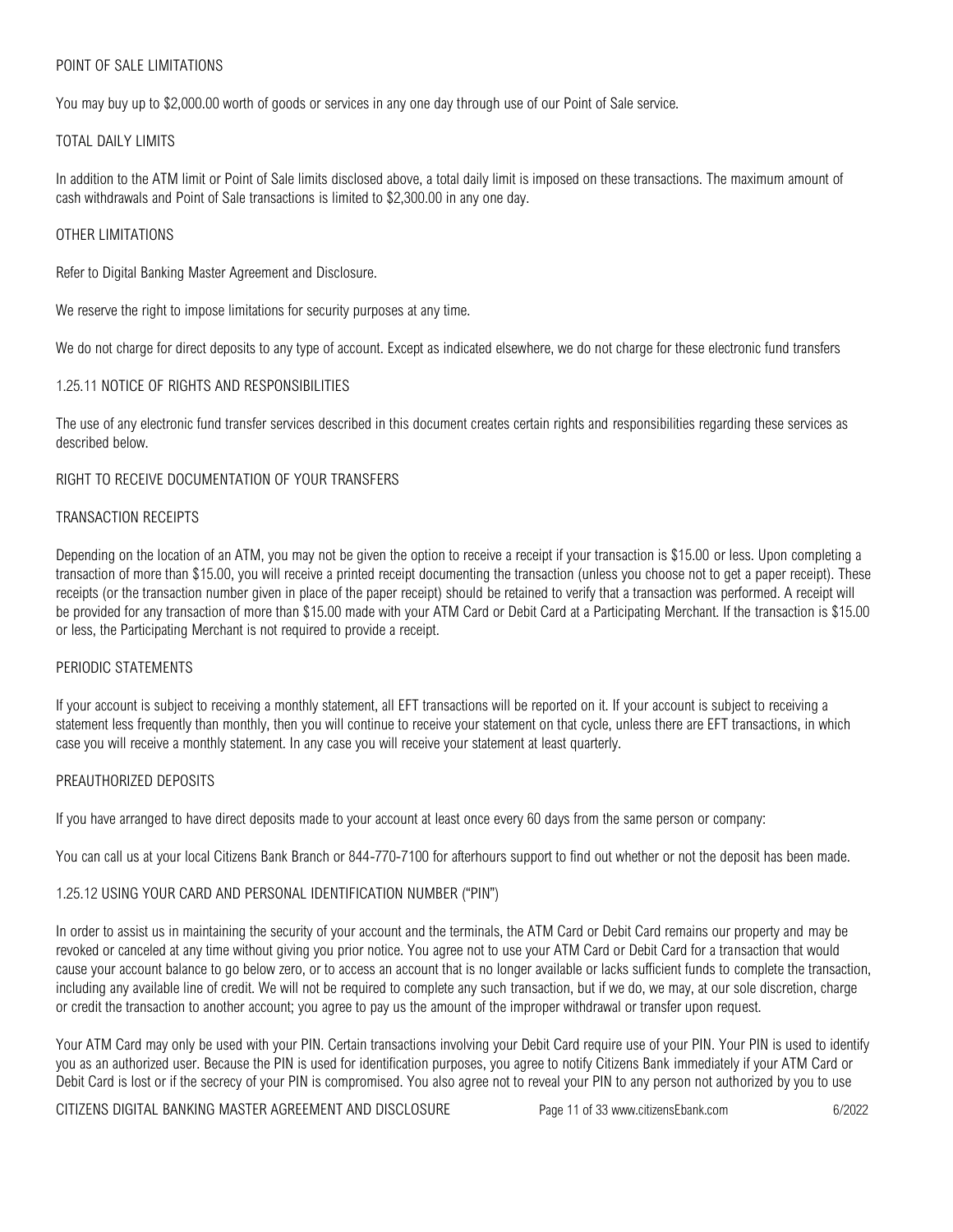your ATM Card or Debit Card or to write your PIN on your ATM Card or Debit Card or on any other item kept with your ATM Card or Debit Card. We have the right to refuse a transaction on your account when your ATM Card or Debit Card or PIN has been reported lost or stolen or when we reasonable believe there is unusual activity on your account.

The security of your account depends upon your maintaining possession of your ATM Card or Debit Card and the secrecy of your PIN. You may change your PIN if you feel that the secrecy of your PIN has been compromised. You may change your PIN at an ATM or via the telephone.

### 1.25.13 RIGHTS REGARDING PREAUTHORIZED TRANSFERS

### RIGHTS AND PROCEDURES TO STOP PAYMENTS

If you have instructed us to make regular preauthorized transfers out of your account, you may stop any of the payments. To stop a payment, call us at: Contact your local Citizens Bank Branch or 844-770-7100 for afterhours support. (Business Hours: Monday-Friday from 9:00 a.m. to 11 p.m. Pacific Time. Weekends and Holiday's 9:00 a.m. to 5:00 p.m. Pacific Time, excluding Thanksgiving and Christmas) or

write to: Citizens Bank P.O. Box 30 Corvallis Oregon 97339-0030 [www.citizensEbank.com](http://www.citizensebank.com/)

We must receive your call or written request at least three (3) business days prior to the scheduled payment. If you call, please have the following information ready: your account number, the date the transfer is to take place, to whom the transfer is being made and the amount of the scheduled transfer. If you call, we will require you to put your request in writing and deliver it to us within fourteen (14) days after you call.

## NOTICE OF VARYING AMOUNTS

If you have arranged for automatic periodic payments to be deducted from your checking or savings account and these payments vary in amount, you will be notified by the person or company you are going to pay ten days prior to the payment date of the amount to be deducted. You may choose instead to get this notice only when the payment would differ by more than a certain amount from the previous payment, or when the amount would fall outside certain limits that you set.

### OUR LIABILITY FOR FAILURE TO STOP PREAUTHORIZED TRANSFER PAYMENTS

If you order us to stop one of the payments and have provided us with the information we need at least three (3) business days prior to the scheduled transfer, we will be liable for your losses or damages.

### 1.25.14 YOUR RESPONSIBILITY TO NOTIFY US OF LOSS OR THEFT

If you believe your ATM Card or Debit Card or PIN or internet banking access code has been lost or stolen, call us at: Contact your local Citizens Bank Branch or 844-770-7100 for afterhours support. (Afterhours Business Hours: Monday-Friday from 5:00 p.m. to 11 p.m. Pacific Time. Weekends and Holiday's 9:00 a.m. to 5:00 p.m. Pacific Time, excluding Thanksgiving and Christmas) or

write to: Citizens Bank P.O. Box 30 Corvallis Oregon 97339-0030 [www.citizensEbank.com](http://www.citizensebank.com/)

You should also call the number or write to the address listed above if you believe a transfer had been made using the information from your check without your permission.

### 1.25.15 CONSUMER LIABILITY

Tell us AT ONCE if you believe your ATM Card or Debit Card or PIN or internet banking access code has been lost or stolen or if you believe that an electronic fund transfer has been made without your permission using information from your check. Telephoning is the best way of keeping your possible losses down. You could lose all the money in your account (plus your maximum overdraft line of credit, if applicable). If you tell us within

CITIZENS DIGITAL BANKING MASTER AGREEMENT AND DISCLOSURE Page 12 of 33 www.citizensEbank.com 6/2022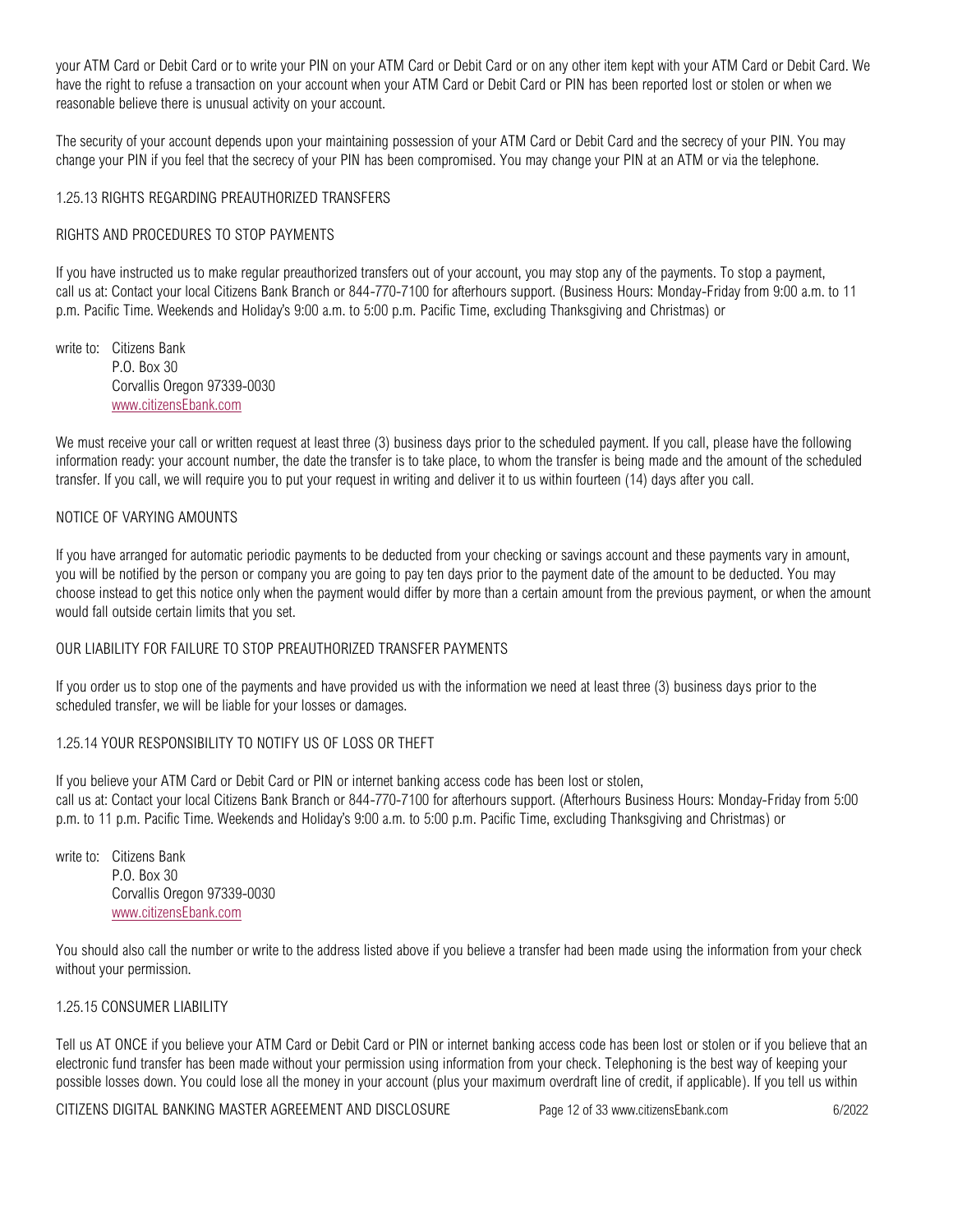two (2) business days after you learn of the loss or theft of your ATM Card or Debit Card or PIN or internet banking access code you can lose no more than fifty dollars (\$50) if someone used your ATM Card or Debit Card or PIN or internet banking access code without your permission. If you do NOT tell us within two (2) business days after you learn of the loss or theft of your ATM Card or Debit Card or PIN or internet banking access code and we can prove we could have stopped someone from using your ATM Card or Debit Card or PIN or internet banking access code without your permission if you had given us notice, you can lose as much as five hundred dollars (\$500).

The limitations on your liability for unauthorized transfers described in the following paragraph do not apply to preauthorized automatic payments from your checking account(s), savings account(s), and money market account(s). Unless you have complied with the procedures to stop the preauthorized payment described above, your liability for such unauthorized transfer is unlimited.

If your statement shows transfers you did not make (other than a preauthorized transfer), including those made by card, code, or other means, tell us at once. If you do not tell us within sixty (60) days after the statement was transmitted to you, you may not receive back any money you lost after the sixty (60) days, and therefore, you may not get back any money in your account (including your maximum overdraft line of credit, if applicable), if we can prove that we could have stopped someone from taking the money had you given us notice in time. If a good reason (such as a long trip or hospital stay) keeps you from giving the notice, we will extend the time periods.

## 1.25.16 CONSUMER LIABILITY FOR UNAUTHORIZED TRANSACTIONS INVOLVING CITIZENS BANK DEBIT CARD

The limitations on your liability for unauthorized transactions described above generally apply to all electronic fund transfers. However, different limitations apply to certain transactions involving your card with the VISA® logo. These limits apply to unauthorized transactions processed on the VISA® or Plus Network.

If you notify us about an unauthorized transaction involving your card with the VISA® logo and the unauthorized transaction took place on the VISA® or Plus Network, zero liability will be imposed on you for the unauthorized transaction. We may increase the limit of your liability for such unauthorized transactions to the amounts described under "Consumer Liability" above if we reasonably determine, based on substantial evidence, that you were negligent or fraudulent in the handing of your account or your card with the VISA® logo, you were proven to have participated in the transaction, or both. The zero liability provisions do not apply to PIN-based or PIN-less debit transactions not processed by the VISA® or Plus Network, including ATM transactions outside the United States.

Your liability for unauthorized transactions with your card with the VISA® logo that involve PIN-based or PIN-less debit transactions not processed by the VISA® or Plus Network, including ATM transactions, are described under "Consumer Liability" above.

# 1.25.17 ILLEGAL USE OF CITIZENS BANK DEBIT CARD

You agree not to use your Citizens Bank Debit Card for any illegal transactions, including internet gambling and similar activities.

# 1.25.18 IN CASE OF ERRORS OR QUESTIONS ABOUT YOUR TRANSACTIONS

In case of errors or questions about your electronic fund transfers, call us at: Contact your local Citizens Bank Branch or 844-770-7100 for afterhours support. (Afterhours Business Hours: Monday-Friday from 5:00 p.m. to 11 p.m. Pacific Time. Weekends and Holiday's 9:00 a.m. to 5:00 p.m. Pacific Time, excluding Thanksgiving and Christmas) or

write to: Citizens Bank P.O. Box 30 Corvallis Oregon 97339-0030 [www.citizensEbank.com](http://www.citizensebank.com/) or email us at[: customerservice@citizensEbank.com](mailto:customerservice@citizensEbank.com) or use the current information on your most recent account statement.

Notification should be made as soon as possible if you think your statement or receipt is wrong or if you need more information about a transaction listed on the statement or receipt. You must contact Citizens Bank no later than 60 days after we sent you the first statement on which the problem or error appears. You must be prepared to provide the following information: Your name and account number.

CITIZENS DIGITAL BANKING MASTER AGREEMENT AND DISCLOSURE Page 13 of 33 www.citizensEbank.com 6/2022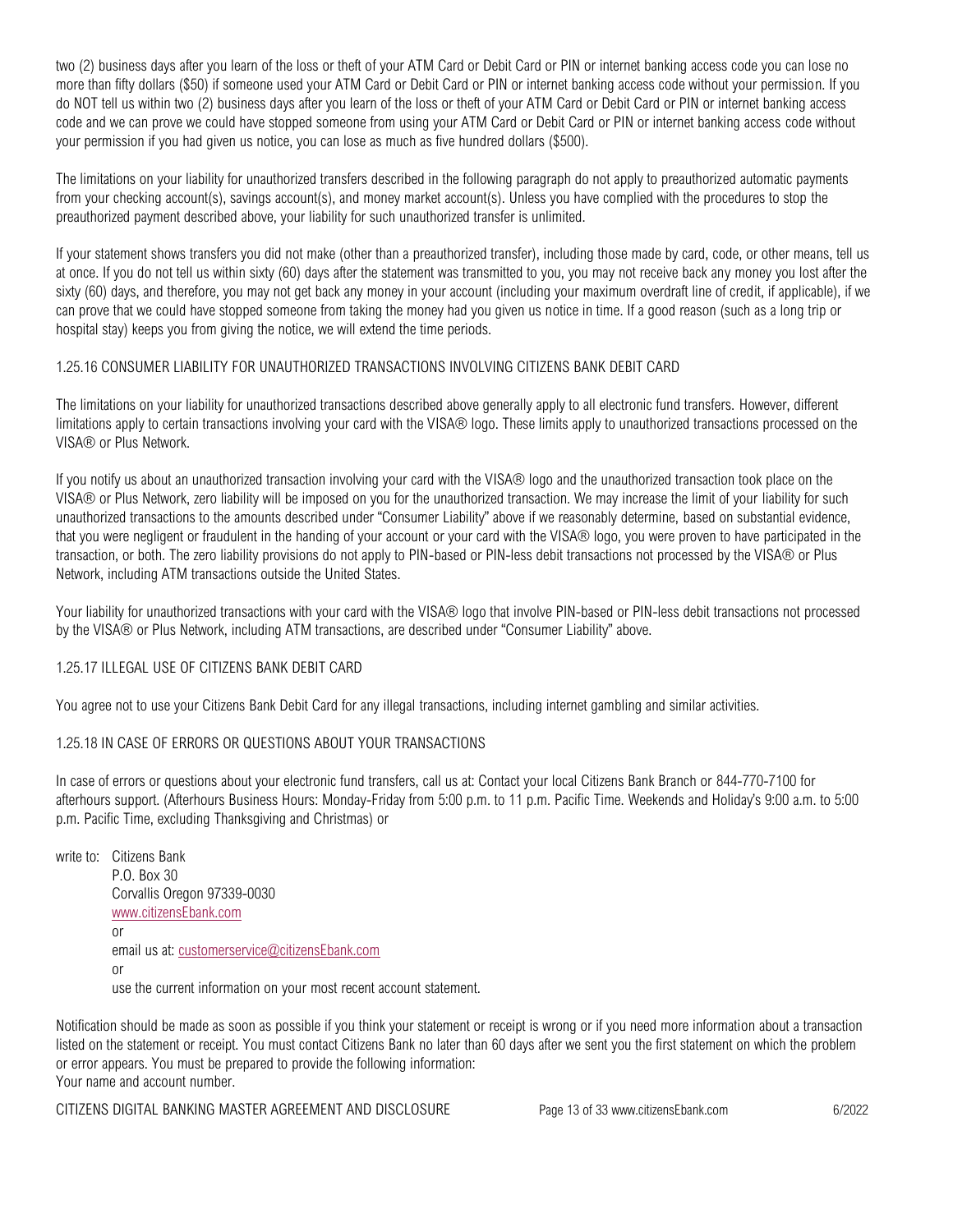A description of the error or transaction you are unsure about along with an explanation as to why you believe it is an error or why you need more information.

The dollar amount of the suspected error.

If you provide oral notice, you will be required to send in your complaint or questions in writing within ten (10) business days. We will determine whether an error occurred within ten (10) business days (twenty (20) business days for new accounts) after we hear from you and will correct any error promptly. If we need more time, however, we may take up to forty-five (45) days (ninety (90) days for new accounts and foreign initiated or Point of Sale transfers) to investigate your complaint or question. If we decide to do this, we will credit your account within ten (10) business days (twenty (20) business days for new accounts) for the amount which you think is in error, so that you will have the use of the money during the time it takes to complete our investigation. If we ask you to put your complaint or question in writing and do not receive it within ten (10) business days, we may not credit your account. The extended time periods for new accounts apply to all electronic fund transfers that occur within the first thirty (30) days after the first deposit to the account is made, including those for foreign initiated or Point of Sale transactions. VISA's® cardholder protection policy requires that we provide provisional credit for losses from unauthorized VISA® Check Card use within five (5) business days of notification of the loss, unless we determine that additional investigation is warranted and allowed by applicable laws or regulations.

We will tell you the results within three (3) business days after completing our investigation. If we decide that there was no error, we will send you a written explanation.

You may ask for copies of the documents that we used in our investigation.

# 1.25.19 LIABILITY FOR FAILURE TO COMPLETE TRANSACTION

If we do not complete a transfer to or from your account on time or in the correct amount according to our agreement with you, we will be liable for your losses or damages as provided by law. However, there are some exceptions. We will NOT be liable, for instance:

If through no fault of ours, you do not have enough money in your account to make the transfer.

If the transfer would result in your exceeding the credit limit on your line of credit, if you have one.

If the electronic terminal was not working properly and you knew about the breakdown before you started the transfer.

If circumstances beyond our control (such as fire or flood, computer or machine breakdown, or failure or interruption of communications facilities) prevent the transfer, despite reasonable precautions we have taken.

If we have terminated our Agreement with you.

When your ATM Card or Debit Card has been reported lost or stolen or we have reason to believe that something is wrong with a transaction. If we receive inaccurate or incomplete information needed to complete a transaction.

In the case of preauthorized transfers, we will not be liable where there is a breakdown of the system which would normally handle the transfer.

If the funds in the account are subject to legal action preventing a transfer to or from your account.

If the electronic terminal does not have enough cash to complete the transaction.

There may be other exceptions provided by applicable law.

# 1.25.20 CHARGES FOR TRANSFERS OR THE RIGHT TO MAKE TRANSFERS

We reserve the right to impose a fee and to change fees upon notice to you.

# 1.25.21 DISCLOSURE OF ACCOUNT INFORMATION

You agree that merchant authorization messages transmitted in connection with Point of Sale transactions are permissible disclosures of account information, and you further agree to release Citizens Bank and hold it harmless from any liability arising out of the transmission of these messages.

We will disclose information to third parties about your account or electronic fund transfers made to your account:

- 1. Where necessary to complete a transfer or to investigate and resolve errors involving the transfer(s); or
- 2. In order to verify the existence and condition of your account for a third party such as a credit bureau or merchant; or
- 3. In order to comply with government agency or court orders; or
- 4. If you give us your permission in a record or writing.

CITIZENS DIGITAL BANKING MASTER AGREEMENT AND DISCLOSURE Page 14 of 33 www.citizensEbank.com 6/2022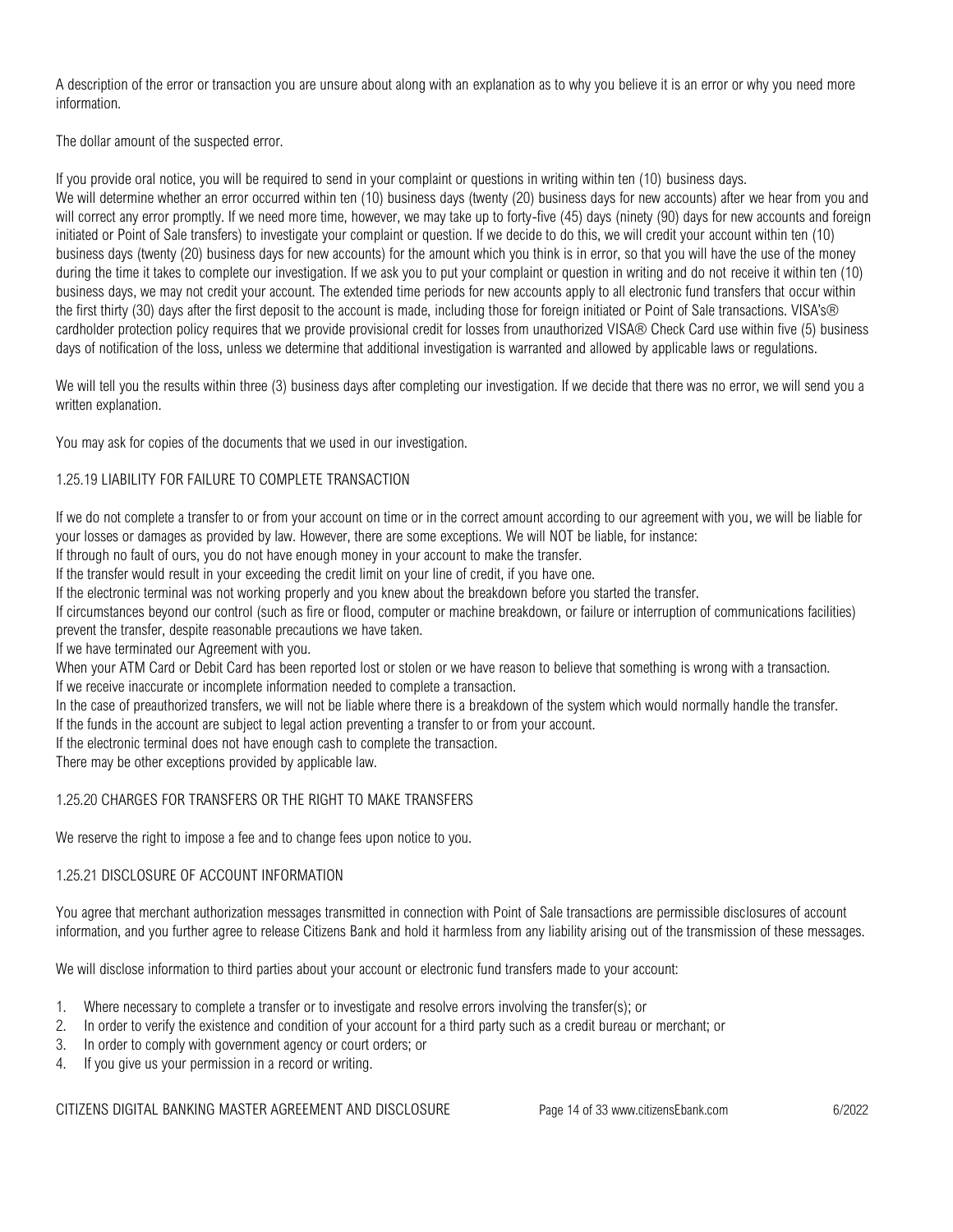# 1.25.22 AMENDING OR TERMINATING THE AGREEMENT

We may change or amend any of the terms and conditions of the Agreement and those portions of the applicable Citizens Bank Customer Fee Schedule which relate to EFT services, at any time upon at least 21 days written notice to you prior to the effective date of the change or amendment. Your failure to timely furnish notice as set forth in the written notice shall be deemed to be your acceptance of such change or amendment. If you do not agree to abide by a change or amendment, you must notify Citizens Bank of the fact prior to the effective date of the change or amendment and cancel this Agreement. Citizens Bank may cancel this Agreement at any time, without giving you prior notice. If you or Citizens Bank cancels this Agreement at any time, you shall surrender any card and you may no longer use any of Citizens Bank's EFT services other than automated clearing house transfer services.

# 1.25.23 SAFETY PRECAUTIONS FOR ATM TERMINAL USAGE

Please keep in mind the following basic safety tips whenever you use an ATM:

Have your ATM Card or Debit Card ready to use when you reach the ATM. Have all of your forms ready before you get to the machine. Keep some extra forms (envelopes) at home for this purpose.

If you are new to ATM usage, use machines close to or inside a financial institution until you become comfortable and can conduct your usage quickly.

If using an ATM in an isolated area, take someone else with you if possible. Have them watch from the car as you conduct your transaction. Do not use ATMs at night unless the area and machine are well-lighted. If the lights are out, go to a different location. If someone else is using the machine you want to use, stand back or stay in your car until the machine is free. Watch out for suspicious people lurking around ATMs, especially during the times that few people are around. When using the machine, stand so you block anyone else's view from behind.

If anything suspicious occurs when you are using a machine, cancel what you are doing and leave immediately. If going to your car, lock your doors. Do not stand at the ATM counting cash. Check that you received the right amount later in a secure place and reconcile it to your receipt then. Keep your receipts and verify transactions on your account statement. Report errors immediately. Do not leave receipt at an ATM location.

### 1.25.24 ADDITIONAL PROVISIONS

Your account is also governed by the terms and conditions of other applicable agreements between you and Citizens Bank.

### 1.27 FEES

We do not charge for direct deposits to any type of account. Except as indicated elsewhere, we do not charge for these electronic fund transfers.

### 1.28 STOP PAYMENTS - RIGHT TO STOP PAYMENT AND PROCEDURE FOR DOING SO:

### 1.28.1 CHECK STOP PAYMENTS

You may request a Check Stop Payment Order by submitting a Stop Payment on SYSTEM or by calling or writing us at the telephone number or address listed at the end of this disclosure. Check Stop Payment Orders and Check Stop Payment Renewals are effective for 6 months after the date received and will automatically expire after that period unless a new Check Stop Payment Order is requested. Please refer to our separate Fee Schedule for the amount we will charge you for each stop-payment order you give.

### 1.28.2 ACH OR RECURRING DEBIT CARD STOP PAYMENTS

ACH or Recurring Debit Card Stop Payment Orders will need to be completed at a Citizens Bank Branch due to varying rules and regulations.

### 1.31 ERROR RESOLUTION NOTICE

In case of errors or questions about your electronic transfers, including bill payments, call or write us at the telephone number or address listed at the end of this disclosure as soon as you can. Call or write as soon as you can if you think your statement or receipt is wrong or if you need more

CITIZENS DIGITAL BANKING MASTER AGREEMENT AND DISCLOSURE Page 15 of 33 www.citizensEbank.com 6/2022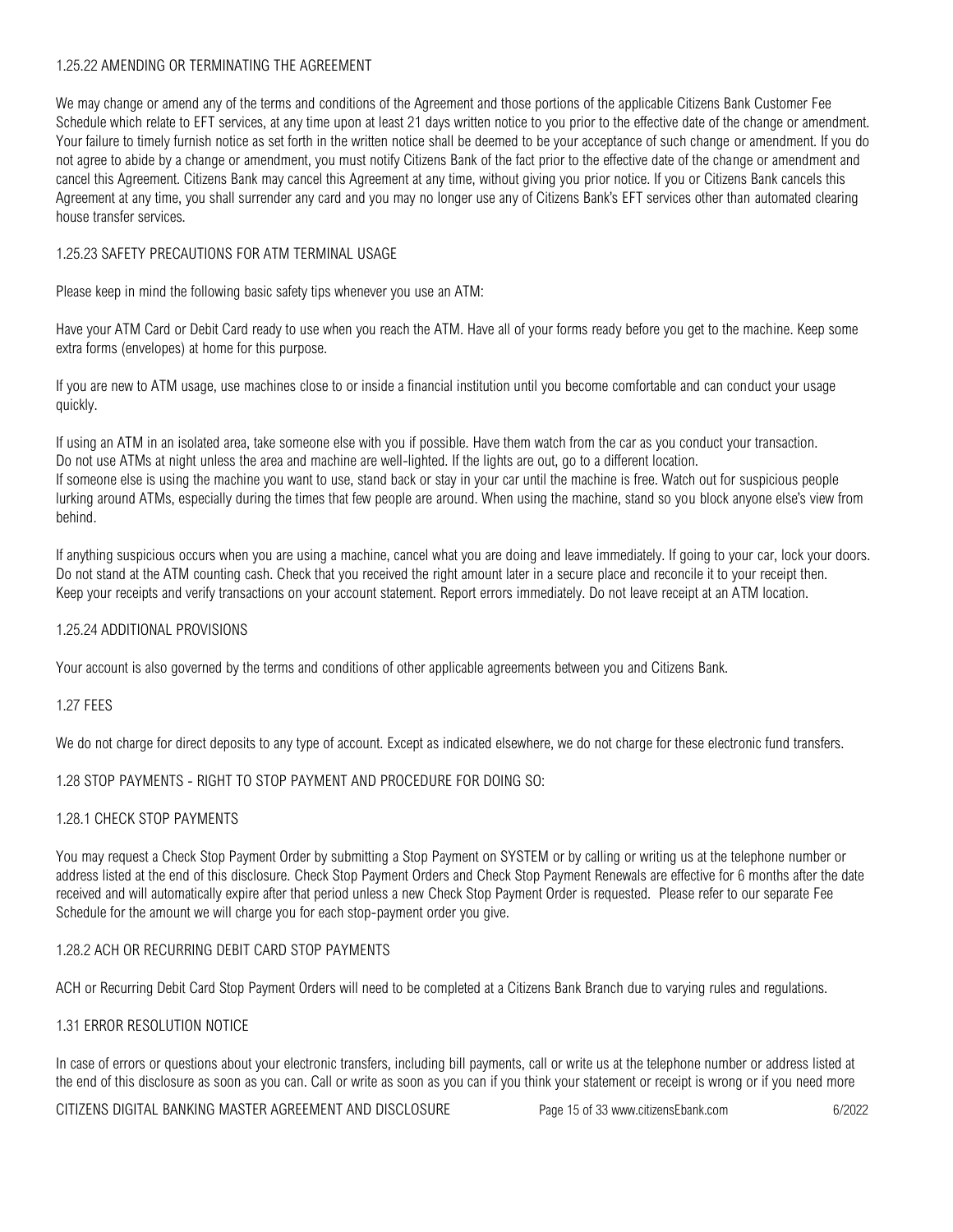information about a transfer listed on the statement or receipt. We must hear from you no later than 60 days after we sent the FIRST statement on which the problem or error appeared.

- 1. Tell us your name and account number (if any)
- 2. Describe the error or the transfer you are unsure about and explain as clearly as you can why you believe it is an error or why you need more information
- 3. Tell us the dollar amount of the suspected error
- 4. If the suspected error relates to a bill payment made via the SYSTEM Bill Pay Service, tell us the account number used to pay the bill, payee name, the date the payment was sent, payment amount, and the payee account number for the payment in question (this information appears on the Payment History - Payment Inquiry Screen)

If you tell us verbally or by email, we may require that you send us your complaint or question in writing within 10 business days. We will determine whether an error occurred within 10 business days (20 business days if the transfer involved a new account) after we hear from you and will correct any error promptly. If we need more time, we may take up to 45 days (90 days if the transfer involved a new account or a foreign-initiated transfer) to investigate your complaint or question. If we decide to do this, we will credit your account within 10 business days (20 business days if the transfer involved a new account) for the amount you think is in error, so that you will have the use of the money during the time it takes us to complete our investigation. If we ask you to put your complaint or question in writing and we do not receive it within 10 business days, we may not credit your account. Your account is considered a new account for the first 30 days after the first deposit is made, unless each of you already has an established account with us before this account is opened.

We will tell you the results within 3 business days after completing our investigation. If we decide that there was no error, we will send you a written explanation. You may ask for copies of the documents that we used in our investigation.

## 1.32 DISCLAIMER OF WARRANTY AND LIMITATION OF LIABILITY

We make no warranty of any kind, express or implied, including any implied warranty of merchantability or fitness for a particular purpose, in connection with the SYSTEM Services provided to you under this Agreement. We do not, and cannot, warrant that SYSTEM will operate without errors or that any or all SYSTEM Services will be available and operational at all times. Except as specifically provided in this Agreement or otherwise required by law, you agree that our officers, directors, employees, agents, or contractors are not liable for any indirect, incidental, special, or consequential damages under or by reason of any services or products provided under this Agreement or by reason of your use of or access to SYSTEM, including loss of profits, revenue, data, or use by you or any third party, whether in an action in contract or tort or based on a warranty. Further, in no event shall the liability of BANK and its affiliates exceed the amounts paid by you for the services provided to you through SYSTEM.

### 1.33 CUSTOMER ASSUMED RESPONSIBILITIES

You acknowledge the following: that you understand that your systems can be compromised by Trojans, Viruses, Key loggers, Malware, and spyware to name a few. You also acknowledge that there are other hardware and software threats both internal and external not listed above. Any one or combinations of those items listed in this paragraph could result in your usernames, access codes, and account numbers used by Digital Banking services to become available to hackers.

The maintenance of your hardware and software used to access Digital Banking Services is your responsibility. Furthermore, any equipment or software used to access Digital Banking Services should be appropriately maintained to ensure that information is not being appropriated or compromised in any way. This should include the use of daily updated Anti-Virus, spyware, and Malware software as well as the use of a firewall. There may be related hardware or software as deemed appropriate to protect your systems based on your individual needs.

### 1.34 VIRUS PROTECTION

The BANK is not responsible for any electronic virus or viruses that you may encounter. We encourage our customers to routinely scan their computer or devices using a reliable virus detection product to detect and remove any viruses. Undetected or unquarantined viruses may corrupt and destroy your programs, files and even your hardware. Additionally, you may unintentionally transmit the virus to other computers or devices.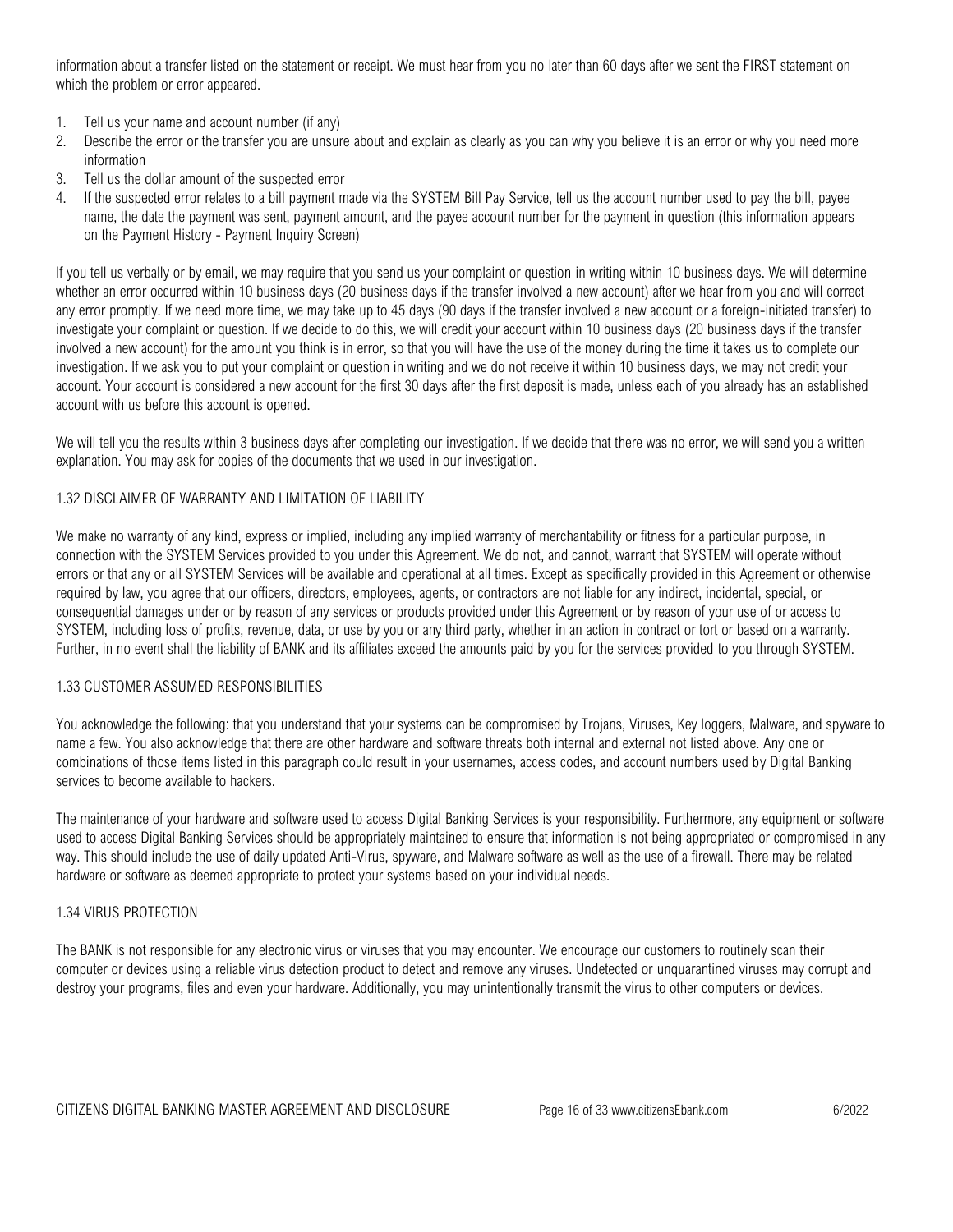# 1.35 CONSENT TO ELECTRONIC DELIVERY OF ALERTS AND NOTICES

You agree that any alert, notice, eDocuments or other type of communication provided to you pursuant to the terms of this Agreement, and any future disclosures required by law, including Electronic Fund Transfer Disclosures, may be made electronically by posting the notice on the SYSTEM website or by email. You agree to immediately update any change in your email address in SYSTEM.

# 1.36 CITIZENS DIGITAL BANKING FEE SCHEDULE

## 1.36.1 SERVICES AT NO CHARGE:

- 1. Inquire on account balances
- 2. Transfer funds between your eligible Citizens Bank accounts (Internal Transfer)
- 3. Access and print available statements online if enrolled in eDocuments Service
- 4. Search for posted checks or deposits into account
- 5. Use of Online Alerts
- 6. Digital (Mobile) Banking App
- 7. Mobile Check Deposit
- 8. ATM/Debit Card Activation, Report Lost/Stolen Cards, Travel Notices
- 9. Personal Bill Pay
- 10. Business Pill Pay

### 1.36.2 SYMANTEC VIP SECURE TOKENS:

- 1. Symantec VIP Secure Hard Token (initial & replacement) \$15.00 each
- 2. Symantec VIP Secure Virtual Token (initial & replacement) no charge

### 1.36.3 BUSINESS CASH MANAGEMENT:

- 1. \$20.00 per month
- 2. \$0.50 each ACH item
- 3. \$17.00 each domestic wire transfer

## 1.36.4 BUSINESS CASH MANAGEMENT SYMANTEC VIP SECURE TOKENS:

- 1. Symantec VIP Secure Hard Token (initial) no charge
- 2. Symantec VIP Secure Hard Token (replacement) \$15.00 each
- 3. Symantec VIP Secure Virtual Token (initial & replacement) no charge

### 1.36.5 OTHER SERVICES:

- 1. \$30.00 per stop payment request and each renewal. These fees are waived for Citizens Elite Checking account holders.
- 2. Research \$30.00 per hour

All charges listed above will be automatically deducted from your associated account or designated primary BANK account for Cash Management Services and will appear on your account statement.

Fees previously disclosed to you in connection with the terms and conditions of each of your BANK accounts continue to apply when using the SYSTEM services. Please refer to your Citizens Bank Account opening Documentation and Disclosures.

All fees associated with installation, maintenance, and operation of any software, including fees assessed by your Internet Service Provider or Telephone Company during connection to SYSTEM are the sole responsibility of the customer.

Fees subject to change.

CITIZENS DIGITAL BANKING MASTER AGREEMENT AND DISCLOSURE Page 17 of 33 www.citizensEbank.com 6/2022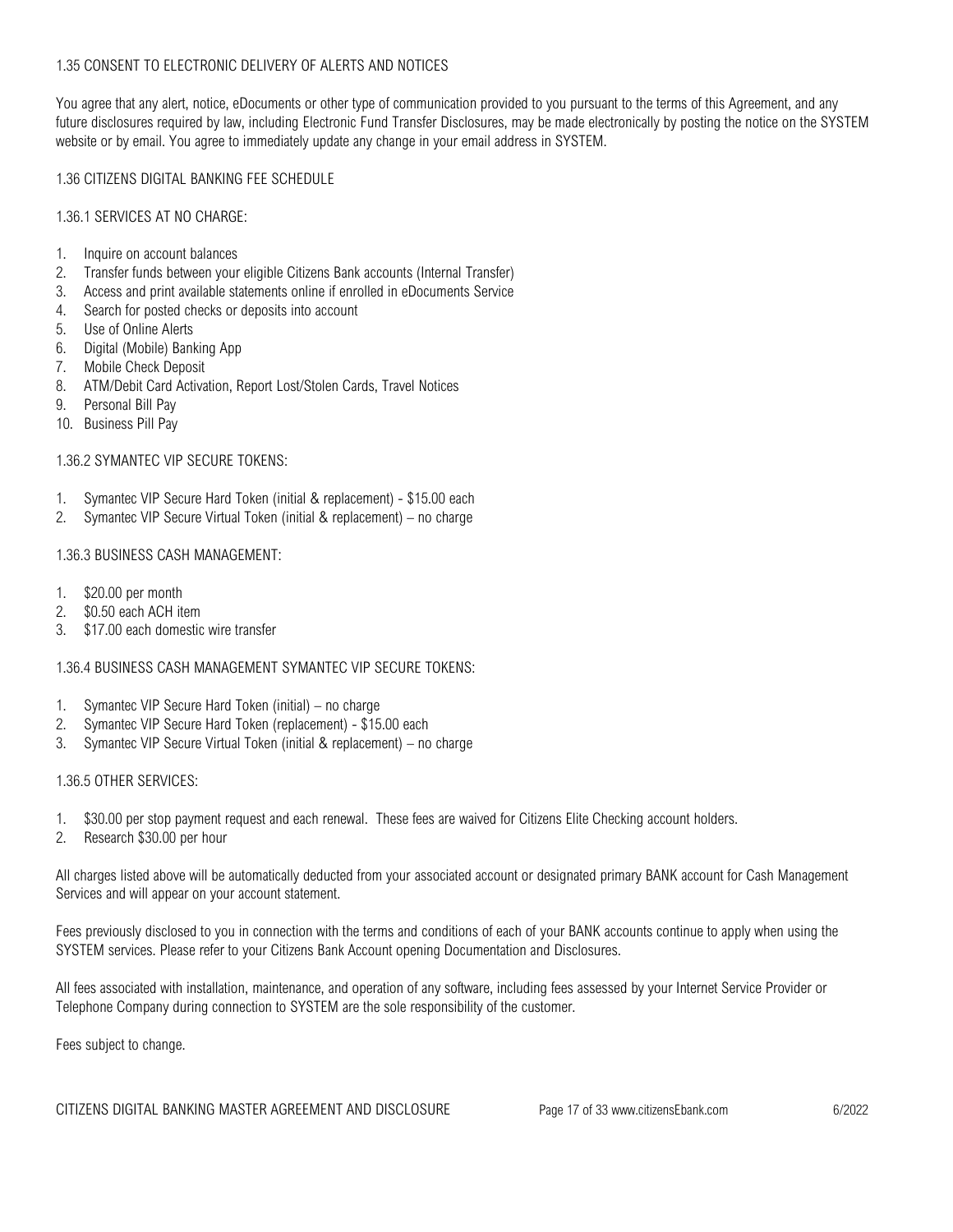# 2.0 DIGITAL BANKING APP (MOBILE) BANKING AGREEMENT AND DISCLOSURE

## 2.1 INTRODUCTION

Citizens Bank strives to provide the highest quality Digital Banking App (Service) available. By downloading the Digital Banking App, you agree to all the terms and conditions contained in this Digital Banking App (Mobile) Banking Agreement and Disclosure (Agreement).

We may offer additional Digital Banking App services and features in the future. Any added Digital Banking App services and features will be governed by this Agreement and by any terms and conditions provided to you at the time the new Digital Banking App service or feature is added or at the time of enrollment for the feature or service if applicable.

### 2.2 DEFINITIONS

As used in this Agreement, the following words will have the definitions given below:

"Account(s)" means your eligible Citizens Bank checking, savings, and loan products that can be accessed through the Digital Banking App.

"Device" means a supported mobile device such as a cellular phone or other mobile device that is web-enabled and allows secure SSL traffic which is also capable of receiving text messages.

Your wireless carrier may assess you fees for data or text messaging services. Please consult your wireless plan or provider for details.

"You" and "Your(s)" mean each person with authorized access to your Account(s) who applies and uses the Digital Banking App.

"We"," Us," and "Bank" means Citizens Bank.

## 2.3 SERVICE

To utilize the Digital Banking App, you must be enrolled in our Digital Banking Service. The Digital Banking App is offered as a convenience and supplemental service to our Digital Banking Services. It is not intended to replace access to Digital Banking from your computer, device, or other methods you use for managing your accounts and services with us. The Digital Banking App allows you to access your Citizens Bank account information; transfer funds between your accounts; allows ATM/ Debit Card Activation, Suspend or report card Lost or Stolen; place Travel Notices and conduct other banking transactions. You must be enrolled in Bill Pay Services before it can be utilized.

We reserve the right to limit the types and number of accounts eligible and the right to refuse to make any transaction you request through the Digital Banking App. We also reserve the right to modify the scope of the Digital Banking App at any time.

The Digital Banking App may not be accessible over some network carriers. In addition, the Digital Banking App may not be supported for all Devices. Citizens Bank cannot guarantee and is not responsible for the availability of data services provided by your mobile carrier, such as data outages or roaming issues.

We reserve the right to modify the Digital Banking App from time to time at our sole discretion. In the event of any modifications, you are responsible for making sure you understand how to use the Digital Banking App as modified. You also accept responsibility for making sure that you know how to properly use your Device and we will not be liable to you for any losses caused by your failure to properly use the Digital Banking App or your Device.

You agree that, when you use the Digital Banking App, you remain subject to the terms and conditions of your existing agreements with any unaffiliated service providers, including, but not limited to, your mobile service provider and that this Agreement does not amend or supersede any of those agreements. You understand that those agreements may provide for fees, limitations and restrictions which might impact your use of the Digital Banking App (such as data usage or text messaging charges imposed on you by your mobile service provider for uses of or interaction with the Digital Banking App), and you agree to be solely responsible for all such fees, limitations, and restrictions. You agree that only your mobile service provider is responsible for its products and services. Accordingly, you agree to resolve any problems with your provider directly without involving us.

Any deposit account, loan, or other banking product accessed through the Digital Banking App is also subject to the Account Agreements and Disclosures provided at time of Account opening. You should review the Account disclosures carefully, as they may include transaction limitations and fees which might apply to your use of the Digital Banking App. The accounts that you access using the Service are also subject to the terms and conditions of the Citizens Digital Banking Access Agreement and Disclosure.

CITIZENS DIGITAL BANKING MASTER AGREEMENT AND DISCLOSURE Page 18 of 33 www.citizensEbank.com 6/2022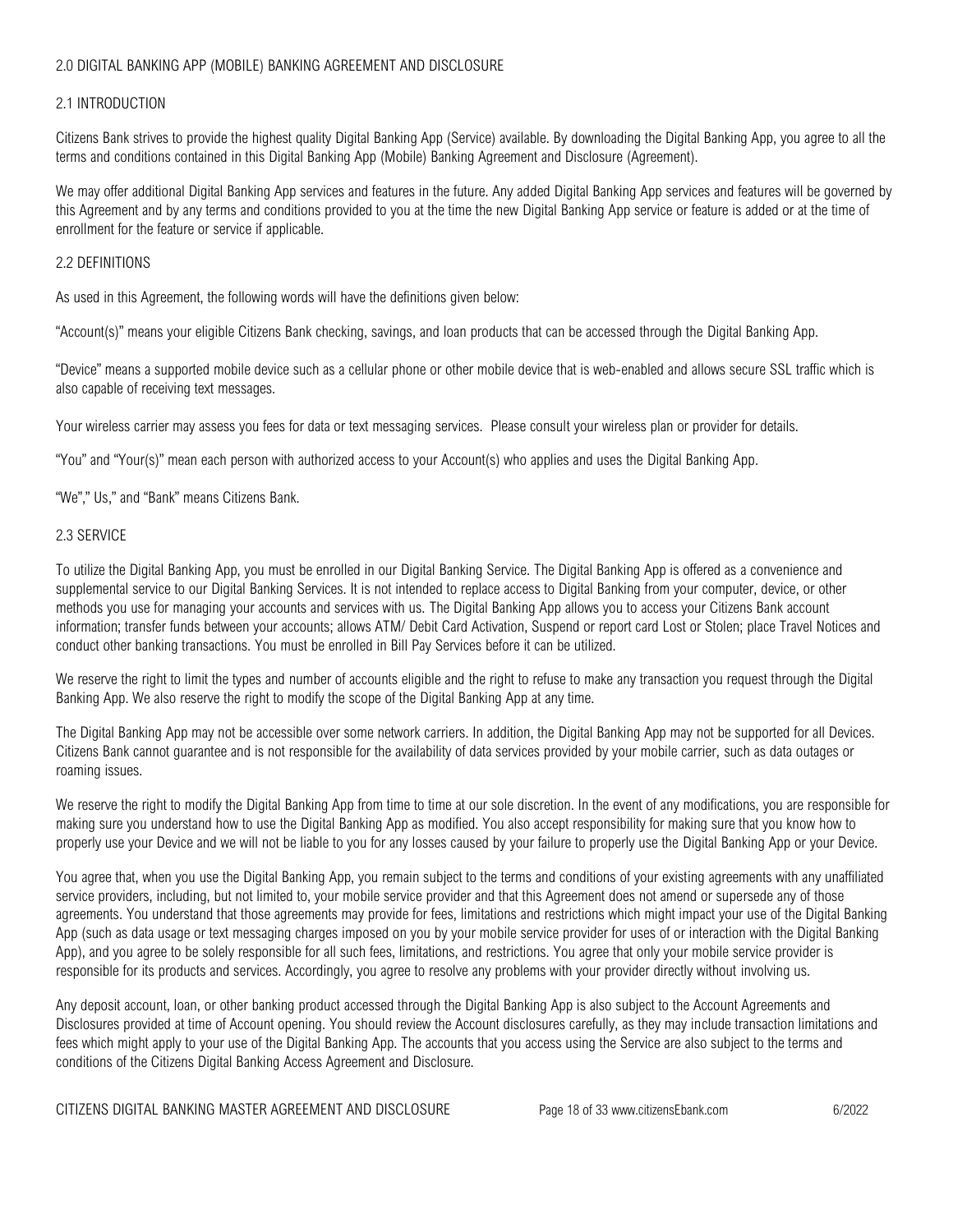## 2.4 DIGITAL APP AUTHENTICATION

#### PASSCODE

The Passcode feature provides customers a convenient way to access their accounts using their Digital Banking App using a unique 4-digit numerical code every time the App is accessed.

#### BIOMETRIC SIGN-IN

The Facial and Touch ID sign-in feature provides customers who have Facial and Touch ID capable mobile devices a secure and convenient way to access their accounts using their Digital Banking App using face recognition or a fingerprint every time the App is accessed.

If you choose to activate this feature, it is your responsibility to control access just as you would with your Digital Banking credentials. Please note, that any person who has facial recognition or a fingerprint stored in your device will be able to gain access to your Digital Banking App.

#### 2.5 PERMITTED MOBILE BANKING TRANSFERS

You may use the Digital Banking App to transfer funds between your eligible Citizens Bank accounts (Internal Transfer). You may not transfer to or from an account at another financial institution using our Digital Banking App.

We may limit the type, frequency, and number of transfers for security purposes and may change or impose limits without notice, at our discretion.

#### 2.6 RESPONSIBILITIES

Account Ownership/Correct Information: You represent that you are the legal owner of the Accounts and other financial information which may be accessed using the Digital Banking App. You represent and agree that all information you provide to us in connection with the Digital Banking App is accurate, current, and complete and that you have the right to provide such information to us for the purpose of using the Digital Banking App. You agree not to misrepresent your identity or your account information.

#### 2.7 SECURITY

You agree to take every precaution to ensure the safety, security, and integrity of your account and transactions when using the Digital Banking App. You agree not to leave your Mobile Device unattended while logged into the Digital Banking App and to log off immediately at the completion of each access by you. You agree not to provide any of your access information to any unauthorized person. If you permit other persons to use your Mobile Device, Digital Banking credentials or any other means to access the Digital Banking App, you will be held responsible for any transactions they authorize, and we will not be liable for any damages resulting to you.

We make no representations that the Digital Banking App will be available for use in locations outside of the United States. Accessing the Digital Banking App from locations outside of the United States is at your own risk.

### 2.8 CONDUCT

You agree not to use the Digital Banking App, or the content or information delivered through the Digital Banking App in any way that would be considered illegal.

### 2.9 INDEMNIFICATION

Unless caused by our intentional misconduct or gross negligence, you agree to indemnify, defend and hold harmless Citizens Bank, its officers, directors, employees, consultants, agents, service providers, and licensors from any and all third party claims, liability, damages, expenses and costs caused or arising from (1) a third party claim, dispute, action, or allegation of infringement, misuse, or misappropriation based on information, data, files, or otherwise in connection with the Digital Banking App; (2) your violation of any law or rights of a third party; or (3) your use, or use by a third party of the Digital Banking App.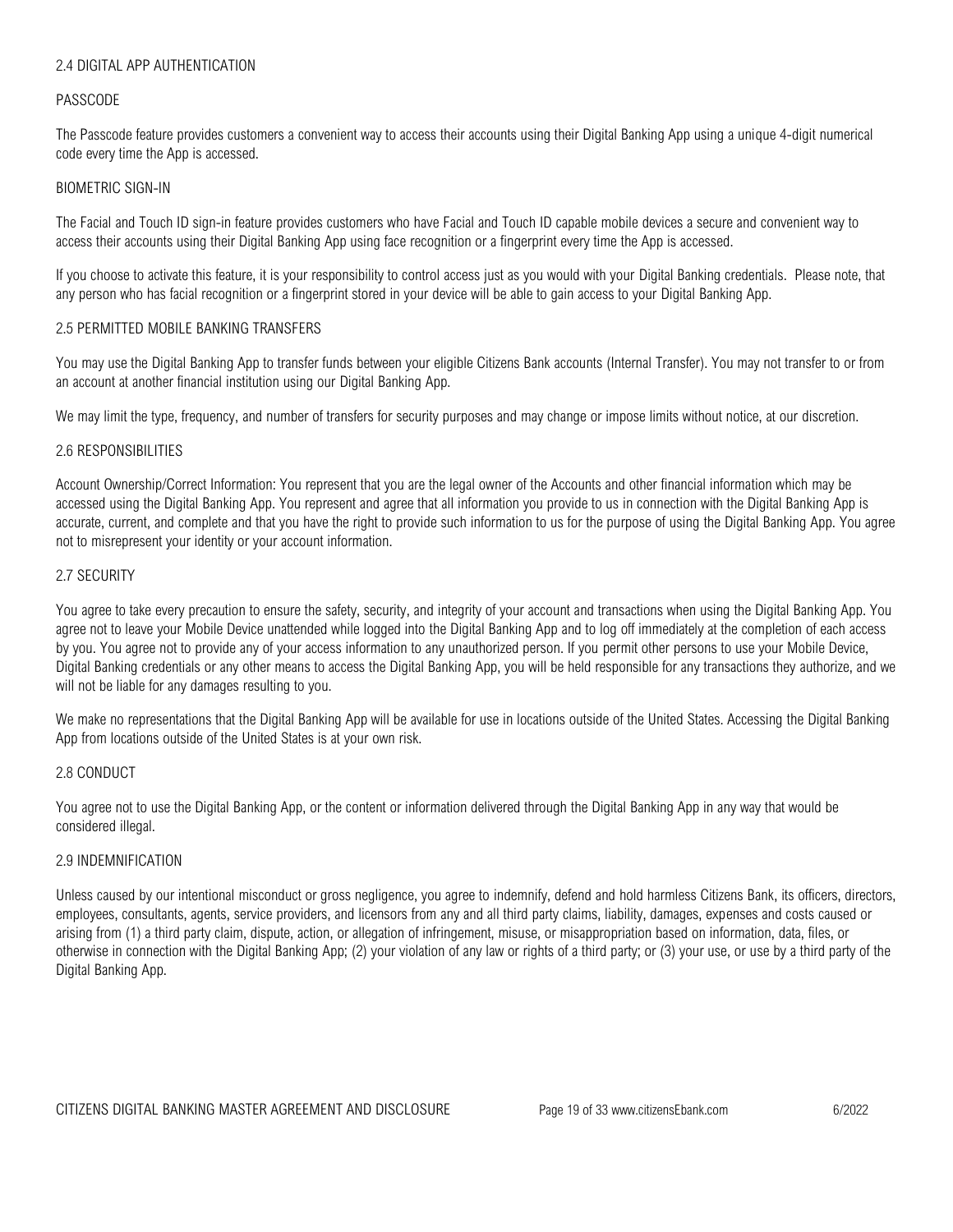# 3.0 MOBILE CHECK DEPOSIT AGREEMENT AND DISCLOSURE

### 3.1 INTRODUCTION

By enrolling in Mobile Check Deposit, you agree to this Mobile Check Deposit Agreement and Disclosure ("Agreement"). The Mobile Check Deposit Agreement and Disclosure is revised periodically. This Agreement is in addition to other agreements and disclosures that apply to your account, including, but not limited to the Account Agreement, Account Information (signature card), Fee Schedule, Digital Banking Enrollment, Digital Banking Access Agreement and Disclosure, and Digital Banking App (Mobile) Banking Agreement and Disclosure. References to "Digital Banking" in the Digital Banking Access Agreement and Disclosure also include this Service, except where the context clearly indicates otherwise. Your use of this Service constitutes your agreement with this Agreement as well as the other agreements and disclosures noted above. Where there is an inconsistency between a provision in one or more of such agreements or schedules and this Agreement, this Agreement will be controlling.

"You" and "your" means the person(s) that use the Service and any joint or other authorized account holder or authorized party on the account and their successors and assignees. "We", "us", "our," and "Bank" mean Citizens Bank and its agents, processors, affiliates, representatives, successors, and assignees.

#### 3.2 DEFINITIONS

"Check Image" means an electronic image of an original paper check that is created by you, us, or another bank or depository institution in the check collection system.

"Check Image Metadata" means information about the Check Image, as well as pointers to the actual image data (also known as image tags).

"Mobile Check Deposit" and "Service" refer to the Remote Deposit Capture service that allows customers to deposit qualified checks electronically at Citizens Bank.

"Electronic Deposit" means a paper check (including any Check Images, Check Image Metadata, MICR Data, or dollar amount information on it) that is electronically captured and transmitted to Citizens Bank to deposit, process, and collect.

"MICR Data" refers to the information embedded in the routing, transit, account, and check serial numbers printed in the Magnetic Ink Character Recognition characters at the bottom of checks.

"Remote Deposit Capture System" refers to the Citizens Bank computer systems and databases that you access to use the Mobile Check Deposit Service.

"Substitute Check" means a paper check document that meets the definition of a "substitute check" in the Check Collection for the 21st Century Act as implemented by Regulation CC of the Federal Reserve Board.

"Banking Day" means every day except Saturdays, Sundays, and Federal Banking Holidays as observed by the Federal Reserve Board.

## 3.3 MOBILE CHECK DEPOSIT REQUIREMENTS

To utilize Mobile Check Deposit, you must have a Mobile Device and a wireless plan from a compatible mobile wireless provider. We are not responsible for providing, maintaining, or servicing your Mobile Device. You must be enrolled in our Digital Banking Service and download the Digital Banking App. In order to use the Service, you shall (1) at all times maintain an account in good standing with us (for the purposes of this Agreement good standing is defined as adhering to this Agreement and all other terms and conditions of the account) and (2) comply with any restrictions that we tell you about. As part of the Service, we reserve the right to periodically audit your remote deposit capture, security, and information technology processes and to require you to implement reasonable and necessary controls subject to our sole discretion.

One of the following mobile devices is required in order to make deposits using the Service.

- 1. Apple® iOS 13.1 or higher
- 2. Android™ phone 7.0 or higher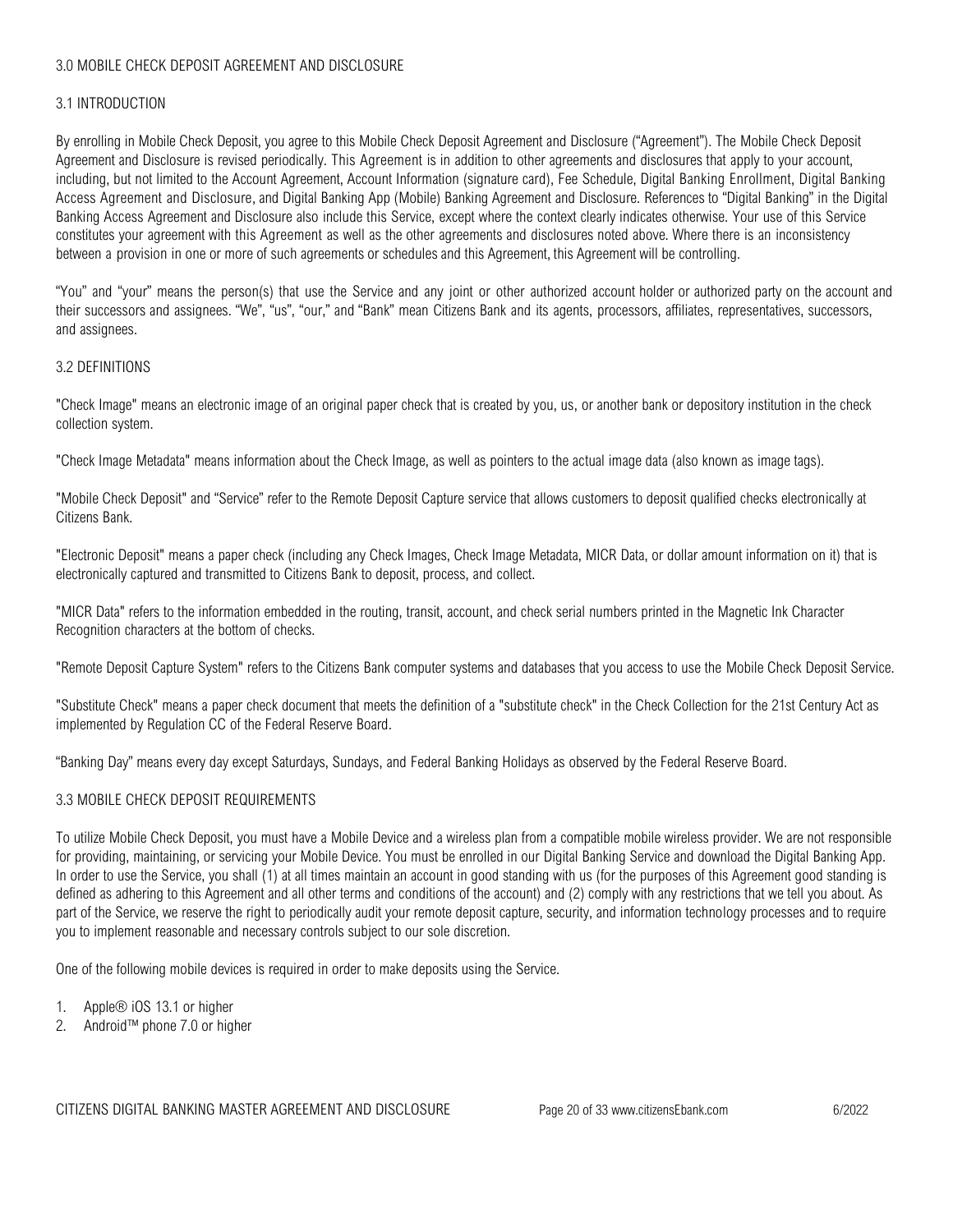#### 3.4 PROCESSING OPTIONS

As part of the Service, checks will be processed as a Check Image. You capture and convert checks received into Check Images and transmit Check Images to us for processing and collection. We will collect such Check Images through the check collection system by presenting or exchanging Check Images for collection.

#### 3.5 FEES

The Service is provided at no charge to you. We reserve the right to impose fees for the Service in the future and will notify you of any such fees, in the manner and to the extent required by the Agreement and by law. Your use of the Service after the effective date of any fee changes shall constitute your agreement to such fee changes. Fees, if any, will only be assessed if the deposit is accepted and credited to your account. Your mobile carrier may charge access fees depending upon your individual plan. Check with your carrier for specific fees and charges that may apply.

If a check that was deposited with the Service is returned to the Bank for any reason, such as for non- sufficient funds, you agree that we may charge your account for any returned item fees as listed in the Fee Schedule.

#### 3.6 ELIGIBLE ITEMS

The Bank reserves the right to reject any deposit for any reason, but specifically, the following items are not eligible for deposit with the Service:

- 1. Checks drawn on the Bank account to which you are depositing
- 2. Checks that have been altered, or which you know or suspect, or should know or suspect, are fraudulent or otherwise not authorized by the owner of the account on which the check is drawn
- 3. Checks that are not dated, post-dated, or greater than 180 days old
- 4. Checks previously returned as unpaid
- 5. Third party checks (checks originally made payable to a party other than you)
- 6. Checks that are payable jointly, unless deposited into an account in the name of all payees
- 7. Checks that are not payable in U.S. currency
- 8. Checks or items on which a stop payment has been issued or for which there are insufficient funds
- 9. Checks drawn on banks located outside of the United States
- 10. Money orders, savings bonds, credit card cash advance checks, or traveler's checks
- 11. Checks authorized over the phone and created remotely
- 12. Images of checks that never existed in paper form or are not in your possession
- 13. Image replacement documents
- 14. Counter checks or new account starter kit checks

#### 3.7 FUNDS AVAILABILITY

You acknowledge and agree that deposits made with the Service are not subject to the funds availability requirements of Federal Reserve Board Regulation CC, which applies to deposits made at a Bank branch. Generally, mobile check deposits received and accepted on a business day before 7:00 p.m. Pacific Time will be considered deposited on that day and funds will typically be available the next business day. If the mobile check deposit is received and accepted after 7:00 p.m. Pacific Time or on a non-business day, it will be considered deposited on the next business day and funds will typically be available the second business day.

Processing could be delayed if this is your first Mobile Check Deposit. In addition, the Mobile Check Deposit Agreement and Disclosure contains additional information about reasons why your deposit may be delayed. These include but are not limited to; the item is not considered an eligible item or lacks an appropriate endorsement.

We may change the cutoff time at our sole discretion. Such change shall be effective immediately and may be implemented before you receive notice of the change. You may contact us at any time to verify our current cutoff time. We may delay availability of funds based on factors such as the length and extent of your relationship with us, transaction and experience information, the Bank's ability to review a deposit, or other factors at the Bank's discretion. Once the Bank has accepted a deposit with the Service, we are not able to delete or remove it from the collection process and it becomes subject to our Funds Availability described above.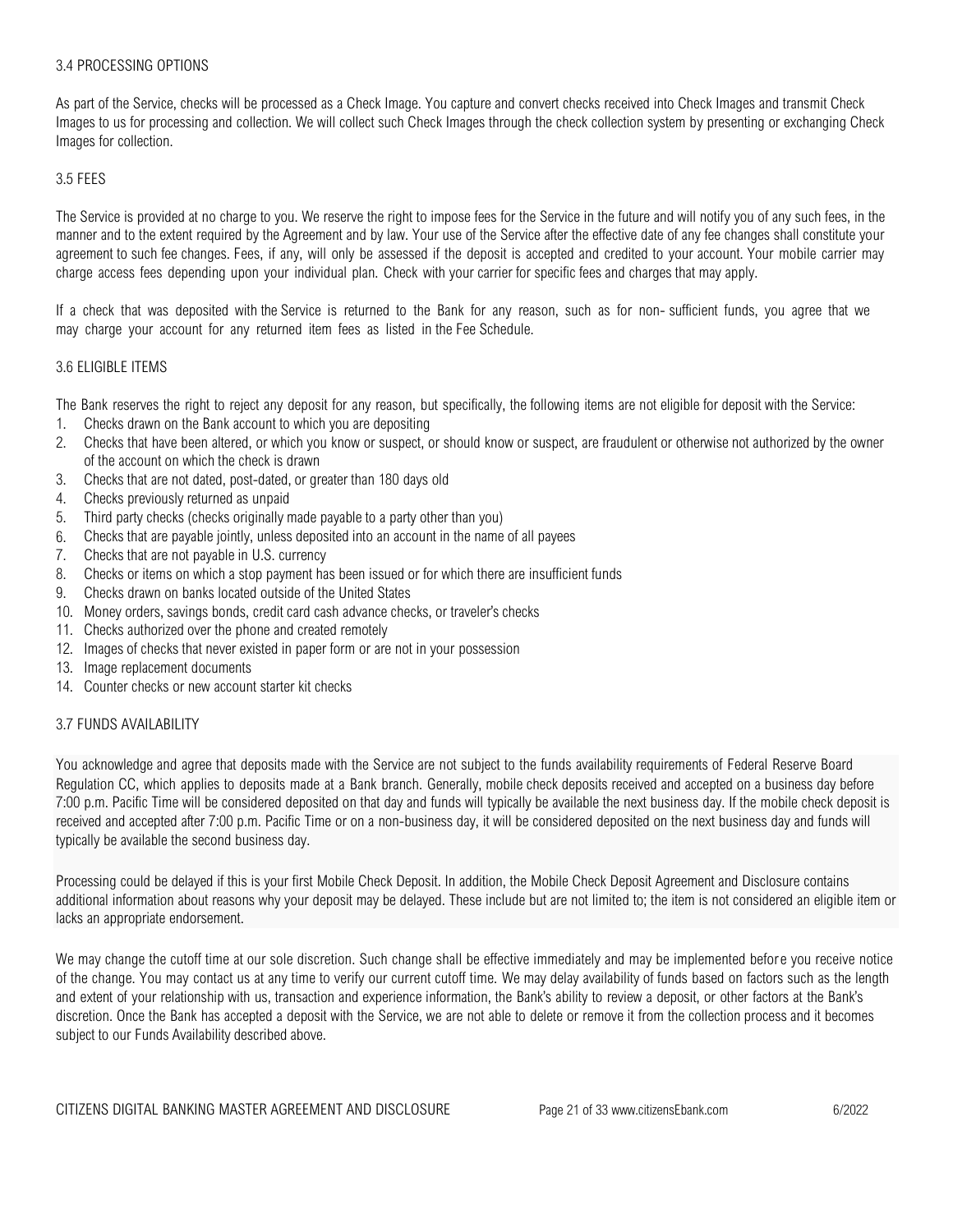We will notify you if your deposit with the Service is accepted or rejected for processing. We reserve the right to reject any Image for any lawful reason without liability. If an item is rejected, such as for reasons of illegibility for example, the check may be brought into a branch for processing.

We are not responsible for any check images we do not actually receive, including, without limitation, any image that is dropped or altered during or after transmission by you. No check image will be considered received by us until we transmit to you a confirmation of our receipt. A confirmation does not mean that the image will be processed or is error-free. Images may be rejected if they are illegible, unable to be viewed due to image quality, or the original item is damaged. Images must be complete, usable, and in compliance with any data specifications provided in this Agreement and other specifications we might establish. If check image does not comply with those specifications or in our judgment is otherwise incomplete or unusable, we may decline to process it. In that case, the check image will not be deemed "received," and we will adjust your deposit and provide you with notification of the adjustment.

## 3.8 LIMITATION ON DEPOSITS

We reserve the right to impose limits on the number of items or amount of the item(s) deposited in a given period.

### 3.9 ENDORSEMENT

Checks deposited with the Service must be properly endorsed by the payee(s) of the check and deposited into an account owned by the payee(s). Each check must be endorsed with the payee's signature and the words "For Mobile Deposit Only at Citizens Bank."

### 3.10 RETURNS

You agree that we may charge your account for any and all returned items. You understand and agree that the original check is your property and will not be returned. The Bank may charge back an image of the check to your account.

In the event we determine, at our sole discretion, that we need the original paper check to collect a returned Check Image, you shall be responsible for providing the original paper check to us. If the original paper check has been destroyed, you shall be responsible for providing a replacement check.

### 3.11 RETENTION AND DESTRUCTION OF ORIGINAL PAPER CHECKS

After transmitting the Electronic Deposit to us, you will retain the original paper check for a minimum of ten (10) calendar days from the transmission date. You will retain and store the original paper check(s) in a secure and locked container that is only accessible by persons needing access to them. You agree to safeguard all checks against fire, theft, or unauthorized access, and you agree to notify us in writing immediately if any check is lost or stolen. During this retention period and upon our request, you agree to provide us with the original paper check(s) to process a payment or resolve a dispute arising from an Electronic Deposit. Once the retention period has expired, you will securely destroy original paper check(s) that you used to make Electronic Deposits. You agree that you will never re-present the original check.

### 3.12 DEPOSITOR OBLIGATIONS AND WARRANTIES

By your use of the Service, you represent and promise to us all of the following:

- 1. You have the authority and ability to perform the obligations outlined in this Agreement and all of the information you've supplied to the Bank is accurate and true
- 2. You will provide reasonable assistance to the Bank and its service providers in providing the Service
- 3. You will use the Service for lawful purposes and in compliance with all applicable rules and regulations, and with the Bank's reasonable instructions, rules, policies, specifications, terms and conditions, and operating procedures
- 4. You will not violate the law of any country or the intellectual property rights of any third party
- 5. You will not alter any check deposited with the Service
- 6. You will only submit items eligible for the Service, as outlined herein
- 7. You will submit items with the proper endorsement, as outlined herein
- 8. You will submit only one accurate and clear image of the front and back of each check (no duplicate items)
- 9. You will not submit a check through the Service and attempt to collect the original paper item
- 10. You will retain checks submitted through the Service per the retention requirements outlined herein
- 11. You will safeguard the security and confidentiality of your device and information obtained through use of the Service
- 12. With respect to each check and corresponding check image:

CITIZENS DIGITAL BANKING MASTER AGREEMENT AND DISCLOSURE Page 22 of 33 www.citizensEbank.com 6/2022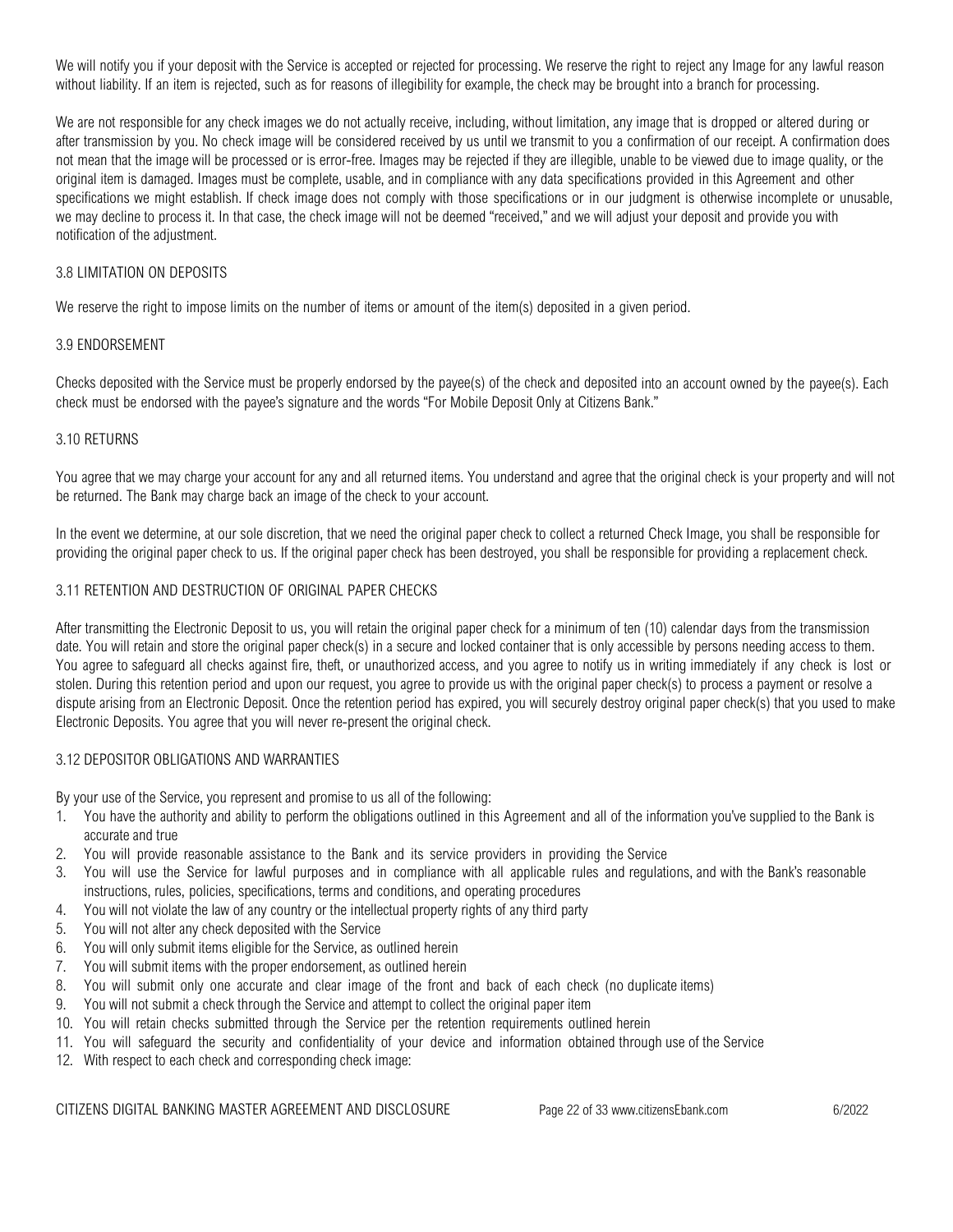- 1. Each check image is a digitized version of the check, complies in all respects with these Terms, and accurately represents all of the information on the front and back of the check
- 2. You are entitled to enforce the check
- 3. All signatures on the check are authentic and authorized
- 4. The check and check image have not been altered, and the check is not counterfeit
- 5. The check and check image are not subject to a defense or claim of any party that can be asserted against you
- 6. You have no knowledge of any insolvency proceeding commenced with respect to you or the drawer of any check
- 7. Any returned or rejected image is primarily enforceable against you and the drawer of the check
- 8. You have possession of the original check, and there are no other duplicate images of the check

All transfer and presentment warranties imposed by the Uniform Commercial Code, other applicable law, and the Deposit Account Agreement also apply to you.

### 3.13 STATEMENTS AND ERRORS

You should carefully review and reconcile all statements against your records concerning check images transmitted using the Service. You agree to notify us promptly of any errors, omissions, or discrepancies in a deposit within the time periods established in your Account Agreement. If you fail to report any errors to us within the timeframes set forth in the Account Agreement, we may deem all transactions reflected on a statement as correct, and you will be precluded from asserting against us any errors with respect to such transactions.

You may notify us by writing to Citizens Bank, PO Box 30, Corvallis, OR 97339 or by telephoning your local Branch or toll free at 844-770-7100.

### 3.14 LIMITED USE

You may use the Service for business or personal use for as long as we, in our sole discretion, provide Mobile Check Deposit to you.

#### 3.15 ACCURACY AND TIMELINESS OF MOBILE DEPOSIT

We will use reasonable efforts to provide the Service in a prompt fashion but shall not be liable for temporarily failing to deliver this. If this happens, you shall be responsible for conducting banking business through alternative channels. We shall not be liable for any inaccurate or incomplete information with respect to transactions that have not been completely processed or posted to our deposit or payments system prior to being made available pursuant to the Service. Information with respect to all transactions is provided for your convenience, and you shall have no recourse to us as to use of such information.

### 3.16 AVAILABILITY OF SERVICE

The Service is generally available 24 hours a day, 7 days a week. At certain times the Service may not be available due to system maintenance or technical difficulties, including those of the wireless service provider, software, or circumstance beyond our control. If you are not able to use the Service to make deposits, you may physically mail or deliver your deposits to the Bank. Deposit of original Checks at a Branch of the Bank shall be governed by your Account Agreement and not by the terms of this Agreement. The Bank is not responsible for providing an alternate method of remote deposit if the Service is not available.

## 3.17 SECURITY

It is your responsibility to safeguard against unauthorized deposits. You agree to follow any additional procedures we may from time to time require in order to enhance the security and efficiency of the Service. You agree to cooperate with us and promptly provide any information we request concerning your use of the Service or any checks or images.

You are responsible for protecting your mobile device against unauthorized use and any losses and damages from unauthorized access. By using the Service, you agree that you will protect your device and use appropriate passwords and other security precautions to guard against unauthorized use. You are responsible for notifying the Bank promptly if your mobile device is lost or stolen or if you believe there has been any unauthorized activity involving the Service. You are also responsible for safeguarding the security and confidentiality of any information obtained from deposits made with the Service, including your deposited checks or check images. You assume all liability for theft, misappropriation, or misuse that occurs with respect to any check or image that relates to your failure to safeguard your checks and information.

CITIZENS DIGITAL BANKING MASTER AGREEMENT AND DISCLOSURE Page 23 of 33 www.citizensEbank.com 6/2022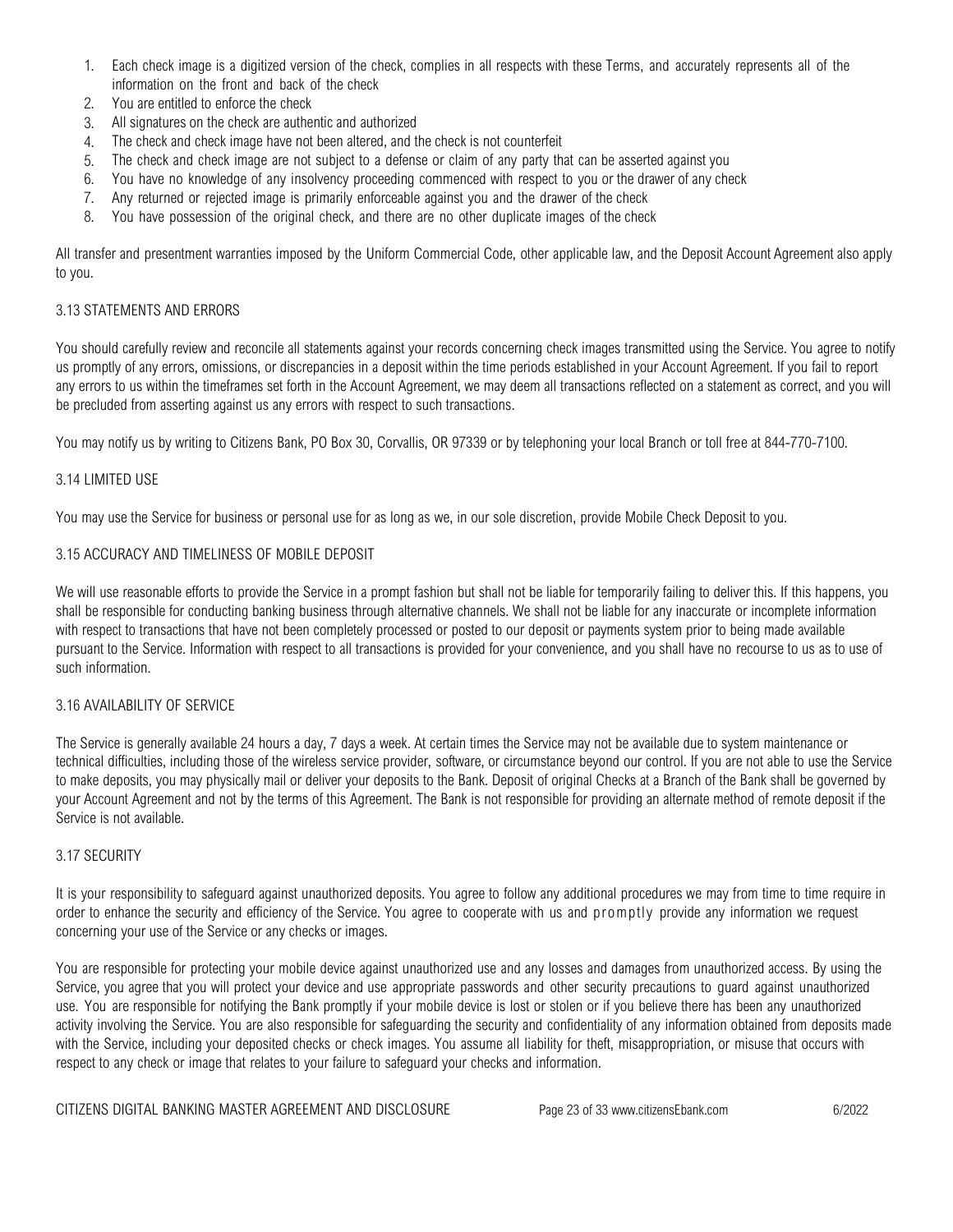You understand that check images captured using your mobile device are available for review after the deposit has been successfully submitted. You agree to ensure that your mobile device remains securely in your possession at all times.

We reserve the right to suspend immediately the Service, your right to use the Service, or the processing of any check image if we have reason to believe that there is or has been (1) a breach in the security of the Service, (2) fraud involving you, the Service, or your deposit account, or (3) any uncertainty as to the authorization or accuracy of any check image.

# 3.18 TERMINATION

We reserve the right to terminate this Agreement at any time. We may also, in our sole discretion, terminate the Service effective immediately if: (1) there is an occurrence of a material change in your account activity or other risk analysis criteria as determined by us in our sole and absolute discretion; (2) we at any time determine that you do not meet our risk or other qualification requirements; (3) we discover any willful misconduct (including but not limited to types of fraudulent activity) on your part or any other party with respect to Check Images submitted for deposit by you; (4) you are in default of any terms of this Agreement where such default gives us the right to terminate, immediately or otherwise, or close your account; (5) you have not used the Services for a period of time deemed to constitute an inactive service by us (in our sole discretion); or (6) you are in default of any terms of the Agreement or any other Agreement with us. In any of these events, you agree that our sole obligation shall be to provide notice of our termination of the Services to you, and that such notification will be reasonable if it is mailed to your statement mailing address immediately upon termination.

Any termination of this Agreement shall not affect any of our rights and your obligations with respect to this Agreement prior to termination, or any other obligations that survive termination of this Agreement.

# 3.19 HOW TO CANCEL THIS SERVICE

If you wish to cancel the Service, you must notify the Bank and discontinue using the Service at that time. You may cancel the Service provided for in this Agreement by visiting us in person at any one of our locations as listed on the Locations page at [www.citizensEbank.com,](www.citizensEbank.com) by phone at Toll Free Telephone: 1-844-770-7100 or Corvallis local Calling area: 541-752-5161 or by starting a Conversation within the Digital Banking Browser or APP or writing to Citizens Bank, PO Box 30, Corvallis, OR 97339. If you close your Bank accounts, you must terminate your use of the Service at that time.

# 3.20 CHANGES TO THE SERVICE

We reserve the right to modify the Service from time to time without prior notice to you. We will mail or deliver a written notice to you at least twenty-one (21) days in advance of the effective date of any additional or increased fees or changes, increased liabilities for you, fewer types of available electronic fund transfers, or stricter limits on the type, amount, or frequency of transactions. In addition, if an immediate change is necessary to maintain the security of the system and it can be disclosed without jeopardizing the security of the system, we will provide you with written notice within thirty (30) days after such change. In most cases you will receive the notice online through the Service; however, the Bank reserves the right to notify you by email or by U.S. Postal Service mail, in its discretion. You may decline a change by notifying us prior to the change's effective date to discontinue the Service. If you do not accept and agree to the change, you will not be entitled to use the Service.

If you do not terminate your service and you use it on or after the effective date of the change(s), you will be deemed to have accepted and agreed to the change(s), and they and the Agreement, as amended, will become legally binding upon you.

# 3.21 LIMITATIONS OF LIABILITY

In no event will Citizens Bank, its parent company, or any of its affiliates, contractors, or their respective officers, directors, employees, consultants, agents, other Service Providers, or licensors be liable under any contract, tort, negligence, strict liability, or other claim for any direct, indirect, incidental, special, consequential, or exemplary damages, including, without limitation, damages for loss of profits, goodwill, use, data, or other intangible losses (even if advised of the possibility of such damages). This includes, without limitation, any liability caused by or resulting from any of the following:

- 1. The use or the inability to use the Service
- 2. Any failure of performance, error, omission, interruption, delay in operation or transmission, computer virus, loss of data, theft, destruction, or unauthorized access to your information or mobile device, whether attributable to us, our third-party vendors, or otherwise
- 3. Errors, inaccuracies, omissions, or other defects in information or content provided by, contained within, or obtained through the Service

CITIZENS DIGITAL BANKING MASTER AGREEMENT AND DISCLOSURE Page 24 of 33 www.citizensEbank.com 6/2022 4. Any refusal of a payor bank to pay an item for any reason (other than our breach of contract, negligence, or willful misconduct), including,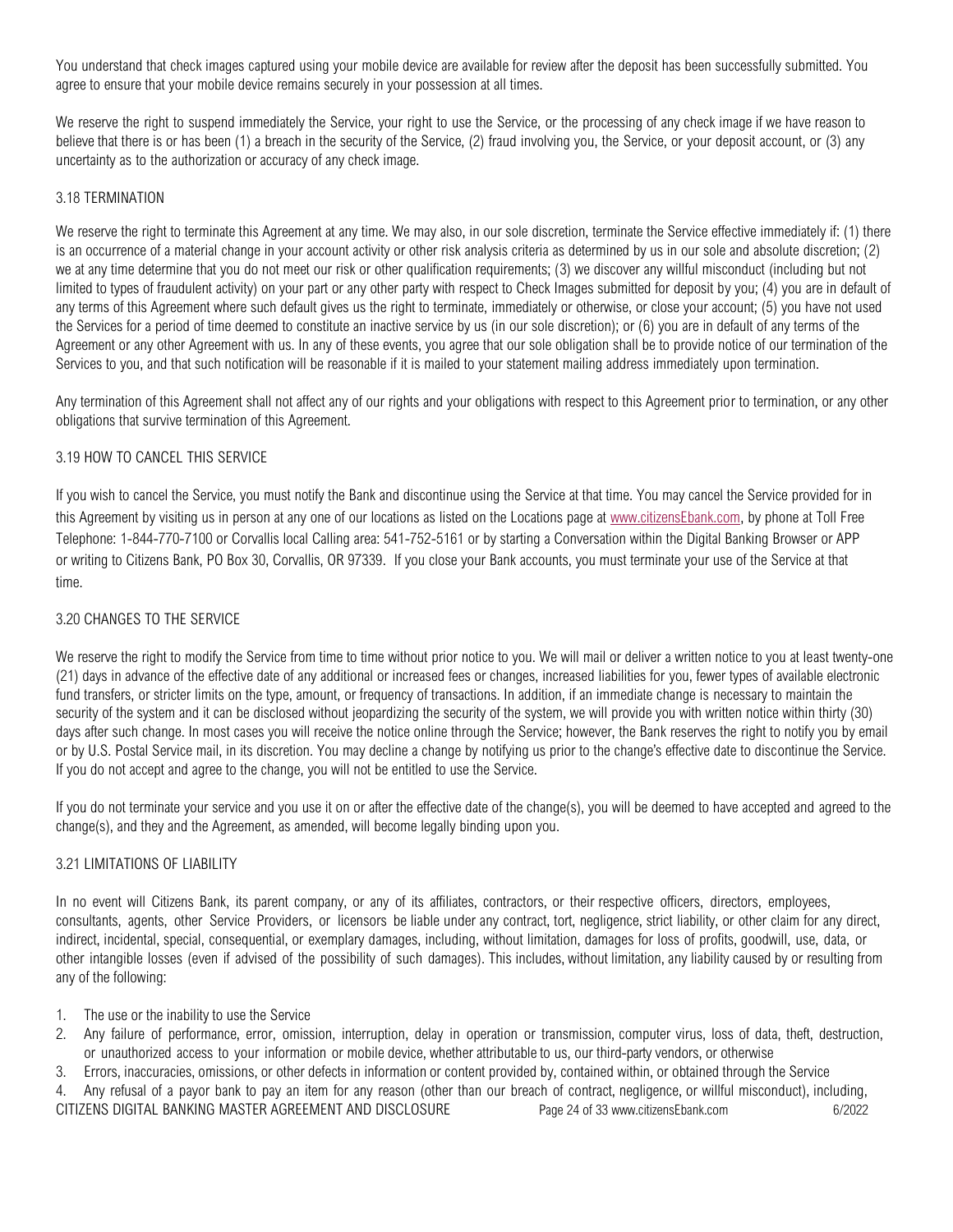without limitation, that the check or image was allegedly unauthorized, was a counterfeit, had been altered, or had a forged signature

- 5. Any lack of access to the Internet or telecommunications system, or the inability to transmit or receive data
- 6. Failures or errors on the part of Internet service providers, telecommunications providers, mobile devices, or our own internal systems
- 7. Any other failure, action, or omission, and regardless of whether arising under breach of contract, tortious behavior, negligence or under any other theory or cause of action

Our liability for errors or omissions with respect to any data we transmit or print will be limited to correcting the errors or omissions. Correction will be limited to reprinting and/or representing items to the payor bank.

Notwithstanding anything else in these Terms, our liability to you for claims relating to the Service, whether for breach, negligence, infringement, tort, or otherwise will be limited to an amount equal to the total fees paid by you to us for the Service during the twelve (12) month period immediately preceding the first event that formed the basis of the claim. This provision will survive any termination of the Service.

## 3.22 INDEMNIFICATION

You agree to indemnify, defend, and hold Citizens Bank, its parent company, and its affiliates, officers, directors, employees, consultants, agents, other Service Providers, and licensors harmless from any and all third-party claims, actions, liability, damages, and/or costs (including but not limited to reasonable attorney's fees) arising from or relating to any of the following:

- 1. Your breach of these Terms
- 2. Negligent or willful misconduct by you or any person or party acting on your behalf
- 3. Any failure by you to prevent loss or theft of a check
- 4. Failure by you to prevent a check or image Item from being presented for payment more than once
- 5. Any failure to properly void a check
- 6. Any misuse of the Service
- 7. Your failure to comply with all applicable federal, state, and local laws, rules and regulations
- 8. Any claim that the unavailability of an original check has caused damage to a third party
- 9. The return of a check or item, even if the item has been initially paid by the payor bank, for any reason other than our breach of our duties under these Terms
- 10. Any act or omission by us that is not consistent with these Terms or that is consistent with your written or oral instructions
- 11. The act, failure to act or the delay in acting by any financial institution other than us
- 12. Actions by third parties, such as the introduction of a virus, that delay, alter or corrupt the transmission of an image to us
- 13. A third-party claim, action or allegation of infringement, misuse or misappropriation based on information, data, files, or other materials submitted by you to or through the Service
- 14. Fraud, manipulation, or other breach of this Agreement by you
- 15. Any third-party claim, action or allegations brought against Citizens Bank arising out of or relating to a dispute with you over the terms and conditions of an agreement or related to the purchase of sale of any goods or services
- 16. Your violation of any rights of a third party
- 17. Your use of the provision of the Service or use of your account by any third party

The Bank reserves the right, at its own expense, to assume the exclusive defense and control of any matter otherwise subject to indemnification by you, in which event you will cooperate with the Bank in asserting any available defenses. You will not settle any action or claims on the Bank's behalf without our prior written consent. This provision will survive any termination of the Service.

### 3.23 SEVERABILITY

In the event that any provision of this Agreement shall be determined to be invalid, illegal, or unenforceable to any extent, the remainder of this Agreement shall not be impaired or otherwise affected and shall continue to be valid and enforceable to the fullest extent permitted by law.

### 3.24 VENUE AND CLASS ACTION WAIVER

If there is a dispute or issue relating to your account or to this Agreement, you and we agree that the location of the court proceeding will occur in the State of Oregon. You further agree to bring any claims against us in your individual capacity and not as a plaintiff or class member in any purported class or representative proceeding.

CITIZENS DIGITAL BANKING MASTER AGREEMENT AND DISCLOSURE Page 25 of 33 www.citizensEbank.com 6/2022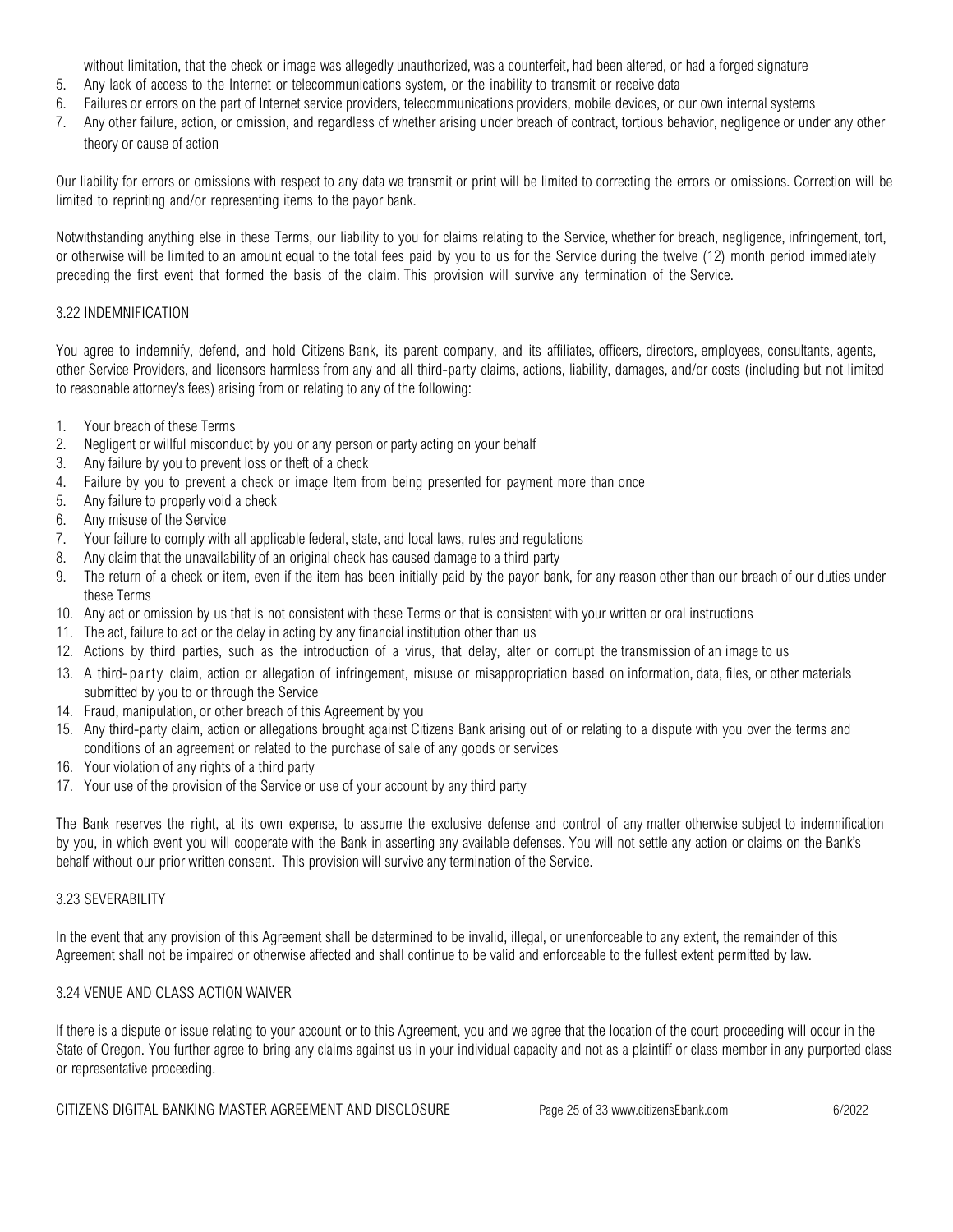## 4.0 CONSUMER BILL PAY DISCLOSURE AND AGREEMENT

This Consumer Bill Pay Disclosure and Agreement (Agreement) governs your use of Citizens Bank's Bill Pay Service "Bill Pay". By using Bill Pay, you agree to all the terms of this Agreement. Please read it carefully and keep a copy for your records. The terms "You" and "Your" means any person(s) who enrolls in Digital Banking and is enrolled in Bill Pay with Citizens Bank or uses Digital Banking, the Digital Banking App, and Bill Pay. "We," "our," "us," and "Bank," refers to Citizens Bank. "Business Day" means Monday-Friday, except for Federal Banking Holidays. Citizens Bank Digital Banking, Digital Banking App, or Bill Pay means our Service that allows you to access your accounts, make payments, transfer funds, obtain information, and perform other transactions over the Internet by use of your personal computer or mobile device such as a mobile phone, tablet, or PDA. Digital Banking and the Digital Banking App can be accessed through our website at [www.citizensEbank.c](http://www.citizensebank/)om. Each of your accounts at Citizens Bank, which are accessed by Digital Banking, the Digital Banking App, and Bill Pay, continue to be governed by the applicable Account Agreement and regulations relating to deposit accounts including the Electronic Fund Transfer Act.

Citizens Bank may, from time to time, introduce new Bill Pay services or change the Bill Pay services. We will update this Consumer Bill Pay Disclosure and Agreement when this occurs. For example, we may add, remove, and or amend services. We will notify you of such changes by mail or electronic message. By using these services when they become available, you agree to be bound to the terms contained in this and any updated Consumer Bill Pay Disclosure and Agreement. If you initiate a transaction using one of our Digital Banking Services after the publish date of the revised Agreement, this constitutes your acceptance of the revised Agreement as published.

### 4.1 ENROLLMENT

To use Citizens Bank's Bill Pay, customers must first have a valid United States Address (Foreign Addresses are prohibited) and be enrolled in Digital Banking. If you are currently enrolled in Digital Banking, you may enroll in Bill Pay.

If you are not currently enrolled as a Digital Banking customer, you may do so by using the Consumer – Self Enrollment process located at [www.citizensEbank.com.](http://www.citizensebank.com/) The Self Enrollment process will require you to enter personal information to verify your identity which is necessary to enable Digital Banking Service. Once the SYSTEM verifies the information you submitted for accuracy, you will be enrolled in Digital Banking Service.

If you are a Power of Attorney (POA), Representative Payee, or Court Appointed Guardian/Conservator/Representative on an account and would like to enroll in Digital Banking in that capacity, please visit or call your local Citizens Bank Branch. If you enroll an account via the Self Enrollment process that is considered an exception by BANK, BANK may freeze access to the account in Digital Banking in order to ensure another customer's protection.

You must agree to the terms and conditions as set forth by Citizens Digital Banking Master Agreement and Disclosure for access to Bill Pay.

### 4.2 FEES

Bill Pay for consumer accounts has no monthly fee.

### 4.3 IDENTIFICATION AND PASSWORD

In order to access Bill Pay, you must login into Digital Banking or the Digital Banking App using your Digital Banking credentials. If you used the Self Enrollment Process, you established your Digital Banking credentials during the enrollment process. If you enrolled for Digital Banking through a Citizens Bank Branch, the Digital Banking login IDs and Temporary Passwords are issued during the enrollment process. Please refer to the Digital Banking Access Agreement and Disclosure for more details on Digital Banking credentials.

### 4.4 CUSTOMER SERVICE

If you need assistance with Bill Pay, you may call a Bill Pay Representative at 1-888-232-0227 or have a Live Chat within Bill Pay. Bill Pay Representatives are available Monday-Friday from 4:30 a.m. to 11:00 p.m. Pacific Time excluding Federal Holidays.

If you need assistance with our Digital Banking System, you may contact a Customer Service Representative by logging into Digital Banking or the Digital Banking App and starting a Conversation Monday-Friday from 9:00 a.m. to 5:00 p.m., or by calling 541-752-5161 or 1-844-770-7100 Monday-Friday from 9:00 a.m. to 11:00 p.m. Pacific Time. Weekends and Federal Banking Holidays from 9:00 a.m. to 5:00 p.m. Pacific Time, excluding Thanksgiving and Christmas.

You may also email CustomerService@citizensEbank.com. It must be noted that electronic mail (email) transmissions are not secure communications. We therefore request that you do not send us or ask for sensitive information in the form of email. You may stop by the Bank and talk to a Customer Service Representative or write us at: Citizens Bank, PO Box 30, Corvallis, OR 97339.

CITIZENS DIGITAL BANKING MASTER AGREEMENT AND DISCLOSURE Page 26 of 33 www.citizensEbank.com 6/2022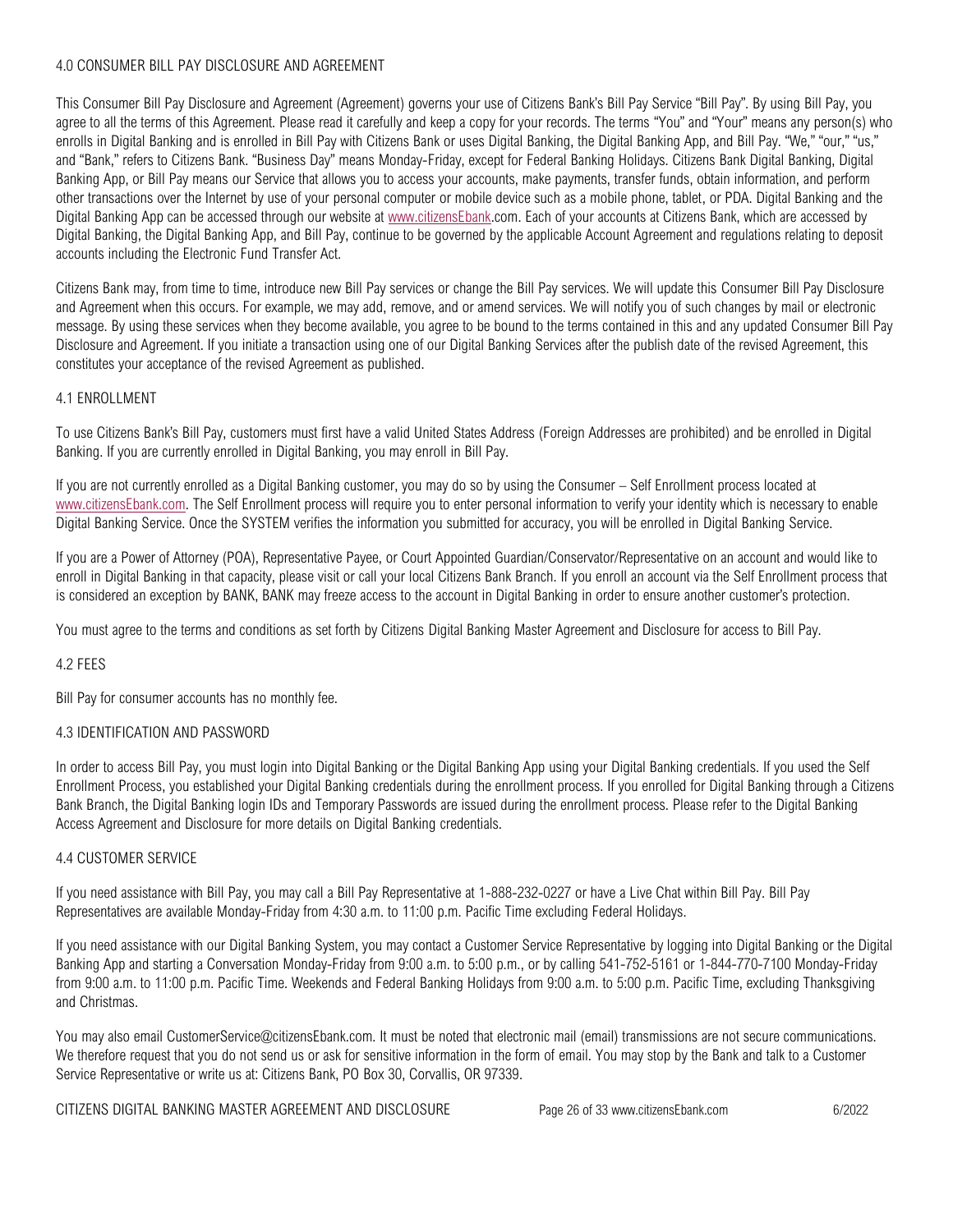### 4.5 HOURS OF ACCESSIBILITY

You can access your accounts through Digital Banking and the Digital Banking App, 24 hours a day, 7 days a week. However, at certain times, Digital Banking and the Digital Banking App or one or more of our Services or website may not be available due to Internet problems beyond the Bank's control or system maintenance.

### 4.6 PAYMENT ORIGINATIONS AND MODIFICATIONS

Payments added and scheduled prior to the "Send" date can be edited or deleted until 4:59 a.m. Pacific Time on the "Send" date.

If the "Send" date falls on a business day Monday-Friday, except for Federal Banking Holidays, scheduled payments edited or deleted after 5:00 a.m. Pacific Time will not become effective until the next business day.

Payments added and scheduled on the "Send" date can be edited or deleted until 11:59 a.m. Pacific Time on the "Send" date.

If the "Send" date falls on a business day Monday-Friday, except for Federal Banking Holidays, scheduled payments added, modified or deleted after the 12:00 p.m. Pacific Time cutoff will not become effective until the next business day.

Recurring Payments scheduled to occur on a weekend or federal holiday will be processed before or after the weekend or holiday based on customer selection. Recurring Payments scheduled to process before or after a weekend or federal holiday can be modified until 4:59 a.m. Pacific Time on the "Send" date.

To schedule a payment, you must first add a payee (payment recipient) in Bill Pay. Payees are classified in two types: Pay a Company or Pay a Person. Payments are classified in in four types: Email, Text, Direct Deposit (Electronic), or Check.

Direct Deposit payees are payees who can receive payments electronically and have made arrangements to receive payments electronically through various third-party service providers.

Email payees are payees who provide you with their email address and securely provide their Bank Account information.

Text payees are payees who provide you with their mobile phone number and securely provide their Bank Account information.

Check payees are payees who can't receive payments electronically or have not made arrangements to receive payments electronically.

The Bank reserves the right to refuse the designation of a payee for any reason.

To ensure your payment is received by the payee in a timely manner, the Bank recommends you schedule payments to electronic payees at least 5 days before the due date or your intended payment date. Scheduling payment 5 days earlier will provide an allowance for weekends, holidays, and other delays. For scheduled payments to check payees, you should allow additional time for U. S. Postal Service delivery.

### 4.7 PAYMENT VERIFICATION

Electronic Payments are verified against the available balance of the paying account before the payment is sent on the "Send" date. If funds are not available by 5:00 a.m. Pacific Time on the "Send" date, the payment will attempt to verify again at 12:00 p.m. Pacific Time on the "Send" date. After the second failed payment verification attempt, the payment will be canceled.

Check payments will be sent on the "Send" date. Funds will not be withdrawn from the account until the check is cashed by the payee.

### 4.8 CANCELLATION OF BILL PAYMENT SERVICES

If you wish to cancel any or all your Bill Pay services, please refer to the "Customer Service" section in this agreement for more details on how to contact us. If, for any reason, you should ever wish to cancel Bill Pay or Digital Banking, your scheduled payments and transfers will be automatically deleted. For this reason, you should make other payment or transfer arrangements if you cancel these services. This will ensure that future payments or transfers made by you will not be duplicated. The Bank reserves the right to terminate the Consumer Bill Pay Disclosure and Agreement with you, in whole or in part, at any time for any reason.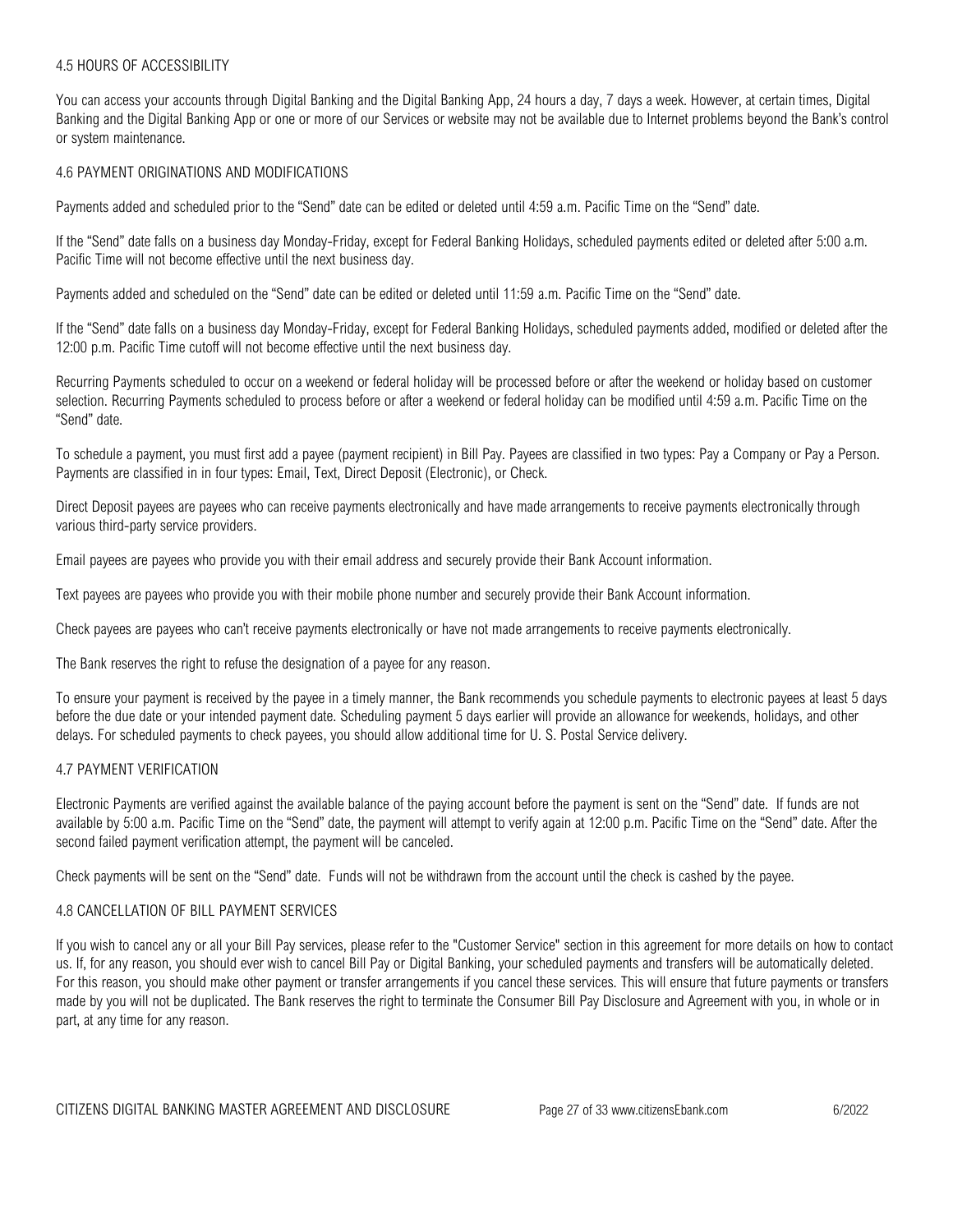### 4.9 CITIZENS BANK'S LIABILITY

In addition to those items or circumstances listed in the Digital Banking Access Agreement and Disclosure, the Bank shall not be liable for failure of payment, timely payment, or payment errors caused by an act or omission of someone other than the Bank. The Bank will not be liable if you do not provide the Bank with complete, correct, or current account number or other identifying information so that the Bank, a merchant, vendor or other third party service provider can properly process the transaction(s); if you do not properly follow the instructions, or fail to correct or inform the Bank about any inaccuracy of which you are aware; if you receive notice from a merchant, vendor or other third party service provider that any payment(s) remains unpaid or has not been completed and you fail to notify the Bank; if you make payment to a payee whom is not permitted to receive electronic payments (i.e. governmental agency, court, etc.); if you do not schedule a payment within the proper number of days or time to be received by the due date; if the funds or available balance in the account from which a payment is made is subject to legal process or other claims restricting the transaction; or any other circumstances or persons beyond the control of Citizens Bank that would prevent, delay, intercept, or alter the transaction, despite reasonable precautions the Bank has taken.

## 4.10 CUSTOMER LIABILITY

You are liable for all bill payment transactions made or authorized, even if the person(s) you authorize exceeds your or their authority. If you have given a third party your Digital Banking credentials or other means of access and want to terminate that person's authority, you must change your Digital Banking credentials immediately and notify Citizens Bank. Citizens Bank strongly suggests you do not share your Digital Banking credentials with anyone. If you believe your Digital Banking credentials or other means of access have been lost or stolen and you notify the Bank within 2 business days after learning of the loss or theft, you can lose no more than \$50.00 if someone used these codes without your authority. If you do not notify the Bank within 2 business days after learning of the loss or theft of the Digital Banking credentials or other means of access, and the Bank can prove the Bank could have stopped someone from using them without your authority if customer had notified Citizens Bank, you could lose as much as \$500.00.

You are responsible for the purchase, installation, maintenance, and security of any software or hardware that is needed to access Bill Pay. You agree to use a reputable antivirus and antispyware software program on your computer and update such antivirus and antispyware software on a regular basis. Citizens Bank is not responsible for any errors or issues that arise from the malfunction or failure of either the hardware or security software.

We may allow transactions which exceed your available account balance. If we do, you agree to pay the overdraft and the Non-Sufficient Funds (NSF) overdraft charges in effect at the time of the overdraft.

### 4.11 ERROR RESOLUTION

Call or write to us as soon as possible if you think your statement, account, or transaction information is wrong or if you need more information about a transaction listed on your statement or shown through Digital Banking or the Digital Banking App. We must hear from you no later than sixty (60) days after we made available to you the first statement on which the problem or error appeared. Please contact us by referring to the "Customer Service" section in this disclosure for more details. You will need to disclose the following information for prompt attention to error resolution issues:

- 1. Tell us your name and account number
- 2. Describe the error or the transfer you are unsure about and explain as clearly as you can why you believe it is an error or why you need more information
- 3. Tell us the dollar amount of the suspected error

If you tell us orally, we require that you send us your complaint or question in writing within 10 business days. We will determine whether an error occurred within 10 business days (5 business days for point-of-sale transactions processed by VISA®) after we hear from you and will correct any error promptly. If we need more time, we may take up to 45 days to investigate your complaint or question (ninety [90] days if you initiated the transaction from outside the United States). If we decide to do this, we will re-credit your account within 10 business days (twenty [20] days if you initiated the transaction from outside the United States) for the amount you think is in error, so that you will have the use of the money during the time it takes us to complete our investigation. If we ask you to put your complaint or question in writing and we do not receive it within 10 business days, we may not recredit your account. If we decide that there was no error, we will serve you a written explanation within 3 business days after we finish our investigation. You may ask for copies of the documents that we used in our investigation.

### 4.12 DISCLOSURE OF INFORMATION TO PARTIES OUTSIDE OF CITIZENS BANK

Citizens Bank recognizes and respects your expectations of privacy. We will take the necessary steps to ensure that information you share with us remains confidential. All Bank employees recognize the privacy concerns of customers and practice sensible "Privacy Safeguards" in their everyday activities. We do not reveal information about our customers, or their accounts, to parties outside the Bank for their independent use unless: (1) to help complete a customer-initiated transaction; (2) to help administer the institution's bona fide business; (3) at the customer's request; (4) the

CITIZENS DIGITAL BANKING MASTER AGREEMENT AND DISCLOSURE Page 28 of 33 www.citizensEbank.com 6/2022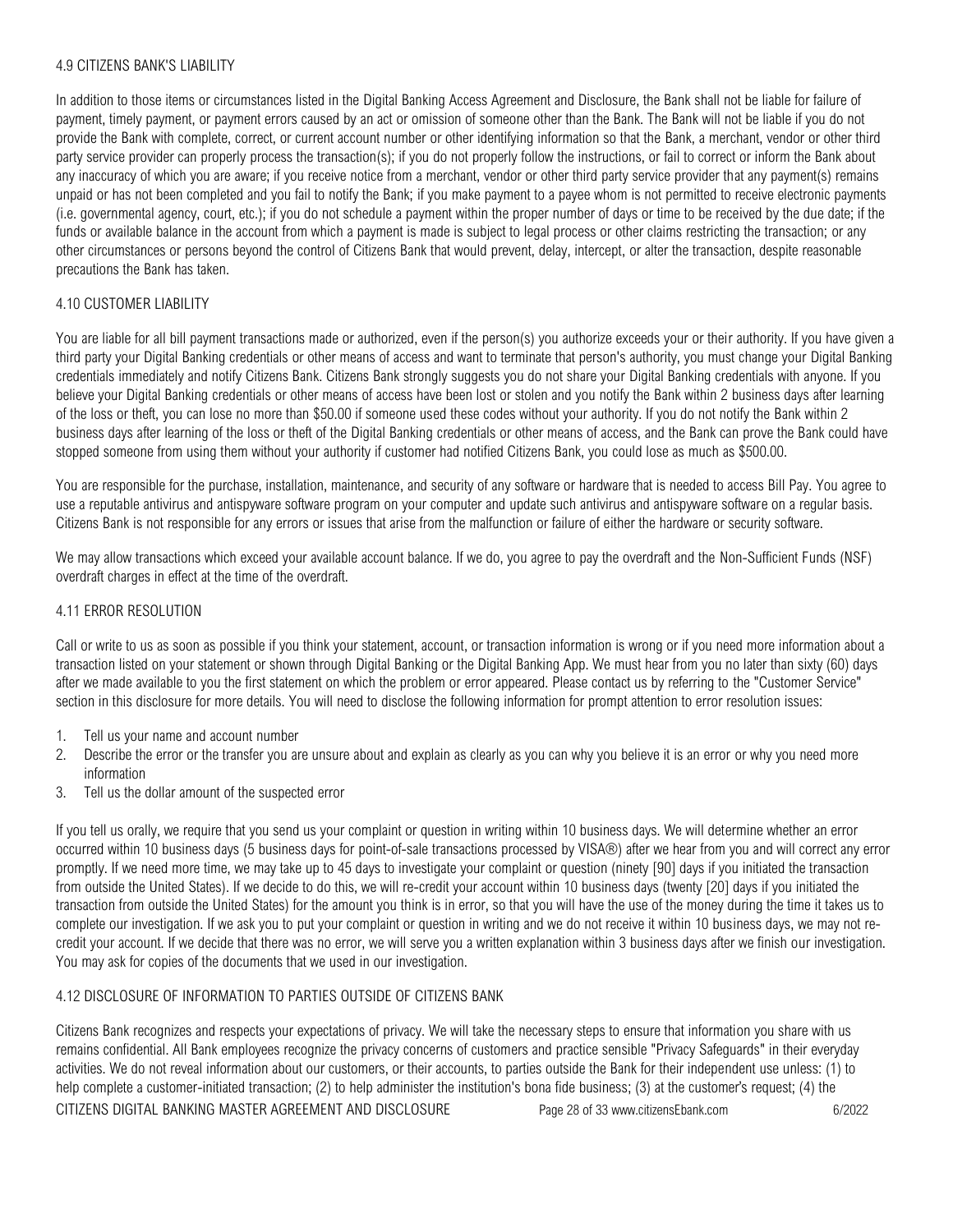disclosure of information is required, by law (i.e., subpoena); (5) to a reputable information reporting agency (i.e., credit bureau) or (6) after the customer has been informed about the possibility of such disclosure through a prior communication and is given the opportunity to decline (i.e., "opt out").

## 5.0 BUSINESS BILL PAY DISCLOSURE AND AGREEMENT

This Business Bill Pay Disclosure and Agreement (Agreement) governs your use of Citizens Bank's bill payment service "Bill Pay". By using Bill Pay, you agree to all the terms of this Agreement. Please read it carefully and keep a copy for your records. The terms "You" and "Your" means any person(s) who applies for Digital Banking and is enrolled in Bill Pay with Citizens Bank through completion of a Digital Banking Enrollment Form or uses Digital Banking, the Digital Banking App, and Bill Pay. "We," "our," "us," and "Bank," refers to Citizens Bank. "Business Day" means Monday-Friday, except for federal banking holidays. Citizens Bank Digital Banking, Digital Banking App, or Bill Pay means our Service that allows you to access your accounts, make payments, transfer funds, obtain information, and perform other transactions over the Internet by use of your personal computer or portable mobile device such as a mobile phone, tablet, or PDA. Digital Banking and the Digital Banking App can be accessed through our website at www.citizensEbank.com. Each of your accounts at Citizens Bank, which are accessed by Digital Banking, the Digital Banking App, and Bill Pay, continue to be governed by the applicable Account Agreement and regulations relating to business deposit accounts.

Citizens Bank may, from time to time, introduce new Business Bill Pay services or change the Business Bill Pay services. We will update this Business Bill Pay Disclosure and Agreement when this occurs. For example, we may add, remove, and/or amend services. We will notify you of such changes by mail or electronic message. By using these services when they become available, you agree to be bound to the terms contained in this and any updated Business Bill Pay Disclosure and Agreement. If you initiate a transaction using one of our Digital Banking Services after the publish date of the revised Agreement, this constitutes your acceptance of the revised Agreement as published.

### 5.1 ENROLLMENT

To use Citizens Bank's Business Bill Pay, customers must first be enrolled in Digital Banking by completing a Digital Banking Enrollment Form. If you are currently enrolled in Digital Banking, you may enroll in Bill Pay. If you are not currently enrolled as a Digital Banking customer, please contact a Bank representative to request a Digital Banking Enrollment Form. You must agree to the terms and conditions as set forth by Citizens Digital Banking Master Agreement and Disclosure for access to Bill Pay.

#### 5.2 FEES

Bill Pay for business accounts has no monthly fee.

#### 5.3 IDENTIFICATION AND PASSWORD

In order to access Bill Pay, you must login to Digital Banking or the Digital Banking App using your Digital Banking credentials. Digital Banking credentials are issued to the Digital Banking Administrator during the enrollment. Please refer to the Digital Banking Access Agreement and Disclosure for more details on the Digital Banking credentials.

### 5.4 CUSTOMER SERVICE

If you need assistance with Bill Pay, you may call a Bill Pay Representative at 1-888-232-0227 or have a Live Chat within Bill Pay. Bill Pay Representatives are available Monday-Friday from 4:30 a.m. to 11:00 p.m. Pacific Time excluding Federal Holidays.

If you need assistance with our Digital Banking System, you may contact a Customer Service Representative by logging into Digital Banking or the Digital Banking App and starting a Conversation or by calling 541-752-5161 or 1-844-770-7100 Monday-Friday from 9:00 a.m. to 11:00 p.m. Pacific Time. Weekends and Holidays from 9:00 a.m. to 5:00 p.m. Pacific Time, excluding Thanksgiving and Christmas.

You may also email CustomerService@citizensEbank.com. It must be noted that electronic mail (email) transmissions are not secure communications. We therefore request that you do not send us or ask for sensitive information in the form of email. You may stop by the Bank and talk to a Customer Service Representative or write us at: Citizens Bank, PO Box 30, Corvallis, OR 97339.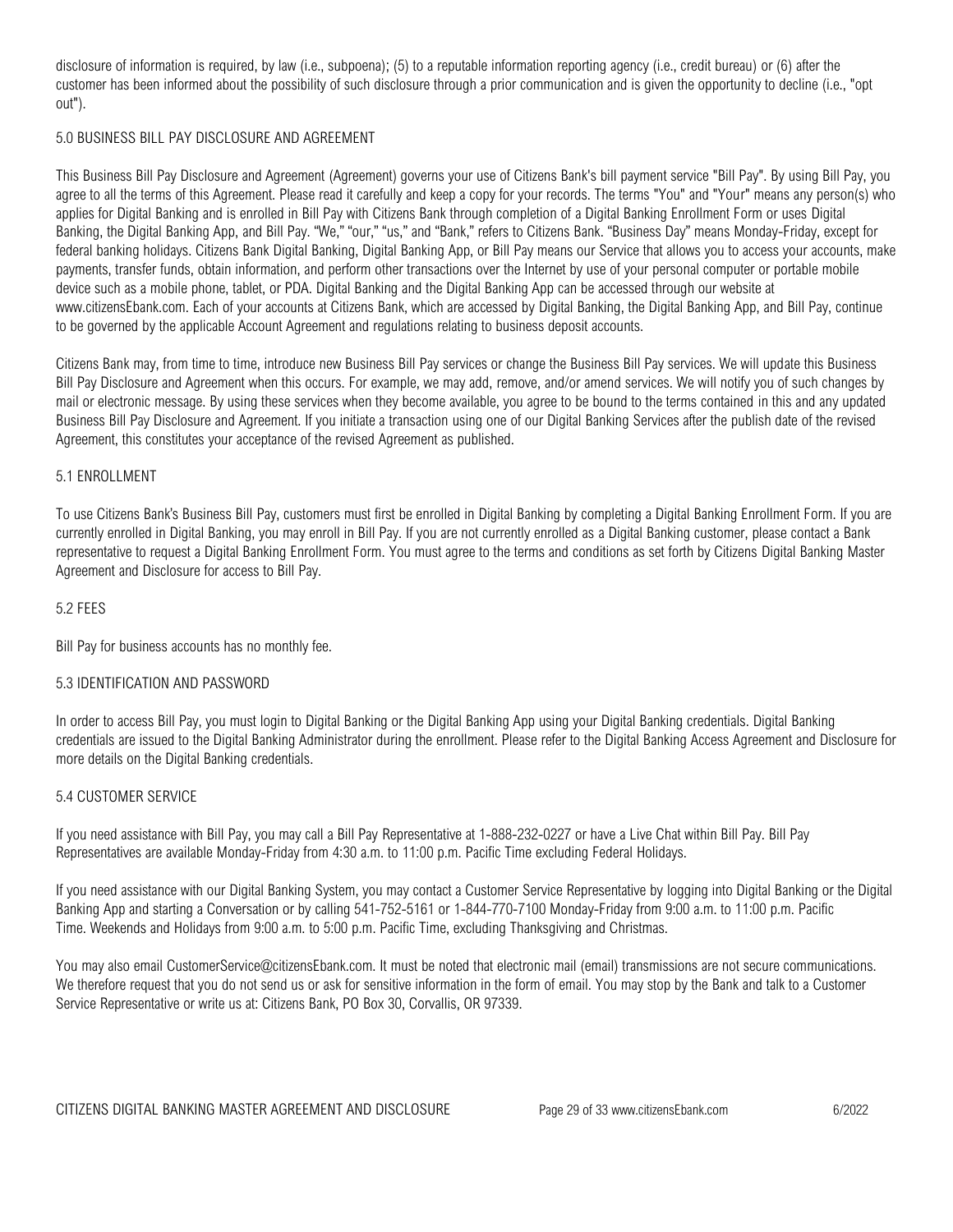### 5.5 HOURS OF ACCESSIBILITY

You can access your accounts through Digital Banking and the Digital Banking App, 24 hours a day, 7 days a week. However, at certain times, Digital Banking and the Digital Banking App or one or more of our Services or website may not be available due to Internet problems beyond the Bank's control or system maintenance.

## 5.6 PAYMENT ORIGINATIONS AND MODIFICATIONS

Payments added and scheduled prior to the "Send" date can be edited or deleted until 4:59 a.m. Pacific Time on the "Send" date.

If the "Send" date falls on a business day Monday-Friday, except for federal holidays, scheduled payments edited or deleted after 5:00 a.m. Pacific Time will not become effective until the next business day.

Payments added and scheduled on the "Send" date can be edited or deleted until 11:59 a.m. Pacific Time on the "Send" date.

If the "Send" date falls on a business day Monday-Friday, except for federal holidays, scheduled payments added, modified or deleted after the 12:00 p.m. Pacific Time cutoff will not become effective until the next business day.

Recurring Payments scheduled to occur on a weekend or federal holiday will be processed before or after the weekend or holiday based on your selection. Recurring Payments scheduled to process before or after a weekend or federal holiday can be modified until 4:59 a.m. Pacific Time on the "Send" date.

To schedule a payment, you must first add a payee (payment recipient) in Bill Pay. Payees are classified in two types: Pay a Company or Pay a Person. Payments are classified in in four types: Email, Text, Direct Deposit (Electronic), or Check.

Direct Deposit payees are payees who can receive payments electronically and have made arrangements to receive payments electronically through various third-party service providers.

Email payees are payees who provide you their email address and securely provide their Bank Account information.

Text payees are payees who provide you with their mobile phone number and securely provide their Bank Account information.

Check payees are payees who can't receive payments electronically or have not made arrangements to receive payments electronically.

The Bank reserves the right to refuse the designation of a payee for any reason.

To ensure your payment is received by the payee in a timely manner, the Bank recommends you schedule payments to electronic payees at least 5 days before the due date or your intended payment date. Scheduling payment 5 days earlier will provide an allowance for weekends, holidays, and other delays. For scheduled payments to check payees you should allow additional time for U. S. Postal Service delivery.

### 5.7 PAYMENT VERIFICATION

Electronic Payments are verified against the available balance of the paying account before the payment is sent on the "Send" date. If funds are not available by 5:00 a.m. Pacific Time on the "Send" date, the payment will attempt to verify again at 12:00 p.m. Pacific Time on the "Send" date. After the second failed payment verification attempt, the payment will be canceled.

Check payments will be sent on the "Send" date. Funds will not be withdrawn from the account until the check is cashed by the payee.

### 5.8 CANCELLATION OF BILL PAY SERVICES

If you wish to cancel any or all your Business Bill Pay services, please refer to the "Customer Service" section in this agreement for more details on how to contact us. If, for any reason, you should ever wish to cancel Bill Pay or Digital Banking, your scheduled payments and transfers will be automatically deleted. For this reason, you should make other payment or transfer arrangements if you cancel these services. This will ensure that future payments or transfers made by you will not be duplicated. The Bank reserves the right to terminate the Business Bill Pay Disclosure and Agreement with you, in whole or in part, at any time for any reason.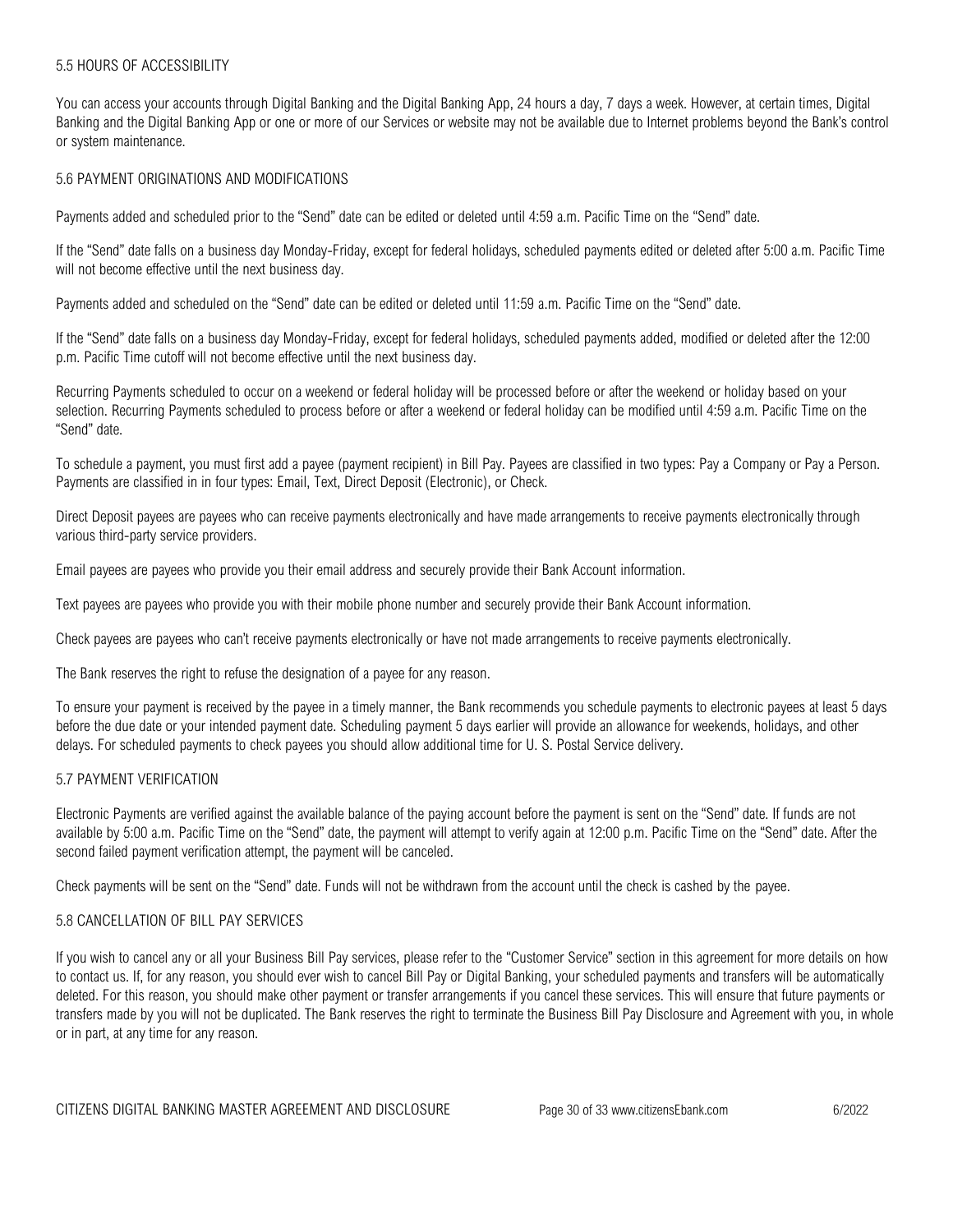### 5.9 CITIZENS BANK'S LIABILITY

In addition to those items or circumstances listed in the Digital Banking Access Agreement and Disclosure, the Bank shall not be liable for failure of payment, timely payment or payment errors caused by an act or omission of someone other than the Bank. The Bank will not be liable if you do not provide the Bank with complete, correct, or current account number or other identifying information so that the Bank, a merchant, vendor or other third party service provider can properly process the transactions; if you do not properly follow the instructions, or fail to correct or inform the Bank about any inaccuracy of which you are aware; if you receive notice from a merchant, vendor, or other third party service provider that any payment(s) remains unpaid or has not been completed and you fail to notify the Bank; if you make payment to a payee whom is not permitted to receive electronic payments (i.e. governmental agency, court, etc.); if you do not schedule a payment within the proper number of days or time to be received by the due date; if the funds or available balance in the account from which a payment is made is subject to legal process or other claims restricting the transaction; or any other circumstances or persons beyond the control of Citizens Bank that would prevent, delay, intercept, or alter the transaction, despite reasonable precautions the Bank has taken.

## 5.10 CUSTOMER LIABILITY

You are liable for all bill payment transactions made or authorized, even if the person(s) you authorize exceeds your or their authority. If you have given a third party your Digital Banking credentials or other means of access and want to terminate that person's authority, you must change your Digital Banking credentials immediately and notify Citizens Bank. Citizens Bank strongly suggests you do not share your Digital Banking credentials with anyone. If you believe your Digital Banking credentials or other means of access have been lost or stolen, notify us immediately.

You are responsible for the purchase, installation, maintenance, and security of any software or hardware that is needed to access Bill Pay. You agree to use a reputable antivirus and antispyware software program on your computer and update such antivirus and antispyware software on a regular basis. Citizens Bank is not responsible for any errors or issues that arise from the malfunction or failure of either the hardware or security software.

We may allow transactions which exceed your available account balance. If we do, you agree to pay the overdraft and the overdraft charges in effect at the time of the overdraft.

## 5.11 ERROR RESOLUTION

Call or write to us as soon as possible if you think your statement, account, or transaction information is wrong or if you need more information about a transaction listed on your statement or shown through Digital Banking or the Digital Banking App. We must hear from you no later than sixty (60) days after we made available to you the first statement on which the problem or error appeared. Please contact us by referring to the "Customer Service" section in this disclosure for more details. You will need to disclose the following information for prompt attention to error resolution issues:

- 1. Tell us your name and account number
- 2. Describe the error or the transfer you are unsure about and explain as clearly as you can why you believe it is an error or why you need more information
- 3. Tell us the dollar amount of the suspected error

If you tell us orally, we require that you send us your complaint or question in writing within 10 business days

### 5.12 DISCLOSURE OF INFORMATION TO PARTIES OUTSIDE OF CITIZENS BANK

Citizens Bank recognizes and respects your expectations of privacy. We will take the necessary steps to ensure that information you share with us remains confidential. All Bank employees recognize the privacy concerns of customers and practice sensible "Privacy Safeguards" in their everyday activities. We do not reveal information about our customers, or their accounts, to parties outside the Bank for their independent use unless: (1) to help complete a customer-initiated transaction; (2) to help administer the institution's bona fide business; (3) at the customer's request; (4) the disclosure of information is required, by law (i.e., subpoena); (5) to a reputable information reporting agency (i.e., credit bureau) or (6) after the customer has been informed about the possibility of such disclosure through a prior communication and is given the opportunity to decline (i.e., "opt out").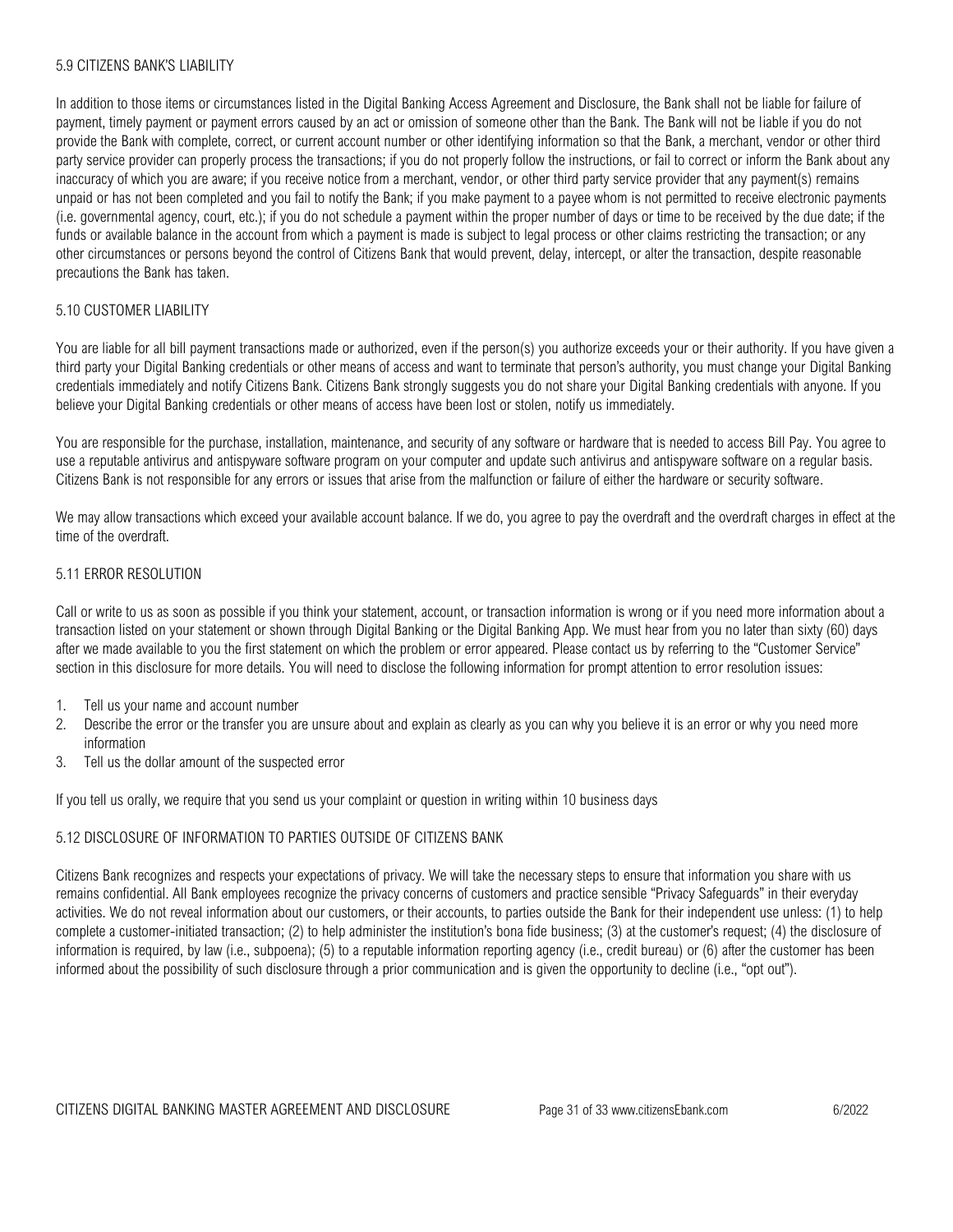# 6.0 QUESTIONS

Please contact us as stated below with any questions you may have regarding the above information.

Mailing/Street Address, Telephone Number, and Email address Citizens Bank PO Box 30, 275 SW 3rd St. Corvallis, OR 97339-0030 Toll Free: 844-770-7100 Corvallis local Calling area: 541-752-5161 [CustomerService@citizensEbank.com](mailto:CustomerService@citizensEbank.com) (Please do not send sensitive information via email)

## 7.0 CONTACT INFORMATION AND BUSINESS DAYS

Unless this Agreement provides otherwise, you can communicate with us in any one of the following ways:

- 1. Conversations You can contact us by starting a Conversation after signing into Digital Banking or the Digital Banking App.
- 2. Email -You can contact us by email at CustomerService@citizensEbank.com (please note that banking transactions through SYSTEM are not made via email).
- 3. Toll Free Telephone: 1-844-770-7100.
- 4. Corvallis local Calling area: 541-752-5161
- 5. Facsimile (fax): 1-541-766-2298
- 6. U.S. Postal Service mailing address: Citizens Bank PO Box 30 Corvallis, OR 97339-0030
- 7. In Person You may visit us in person at any one of our locations as listed on the Locations page at www.citizensEbank.com

Contact Us (Please do not send sensitive information via email.) Our business days are Monday through Friday, excluding Federal holidays.

### 8.0 REVOKING PRIVILEGES

We may revoke your electronic fund transfer privileges at any time without notice, cause, or liability to you and without affect to your obligations under any Account Agreement. We may change any Account Agreement by mailing a written notice to your address (as it appears on our records) at least 21 days before the change becomes effective, except that prior notice may not be given to you if the change is necessary to maintain the security of your account or the electronic fund transfer system. If the account is a joint account, each of you, separately, and both of you together are responsible for complying with all Account Agreements.

### 9.0 YOUR RIGHT TO TERMINATE

You may cancel your SYSTEM service at any time:

1. By visiting us in person at any one of our locations as listed on the Locations page at<www.citizensEbank.com>

2. By phone:

Toll Free Telephone: 1-844-770-7100 or Corvallis local Calling area: 541-752-5161

3. By writing to:

Citizens Bank PO Box 30 Corvallis, OR 97339-0030

Your access to SYSTEM will be suspended within 3 business days of BANK receipt of your instructions to cancel the service. You will remain responsible for all outstanding fees and charges incurred prior to the date of cancellation.

CITIZENS DIGITAL BANKING MASTER AGREEMENT AND DISCLOSURE Page 32 of 33 www.citizensEbank.com 6/2022